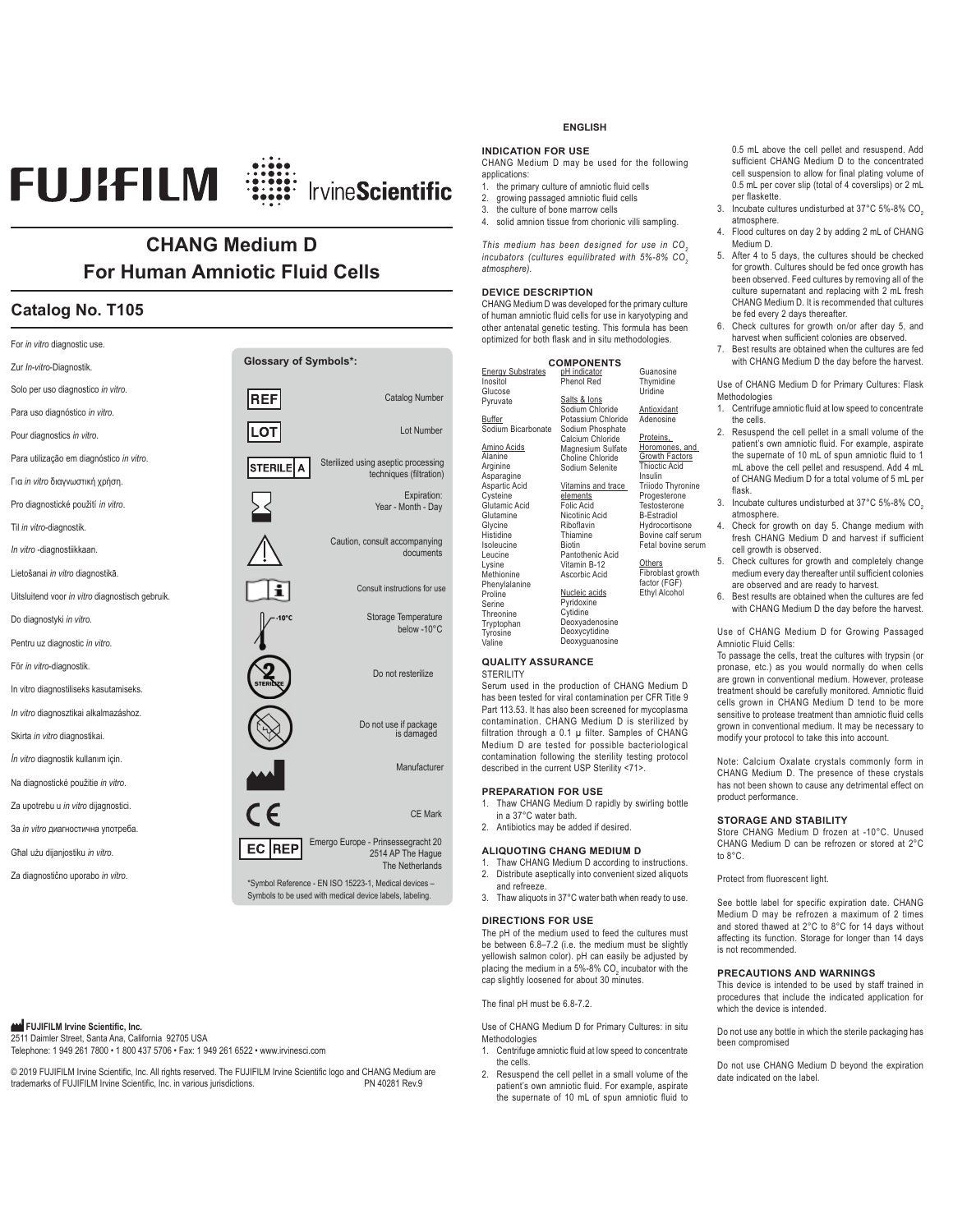#### **DEUTSCH**

#### **INDIKATIONEN**

 CHANG Medium D kann für die folgenden Anwendungen verwendet werden:

- 1. Primärkultur von Fruchtwasserzellen
- 2. Wachsende passagierte Fruchtwasserzellen 3. Die Kultur von Knochenmarkzellen
- 4. Festes Amniongewebe aus einer Chorionzotten-

biopsie

*Dieses Medium wurde für die Verwendung in CO2- Inkubatoren entwickelt (Kulturen, die mit 5–8%iger CO2-Atmosphäre äquilibriert werden).* 

## **PRODUKTBESCHREIBUNG**

 Das CHANG Medium D wurde für die Primärkultur von menschlichen Fruchtwasserzellen zur Verwendung bei der Karyotypisierung und für andere pränatale genetische Tests entwickelt. Diese Zusammensetzung wurde sowohl für Flaschen- als auch In-situ-Methoden optimiert.

Hormone

|                   | <b>INHALTSSTOFFE</b> |                  |
|-------------------|----------------------|------------------|
| Energiesubstrate  | pH-Indikator         | Guanosin         |
| Inositol          | PhenoIrot            | Thymidin         |
| Glukose           |                      | Uridin           |
| Pyruvat           | Salze und Ionen      |                  |
|                   | Natriumchlorid       | Antioxidans      |
| Puffer            | Kaliumchlorid        | Adenosin         |
| Natriumbicarbonat | Natriumphosphat      |                  |
|                   | Calciumchlorid       | Proteine, Hormo  |
| Aminosäuren       | Magnesiumsulfat      | und Wachstums-   |
| Alanin            | Cholinchlorid        | faktoren         |
| Arginin           | Natriumselenit       | Thioctansäure    |
| Asparagin         |                      | Insulin          |
| Asparaginsäure    | Vitamine und         | Triiodothyronin  |
| Cystein           | Spurenelemente       | Progesteron      |
| Glutaminsäure     | Folsäure             | Testosteron      |
| Glutamin          | Nikotinsäure         | Beta-Estradiol   |
| Glycin            | Riboflavin           | Hydrokortison    |
| Histidin          | Thiamin              | Kälberserum      |
| Isoleucin         | <b>Biotin</b>        | vom Rind         |
| Leucin            | Pantothensäure       | Fetales Kälberse |
| Lysin             | Vitamin B-12         |                  |
| Methionin         | Ascorbinsäure        | Andere           |
| Phenylalanin      |                      | Fibroblasten-    |
| Prolin            | Nukleinsäuren        | wachstumsfaktor  |
| Serin             | Pyridoxin            | Ethylalkohol     |
| Threonin          | Cytidin              |                  |
| Tryptophan        | Desoxyadenosin       |                  |
| Tyrosin           | Desoxycytidin        |                  |
| Valin             | Desoxyguanosin       |                  |

#### **QUALITÄTSSICHERUNG**STERILITÄT

 Das bei der Produktion des CHANG Medium D verwendete Serum wurde auf virale Kontamination gemäß CFR Titel 9, Teil 113.53, getestet. Es wurde außerdem auf Mykoplasmakontamination überprüft. CHANG Medium D wurde durch Filtration durch einen 0,1-Mikron-Filter sterilisiert. Es wurden Proben des CHANG Medium D auf mögliche bakterielle Kontamination getestet. Dabei wurde das im aktuellen USP-Sterilitätstest <71> beschriebene Sterilitätstestprotokoll befolgt.

## **VORBEREITUNG**

- 1. Das CHANG Medium D schnell auftauen, dazu das Fläschchen in einem 37 °C warmen Wasserbad schwenken.
- 2. Bei Bedarf können Antibiotika hinzugefügt werden.

# **ALIQUOTIEREN DES CHANG MEDIUM D**

- 1. Das CHANG Medium D gemäß den Anweisungen auftauen. 2. Mit aseptischen Techniken in handliche Aliquote
- verteilen und erneut einfrieren. 3. Die Aliquote, sobald benötigt, in einem 37 °C warmen
- Wasserhad auftauen.

#### **GEBRAUCHSANWEISUNG**

 Der pH-Wert des Mediums, das als Nährmedium der Kulturen dient, muss zwischen 6,8 und 7,2 liegen (d. h. das Medium muss leicht gelblich-lachsfarben sein). Der pH-Wert kann leicht angepasst werden, indem das Medium für ungefähr 30 Minuten in einen 5–8%igen CO<sub>-</sub>Inkubator mit leicht gelöster Kappe gestellt wird.

Der endgültige pH-Wert muss zwischen 6,8 und 7,2 liegen.

Verwendung von CHANG Medium D für Primärkulturen: In-situ-Methoden

- 1. Das Fruchtwasser bei geringer Geschwindigkeit zentrifugieren, um die Zellen zu konzentrieren.
- 2. Das Zellpellet in einer kleinen Menge Fruchtwasser derselben Patientin resuspendieren. Beispielsweise den Überstand von 10 ml des zentrifugierten Fruchtwassers zu 0,5 ml über dem Zellpellet absaugen und resuspendieren. Ausreichend CHANG Medium D in die konzentrierte Zellsuspension geben, um das endgültige Überzugvolumen von 0,5 ml pro Deckglas (insgesamt 4 Deckgläser) oder 2 ml pro Fläschchen zu erreichen.
- 3. Die Kulturen ungestört bei 37 °C in einer 5–8%igen CO2-Atmosphäre inkubieren. 4. Die Kulturen an Tag 2 überspülen, indem 2 ml
- CHANG Medium D zugegeben werden. 5. Nach 4 bis 5 Tagen sollten die Kulturen auf

Wachstum überprüft werden. Die Kulturen sollten genährt werden, sobald ein Wachstum festgestellt wurde. Die Kulturen nähren, indem Kulturüberstand entfernt wird und stattdessen 2 ml frisches CHANG Medium D zugegeben werden. Es wird empfohlen, Kulturen danach alle 2 Tage zu nähren. 6. An/oder nach Tag 5 die Kulturen auf Wachstum

- prüfen und entnehmen, wenn ausreichend Kolonien vorhanden sind.
- Fetales Kälberserum 7. Die besten Ergebnisse werden erreicht, wenn die Kulturen am Tag vor der Entnahme mit CHANG Medium D genährt werden.

Verwendung von CHANG Medium D für Primärkulturen: Flaschen-Methoden

- 1. Das Fruchtwasser bei geringer Geschwindigkeit zentrifugieren, um die Zellen zu konzentrieren.
- 2. Das Zellpellet in einer kleinen Menge Fruchtwasser derselben Patientin resuspendieren. Beispielsweise den Überstand von 10 ml des zentrifugierten Fruchtwassers zu 1 ml über dem Zellpellet absaugen und resuspendieren. 4 ml CHANG Medium D für ein Gesamtvolumen von 5 ml in die Flasche geben.
- 3. Die Kulturen ungestört bei 37 °C in einer 5–8%igen CO2-Atmosphäre inkubieren.
- 4. An Tag 5 auf Wachstum prüfen. Das Medium durch frisches CHANG Medium D ersetzen und die Kulturen entnehmen, wenn ausreichend Zellwachstum festgestellt wird.
- 5. Die Kulturen auf Wachstum prüfen und danach jeden Tag das Medium auswechseln, bis ausreichend Kolonien vorhanden sind und entnommen werden können.
- 6. Die besten Ergebnisse werden erreicht, wenn die Kulturen am Tag vor der Entnahme mit CHANG Medium D genährt werden.

Verwendung von CHANG Medium D für wachsende passagierte Fruchtwasserzellen:

Um die Zellen zu passagieren, die Kulturen mit Trypsin (oder Pronase usw.) behandeln, so wie es üblich ist, wenn Zellen in einem konventionellen Medium kultiviert werden. Eine Behandlung mit Protease sollte allerdings sorgfältig überwacht werden. In CHANG Medium D kultivierte Fruchtwasserzellen neigen dazu, empfindlicher auf eine Protease-Behandlung zu reagieren als in konventionellem Medium kultivierte Fruchtwasserzellen. Das Protokoll muss ggf. geändert werden, um dies zu berücksichtigen.

Hinweis: Es bilden sich häufig Calciumoxalatkristalle im CHANG Medium D. Es gibt keine Hinweise, dass die Anwesenheit dieser Kristalle die Produktleistung beeinträchtigt.

#### **LAGERUNG UND STABILITÄT**

 Das CHANG Medium D tiefgekühlt bei -10 °C lagern. Nicht verwendetes CHANG Medium D kann erneut eingefroren oder bei 2 °C bis 8 °C gelagert werden.

Keinem Fluoreszenzlicht aussetzen.

Das spezifische Verfallsdatum auf dem Etikett der Flasche beachten. CHANG Medium D kann höchsten 2-mal erneut eingefroren und aufgetaut für 14 Tage bei 2 °C bis 8 °C gelagert werden, ohne dass seine Funktion beeinträchtigt wird. Eine Lagerung für mehr als 14 Tage wird nicht empfohlen.

#### **VORSICHTSMASSNAHMEN UND WARNHINWEISE**

 Das Produkt ist für den Gebrauch durch Personal vorgesehen, das in Verfahren geschult ist, die den für das Produkt vorgesehenen Anwendungsbereich umfassen.

Keine Flaschen verwenden, deren Sterilverpackung beschädigt wurde.

CHANG Medium D nicht nach dem auf dem Etikett angegebenen Verfallsdatum verwenden.

# **ITALIANO**

#### **INDICAZIONI PER L'USO**

- CHANG Medium D può essere usato per le seguenti applicazioni:
- colture primarie di cellule di liquido amniotico; 2. colture secondarie di cellule di liquido amniotico;
- colture di cellule di midollo osseo;
- 4. tessuto amniotico solido da campionamento di villi corionici.

*Questo terreno può essere usato in incubatori con CO2(colture equilibrate con atmosfera al 5-8% di CO<sub>2</sub>).* 

primarie di cellule di liquido amniotico umano per la determinazione del cariotipo e altri test genetici prenatali. Questa formula è stata ottimizzata per metodologie sia

#### **DESCRIZIONE DEL DISPOSITIVO** CHANG Medium D è stato sviluppato per colture

InositoloGlucosio

#### in fiasca che in situ. **COMPONENTI**Substrati energetici Indicatore di pH Rosso fenoloSali e ioniGuanosinaTimidina Uridina

| Piruvato             | Sali e ioni         |                       |
|----------------------|---------------------|-----------------------|
|                      | Cloruro di sodio    | Antiossidante         |
| Tampone              | Cloruro di potassio | Adenosina             |
| Bicarbonato di sodio | Fosfato di sodio    |                       |
|                      | Cloruro di calcio   | Proteine, ormoni      |
| Aminoacidi           | Solfato di magnesio | e fattori di crescita |
| Alanina              | Cloruro di colina   | Acido tioctico        |
| Arginina             | Selenito di sodio   | Insulina              |
| Asparagina           |                     | Triiodotironina       |
| Acido aspartico      | Vitamine ed         | Progesterone          |
| Cisteina             | elementi in tracce  | Testosterone          |
| Acido glutammico     | Acido folico        | B-estradiolo          |
| Glutammina           | Acido nicotinico    | Idrocortisone         |
| Glicina              | Riboflavina         | Siero di vitello      |
| Istidina             | Tiamina             | Siero bovino fetale   |
| Isoleucina           | <b>Biotina</b>      |                       |
| Leucina              | Acido pantotenico   | Altri                 |
| Lisina               | Vitamina B-12       | Fattore di crescita   |
| Metionina            | Acido ascorbico     | dei fibroblasti       |
| Fenilalanina         |                     | Alcol etilico         |
| Prolina              | Acidi nucleici      |                       |
| Serina               | Piridossina         |                       |
| Treonina             | Citidina            |                       |
| Triptofano           | Deossiadenosina     |                       |
| Tirosina             | Deossicitidina      |                       |
| Valina               | Deossiguanosina     |                       |
|                      |                     |                       |

#### **GARANZIA DI QUALITÀ**STERILITÀ

 Il siero usato per la produzione di CHANG Medium D è stato testato per escludere contaminazione virale seguendo la procedura CFR Titolo 9 Parte 113.53. È stato anche testato per determinare eventuali contaminazioni da micoplasma. CHANG Medium D è stato sterilizzato per filtrazione mediante filtro da 0,1 μ. Campioni di CHANG Medium D sono stati testati per escludere eventuale contaminazione batteriologica seguendo il protocollo delle prove di sterilità descritto nel corrente test di sterilità USP <71>.

#### **PREPARAZIONE PER L'USO**

- 1. Scongelare rapidamente CHANG Medium D agitando il flacone in un bagno d'acqua a 37 °C.
- 2. È possibile aggiungere antibiotici, se lo si ritiene necessario.

#### **SUDDIVISIONE DI CHANG MEDIUM D IN ALIQUOTE**

- 1. Scongelare CHANG Medium D seguendo le istruzioni.
- 2. Distribuire in condizioni asettiche in aliquote di dimensioni appropriate e ricongelare.
- 3. Scongelare le aliquote in bagno d'acqua a 37 °C quando si è pronti a usarle.

#### **ISTRUZIONI PER L'USO**

 Il pH del terreno usato per arricchire le colture deve essere compreso tra 6,8 e 7,2 (cioè, il terreno deve essere di colore salmone leggermente tendente al giallo). Il pH può essere facilmente regolato ponendo il terreno in un incubatore con CO<sub>2</sub> al 5-8% con il tappo leggermente svitato per circa 30 minuti.

Il pH finale deve essere compreso fra 6,8 e 7,2.

Uso di CHANG Medium D per colture primarie: metodologie in situ

- 1. Centrifugare il liquido amniotico a bassa velocità per concentrare le cellule.
- 2. Risospendere il pellet cellulare in una piccola quantità di liquido amniotico della paziente. Ad esempio, aspirare il surnatante di 10 ml di liquido amniotico centrifugato fino a 0,5 ml sopra il pellet cellulare e risospendere. Aggiungere alla sospensione di cellule concentrata una quantità di CHANG Medium D sufficiente a ottenere un volume finale nella piastra di 0,5 ml per ciascun vetrino coprioggetti (totale di 4 vetrini coprioggetti) o 2 ml per ciascuna minifiasca.
- 3. Incubare le colture indisturbate a 37 °C in atmosfera al 5-8% di CO<sub>2</sub>.
- 4. Al giorno 2 aggiungere alle colture 2 ml di CHANG Medium D.
- 5. Dopo 4-5 giorni, verificare la crescita delle colture e arricchirle non appena si osserva una crescita. Arricchire le colture rimuovendo tutto il surnatante e sostituendolo con 2 ml di CHANG Medium D fresco. Successivamente, si raccomanda di arricchire le colture ogni 2 giorni.
- 6. Controllare la crescita delle colture a partire dal giorno 5 e raccogliere quando si osservano sufficienti colonie.
- 7. I risultati migliori si ottengono quando le colture sono arricchite con CHANG Medium D il giorno prima della raccolta.

Uso di CHANG Medium D per colture primarie: metodologie in fiasca

- 1. Centrifugare il liquido amniotico a bassa velocità per concentrare le cellule.
- 2. Risospendere il pellet cellulare in una piccola quantità di liquido amniotico della paziente. Ad esempio, aspirare il surnatante di 10 ml di liquido amniotico centrifugato fino a 1 ml sopra il pellet cellulare e risospendere. Aggiungere 4 ml di CHANG Medium D per raggiungere un volume totale di 5 ml per fiasca.
- 3. Incubare le colture indisturbate a 37 °C in atmosfera al 5-8% di CO<sub>2</sub>.
- 4. Verificare la crescita al giorno 5. Sostituire il terreno con CHANG Medium D fresco e raccogliere se si osserva una crescita cellulare sufficiente.
- 5. Verificare la crescita delle colture e successivamente sostituire completamente il terreno ogni giorno finché non si osservano colonie sufficienti e pronte per la raccolta.
- 6. I risultati migliori si ottengono quando le colture sono arricchite con CHANG Medium D il giorno prima della raccolta.

Uso di CHANG Medium D per colture secondarie di liquido amniotico:

Per eseguire colture cellulari secondarie, trattare con tripsina (o pronase ecc.) come nel caso di cellule in coltura in terreno convenzionale. In ogni caso, il trattamento con proteasi deve essere monitorato accuratamente. Le cellule di liquido amniotico coltivate in CHANG Medium D sono generalmente più sensibili al trattamento con proteasi di quelle coltivate in terreno convenzionale. In ragione di ciò, potrebbe essere necessario modificare il protocollo.

Nota: la formazione di cristalli di ossalato di calcio in CHANG Medium D è un fenomeno normale. La presenza di questi cristalli non ha evidenziato effetti negativi sulle prestazioni del prodotto.

#### **CONSERVAZIONE E STABILITÀ**

 Conservare CHANG Medium D congelato a -10°C. Il prodotto non utilizzato può essere ricongelato o conservato a 2-8 °C.

Proteggere da luce fluorescente.

La data di scadenza specifica è indicata sull'etichetta del flacone. CHANG Medium D può essere ricongelato non oltre due volte e conservato scongelato a 2-8 °C per 14 giorni senza comprometterne le prestazioni. Si raccomanda di non conservare per oltre 14 giorni.

#### **PRECAUZIONI E AVVERTENZE**

 Questo prodotto è destinato all'uso da parte di personale addestrato nelle procedure che comprendono l'applicazione prevista del prodotto stesso.

Non usare flaconi la cui confezione sterile sia stata compromessa.

Non utilizzare CHANG Medium D dopo la data di scadenza indicata sull'etichetta.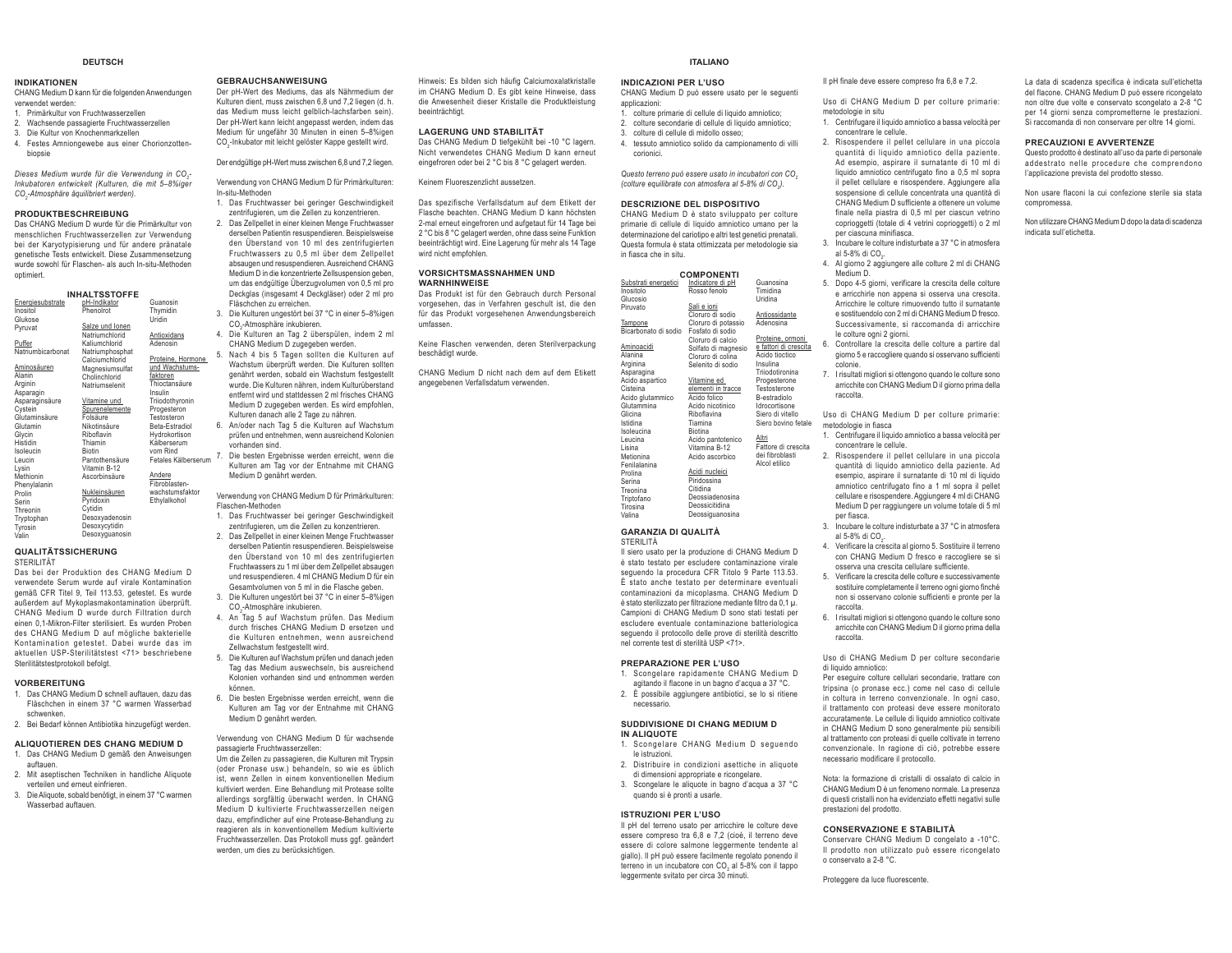#### **ESPAÑOL**

# **INDICACIÓN DE USO**

 El CHANG Medium D se puede usar para las siguientes aplicaciones:

- cultivo primario de células de líquido amniótico, 2. expansión de células de líquido amniótico subcultivadas,
- 3. cultivo de células de la médula ósea,
- 4. tejido amniótico sólido (muestreo de vellosidades coriónicas).

*Este medio se ha diseñado para su uso en incubadoras de CO2 (cultivos equilibrados en una atmósfera con 5-8 % de CO2).* 

#### **DESCRIPCIÓN DEL PRODUCTO**

 El CHANG Medium D se desarrolló para el cultivo primario de células de líquido amniótico humano que se utilizan en el cariotipado y otras pruebas genéticas prenatales. Esta fórmula se ha optimizado para los métodos de frascos e *in situ*.

|                        | <b>COMPONENTES</b>              |                                       |  |
|------------------------|---------------------------------|---------------------------------------|--|
| Sustratos              | Indicador del pH                | Guanosina                             |  |
| energéticos            | Rojo de fenol                   | Timidina                              |  |
| Inositol               |                                 | Uridina                               |  |
| Glucosa                | Sales e iones<br>Cloruro sódico |                                       |  |
| Piruvato               |                                 | Antioxidante                          |  |
|                        | Cloruro potásico                | Adenosina                             |  |
| Sistemas tampón        | Fosfato sódico                  | Proteínas,                            |  |
| Bicarbonato sódico     | Cloruro cálcico                 |                                       |  |
|                        | Sulfato magnésico               | hormonas y factores<br>de crecimiento |  |
| Aminoácidos<br>Alanina | Cloruro de colina               | Ácido tióctico                        |  |
|                        | Selenito sódico                 | Insulina                              |  |
| Arginina               |                                 |                                       |  |
| Asparagina             | Vitaminas                       | Triyodotironina                       |  |
| Ácido aspártico        | y oligoelementos                | Progesterona                          |  |
| Cisteína               | Ácido fólico                    | Testosterona                          |  |
| Acido glutámico        | Acido nicotínico                | <b>B-estradiol</b>                    |  |
| Glutamina              | Riboflavina                     | Hidrocortisona                        |  |
| Glicina                | Tiamina                         | Suero bovino                          |  |
| Histidina              | <b>Biotina</b>                  | de ternera                            |  |
| Isoleucina             | Acido pantoténico               | Suero bovino fetal                    |  |
| Leucina                | Vitamina B-12                   |                                       |  |
| Lisina                 | Ácido ascórbico                 | Otros                                 |  |
| Metionina              |                                 | Factor de                             |  |
| Fenilalanina           | Acidos nucleicos                | crecimiento                           |  |
| Prolina                | Piridoxina                      | fibroblástico (FGF)                   |  |
| Serina                 | Citidina                        | Alcohol etílico                       |  |
| Treonina               | Desoxiadenosina                 |                                       |  |
| Triptófano             | Desoxicitidina                  |                                       |  |
| Tirosina               | Desoxiquanosina                 |                                       |  |
| Valina                 |                                 |                                       |  |

# **GARANTÍA DE CALIDAD**

ESTERILIDAD

 El suero utilizado en la producción del CHANG Medium D se ha sometido a análisis de la contaminación viral de acuerdo con el título 9 del CFR, parte 113.53. Asimismo se ha cribado la contaminación por micoplasmas. El CHANG Medium D se esteriliza por filtración a través de un filtro de 0.1 um. Se analizan muestras del CHANG Medium D para detectar la posible contaminación bacteriana según el protocolo analítico de esterilidad descrito en el vigente ensayo de esterilidad <71> de la USP.

# **PREPARACIÓN PARA EL USO**

- 1. Descongelar rápidamente el CHANG Medium D mediante balanceo del frasco en un baño de agua a 37 °C.
- 2. Se pueden añadir antibióticos si se desea.

#### **DIVIDIR EN ALÍCUOTAS EL CHANG MEDIUM D**

- 1. Descongelar el CHANG Medium D según las instrucciones. 2. Repartir en alícuotas de tamaño adecuado
- en condiciones asépticas y volver a congelar. 3. Descongelar las alícuotas en un baño de agua
	- a 37 °C cuando estén listas para su uso.

#### **INSTRUCCIONES DE USO**

 El pH del medio utilizado para alimentar los cultivos debe situarse entre 6,8 y 7,2 (es decir, el medio debe tener un color salmón amarillento). El pH se puede ajustar con facilidad colocando el medio (con el tapón ligeramente aflojado) en una incubadora con 5-8 % de CO<sub>2</sub> durante unos 30 minutos.

El pH final debe ser de 6,8-7,2.

Uso del CHANG Medium D para cultivos primarios: métodos *in situ*

1. Centrifugar el líquido amniótico a baja velocidad para concentrar las células.

2. Resuspender el sedimento celular en un pequeño volumen del propio líquido amniótico de la paciente. Por ejemplo, aspirar el sobrenadante de 10 ml de líquido amniótico centrifugado hasta 0.5 ml nor encima del sedimento celular y resuspender. Añadir suficiente CHANG Medium D a la suspensión celular concentrada para disponer de un volumen final de siembra de 0,5 ml por cubreobjetos (en total, 4 cubreobjetos) o 2 ml por cada frasquito.

- 3. Incubar los cultivos sin perturbaciones a 37 °C en una atmósfera con 5-8 % de CO<sub>2</sub>.
- 4. Inundar los cultivos el día 2 añadiendo 2 ml del CHANG Medium D.
- 5. Al cabo de 4 a 5 días, se revisará el crecimiento de los cultivos. Los cultivos se alimentarán una vez que se haya observado su crecimiento. Alimentar los cultivos aspirando todo el sobrenadante del cultivo y sustituyéndolo por 2 ml del CHANG Medium D. Se recomienda alimentar los cultivos cada 2 días a partir de ese momento.
- 6. Comprobar el crecimiento de los cultivos a partir del día 5 v cosecharlos cuando se observen suficientes colonias.
- 7. Los mejores resultados se obtienen cuando los cultivos se alimentan con el CHANG Medium D el día antes de la cosecha.

Uso del CHANG Medium D para cultivos primarios: Métodos de frasco

- 1. Centrifugar el líquido amniótico a baja velocidad para concentrar las células.
- 2. Resuspender el sedimento celular en un pequeño volumen del propio líquido amniótico de la paciente. Por ejemplo, aspirar el sobrenadante de 10 ml del líquido amniótico centrifugado hasta 1 ml por encima del sedimento celular y resuspender. Añadir 4 ml del CHANG Medium D hasta un volumen total de 5 ml por frasco.
- 3. Incubar los cultivos sin perturbaciones a 37 °C en una atmósfera con 5-8 % de CO<sub>2</sub>.
- 4. Comprobar el crecimiento en el día 5. Cambiar el medio por el CHANG Medium D fresco y cosechar si se observa un crecimiento celular suficiente.
- 5. Comprobar el crecimiento de los cultivos y luego renovar por completo el medio cada día hasta que las colonias alcancen un número suficiente y estén listas para la cosecha.
- 6. Los mejores resultados se obtienen cuando los cultivos se alimentan con el CHANG Medium D el día antes de la cosecha

Uso del CHANG Medium D para la expansión de células de líquido amniótico subcultivadas:

Para subcultivar las células, tratar los cultivos con tripsina (o pronasa, etc.) como lo haría si las células crecieran en un medio convencional. De cualquier manera, el tratamiento con proteasa debe vigilarse con cuidado. Las células de líquido amniótico expandidas en el CHANG Medium D tienden a ser más sensibles al tratamiento con proteasa que las células de líquido amniótico cultivadas en un medio convencional. Es posible que deba modificar el protocolo por esta razón.

Nota: En el CHANG Medium D se forman con frecuencia cristales de oxalato cálcico. No se ha demostrado que la presencia de estos cristales merme el rendimiento del producto.

# **CONSERVACIÓN Y ESTABILIDAD**

 Conservar el CHANG Medium D congelado a -10 °C. El CHANG Medium D no utilizado se puede volver a congelar o conservar a 2-8 °C.

Proteger de la luz fluorescente.

Consultar la fecha de caducidad concreta en la etiqueta del frasco. El CHANG Medium D se puede volver a congelar 2 veces como máximo y conservar descongelado a 2-8 °C durante 14 días sin que resulte afectada su función. No se recomienda su almacenamiento durante más de 14 días

producto.

No usar frascos en los que el envase estéril esté dañado.

No utilizar los componentes del CHANG Medium D más allá de la fecha de caducidad indicada en la etiqueta.

#### **FRANÇAIS**

#### **INDICATION D'UTILISATION**

CHANG Medium D peut être utilisé pour les applications

suivantes :

- 1. La culture primaire des cellules du liquide amniotique ;
- 2. Le repiquage des cellules du liquide amniotique :
- 3. La culture des cellules de la moelle osseuse ; 4. La culture des tissus des prélèvements de villosités
- choriales de la membrane amniotique. *Ce milieu a été conçu pour être utilisé dans les étuves*

 $content 5 à 8 % de CO.$ **DESCRIPTION DU DISPOSITIF**  CHANG Medium D a été conçu pour la culture primaire des cellules de liquide amniotique humain lors du caryotypage et des autres tests de diagnostic génétique prénatal. Cette formule a été optimisée pour les méthodes de culture en flacons et *in situ*.

*à CO2 (cultures équilibrées dans une atmosphère* 

#### **PRECAUCIONES Y ADVERTENCIAS**

 Este producto lo debe utilizar personal con formación en procedimientos que incluyan el uso previsto del

| Substrats                | <b>COMPOSANTS</b>                                      |                              |
|--------------------------|--------------------------------------------------------|------------------------------|
|                          | Indicateur de pH                                       | Désoxyguanosine<br>Guanosine |
| énergétiques<br>Inositol | Rouge de phénol                                        | Thymidine                    |
| Glucose                  | Sels et ions                                           | Uridine                      |
|                          | Chlorure de sodium                                     |                              |
| Pyruvate                 | Chlorure de                                            | Antioxydant                  |
| Tampon                   | potassium                                              | Adénosine                    |
| Bicarbonate de           | Phosphate de                                           |                              |
| sodium                   | sodium                                                 | Protéines, hormor            |
|                          | Chlorure de calcium                                    | et facteurs de               |
| Acides aminés            | Sulfate de                                             | croissance                   |
| Alanine                  | magnésium                                              | Acide thioctique             |
| Arginine                 | Chlorure de choline                                    | Insuline                     |
| Asparagine               | Sélénite de sodium                                     | Triiodothyronine             |
| Acide aspartique         |                                                        | Progestérone                 |
| Cystéine                 | Vitamines et                                           | Testostérone                 |
| Acide glutamique         | oligo-éléments                                         | Bêta-estradiol               |
| Glutamine                | Acide folique                                          | Hydrocortisone               |
| Glycine                  | Acide nicotinique                                      | Sérum de veau                |
| Histidine                | Riboflavine                                            | Sérum de veau                |
| Isoleucine               | Thiamine                                               | fœtal                        |
| Leucine                  | <b>Biotine</b>                                         |                              |
| Lysine                   | Acide pantothénique                                    | Autres                       |
| Méthionine               | Vitamine B-12                                          | Facteur de                   |
| Phénylalanine            | Acide ascorbique                                       | croissance des               |
| Proline                  |                                                        | fibroblastes                 |
| Sérine                   | Acides nucléiques                                      | Alcool éthylique             |
| Thréonine                | Pyridoxine                                             |                              |
| Tryptophane              | Cytidine                                               |                              |
| Tyrosine                 | Désoxyadénosine                                        |                              |
| Valine                   | Désoxycytidine                                         |                              |
| ASSURANCE QUALITÉ        |                                                        |                              |
| STÉRILITÉ                |                                                        |                              |
|                          | Le sérum utilisé dans la fabrication de CHANG Medium D |                              |
|                          | a été testé pour les contaminations virales selon      |                              |
|                          | le code des réglementations fédérales CER Title 9      |                              |
|                          |                                                        |                              |

a été testé pour les contaminations virales selon le code des réglementations fédérales CFR Title 9 Part 113.53. Il a été aussi testé pour les contaminations par mycoplasme. CHANG Medium D est stérilisé par filtration avec un filtre de 0,1 µm. Des échantillons de CHANG Medium D sont testés pour une éventuelle contamination bactérienne selon le protocole de test de stérilité décrit dans le test de stérilité courant de la pharmacopée américaine (USP) <71>.

#### **PRÉPARATION**

- 1. Décongeler rapidement CHANG Medium D en agitant le flacon dans un bain-marie à 37 °C.
- 2. Des antibiotiques peuvent également être ajoutés, le cas échéant.

#### **PRÉPARATION D'ALIQUOTES DE CHANG MEDIUM D**

- 1. Décongeler CHANG Medium D conformément aux instructions.
- 2. Répartir stérilement en plusieurs aliquotes de taille appropriée et recongeler.
- 3. Décongeler les aliquotes dans un bain-marie à 37 °C lorsqu'elles sont prêtes à être utilisées.

#### **MODE D'EMPLOI**

 Le pH du milieu utilisé pour alimenter les cultures doit se situer entre 6,8 et 7,2 (c.-à-d. le milieu doit être de couleur légèrement jaunâtre-saumon). Le pH peut facilement être ajusté en plaçant le tube du milieu dans une étuve à  $CO<sub>2</sub>$  (5 à 8 %), le bouchon légèrement dévissé pendant environ 30 minutes.

Le pH final doit se situer entre 6,8 et 7,2.

Utilisation de CHANG Medium D pour les cultures primaires : méthodes *in situ*

- 1. Centrifuger le liquide amniotique à faible vitesse pour concentrer les cellules.
- 2. Remettre le culot cellulaire en suspension dans un petit volume du liquide amniotique de la patiente. Par exemple, aspirer le surnageant obtenu en centrifugeant 10 ml de liquide amniotique et remettre le culot en suspension dans 0,5 ml de ce liquide. Ajouter suffisamment de CHANG Medium D à la suspension concentrée des cellules pour obtenir un volume final nécessaire pour 4 lamelles (0,5 ml
- par lamelle) ou 2 ml par petit flacon de culture. 3. Incuber les cultures sans agitation à 37 °C en atmosphère de CO<sub>2</sub> (5 à 8 %).
- 4. Inonder les cultures le deuxième jour en ajoutant 2 ml de CHANG Medium D.
- Protéines, hormones cultures. Dès qu'une croissance est observée, 5. Au bout de 4 à 5 jours, vérifier la croissance des alimenter les cultures en retirant le surnageant et en le remplaçant par 2 ml de CHANG Medium D frais. Il est recommandé d'alimenter les cultures tous les 2 jours par la suite.
	- 6. Vérifier la croissance des cultures à partir du cinquième jour et procéder à la collecte lorsque les cultures ont des colonies de taille suffisante.
	- 7. Les meilleurs résultats sont obtenus lorsque les cultures sont alimentées avec CHANG Medium D la veille de la collecte.

Utilisation de CHANG Medium D pour les cultures primaires : méthodes de culture en flacons

- 1. Centrifuger le liquide amniotique à faible vitesse pour concentrer les cellules.
- 2. Remettre le culot cellulaire en suspension dans un petit volume du liquide amniotique de la patiente. Par exemple, aspirer le surnageant obtenu en centrifugeant 10 ml de liquide amniotique et remettre le culot en suspension dans 1 ml de ce liquide. Ajouter 4 ml de CHANG Medium D pour obtenir un volume total de 5 ml par flacon.
- 3. Incuber les cultures sans agitation à 37 °C en atmosphère de CO<sub>2</sub> (5 à 8 %).
- 4. Vérifier la croissance des cultures le cinquième jour. Changer le milieu avec du CHANG Medium D frais et procéder à la collecte lorsqu'une croissance suffisante des cellules est observée.
- 5. Examiner la croissance et changer complètement le milieu tous les jours jusqu'à ce que le nombre des colonies soit suffisant pour la collecte.
- 6. Les meilleurs résultats sont obtenus lorsque les cultures sont alimentées avec CHANG Medium D la veille de la collecte.

#### Utilisation de CHANG Medium D pour le repiquage des cellules du liquide amniotique :

Pour repiquer les cellules, traiter les cultures avec de la trypsine (ou de la pronase, etc.) comme vous le faites normalement lorsque les cellules sont cultivées dans un milieu conventionnel. Le traitement avec des protéases doit cependant être surveillé avec prudence. Les cellules du liquide amniotique cultivées dans du CHANG Medium D ont tendance à être plus sensibles au traitement protéasique que celles cultivées dans un milieu traditionnel. Il peut être nécessaire de modifier le protocole en conséquence.

Remarque : des cristaux d'oxalate de calcium se forment en général dans CHANG Medium D. Rien n'indique que la présence de ces cristaux ne compromette les performances du produit.

#### **CONSERVATION ET STABILITÉ**

 Conserver CHANG Medium D congelé à -10 °C. Les portions non utilisées de CHANG Medium D peuvent être recongelées ou conservées entre 2 et 8 °C.

Protéger de la lumière fluorescente.

Consulter la date de péremption précise sur l'étiquette du flacon. CHANG Medium D peut être recongelé deux fois maximum et conservé congelé entre 2 et 8 °C pendant 14 jours sans que ses fonctions n'en soient compromises. La conservation au-delà de 14 jours n'est pas recommandée.

# **PRÉCAUTIONS ET MISES EN GARDE**

 Ce dispositif est destiné à une utilisation par un personnel formé aux techniques comprenant l'application indiquée pour laquelle le dispositif est prévu.

Ne pas utiliser de flacon dont la stérilité de l'emballage a été compromise.

Ne pas utiliser CHANG Medium D au-delà de la date de péremption indiquée sur l'étiquette.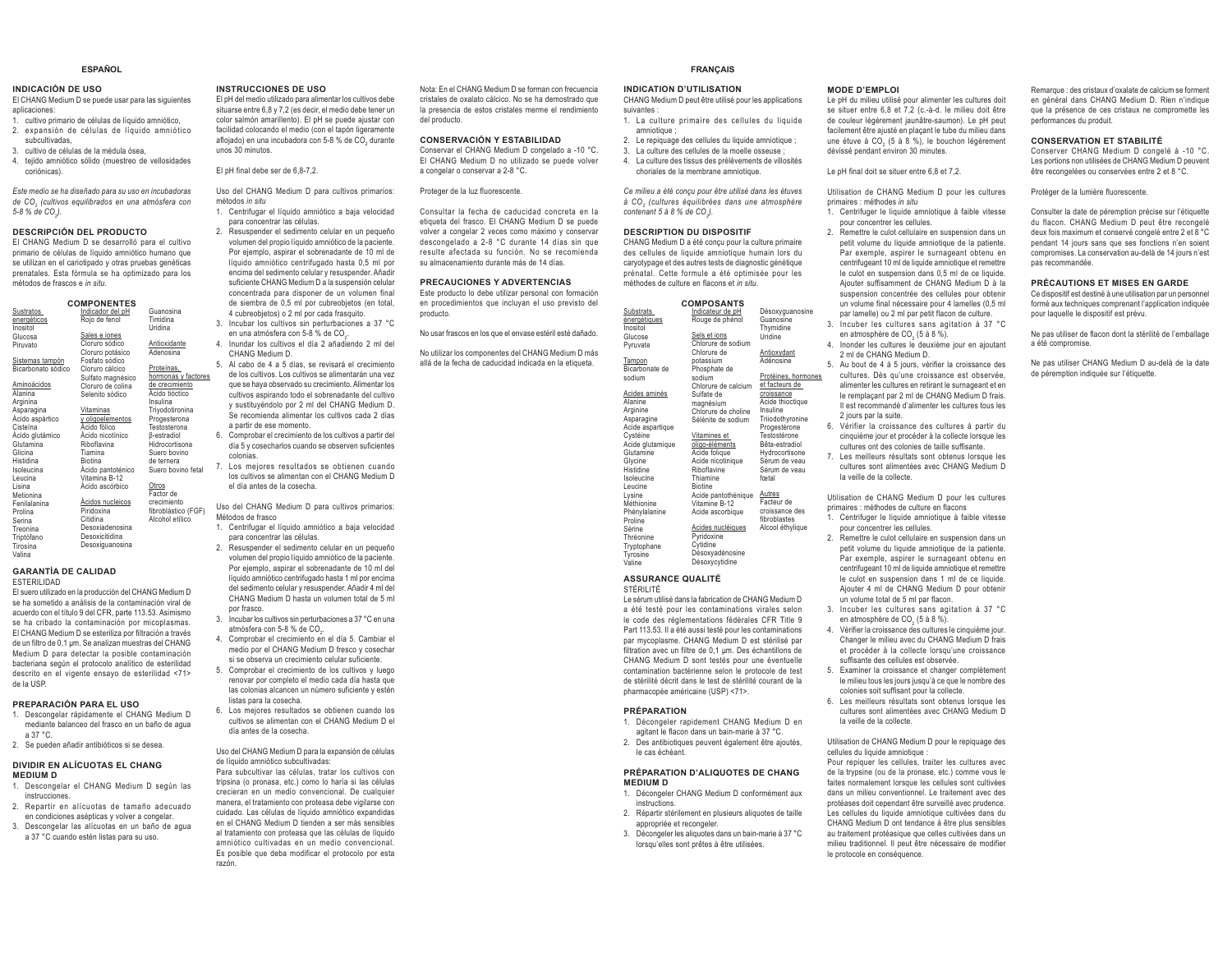#### **PORTUGUÊS**

#### **INDICAÇÃO DE UTILIZAÇÃO**

O CHANG Medium D pode ser utilizado nas seguintes aplicações:

- 1. cultura primária de células do líquido amniótico 2. células do líquido amniótico obtidas por passagem em crescimento
- 3. cultura primária de células da medula óssea 4. tecido sólido do âmnio obtido por colheita
- de amostras das vilosidades coriónicas.

*Este meio foi concebido para utilização em incubadoras de CO2 (culturas equilibradas com atmosfera de 5%–8% de CO2).* 

#### **DESCRIÇÃO DO DISPOSITIVO**

O CHANG Medium D foi desenvolvido para a cultura primária de células do líquido ampiótico bumano para utilização na cariotipagem e noutros testes genéticos pré-natais. Esta fórmula foi otimizada para metodologias em frasco de cultura e *in situ*.

|                 | <b>COMPONENTES</b>  |                    |
|-----------------|---------------------|--------------------|
| Substratos      | Tirosina            | Desoxiadenosina    |
| energéticos     | Valina              | Desoxicitidina     |
| Inositol        |                     | Desoxiquanosina    |
| Glucose         | Indicador de pH     | Guanosina          |
| Piruvato        | Vermelho de fenol   | Timidina           |
|                 |                     | Uridina            |
| Tampão          | Sais e iões         |                    |
| Bicarbonato     | Cloreto de sódio    | Antioxidante       |
| de sódio        | Cloreto de potássio | Adenosina          |
|                 | Fosfato de sódio    |                    |
| Aminoácidos     | Cloreto de cálcio   | Proteínas,         |
| Alanina         | Sulfato de magnésio | hormonas e fatores |
| Arginina        | Cloreto de colina   | de crescimento     |
| Asparagina      | Selenito de sódio   | Acido tióctico     |
| Ácido aspártico |                     | Insulina           |
| Cisteína        | Vitaminas           | Tri-iodotironina   |
| Acido glutâmico | e oligoelementos    | Progesterona       |
| Glutamina       | Ácido fólico        | Testosterona       |
| Glicina         | Acido nicotínico    | B-estradiol        |
| Histidina       | Riboflavina         | Hidrocortisona     |
| Isoleucina      | Tiamina             | Soro de vitelo     |
| Leucina         | <b>Biotina</b>      | Soro bovino fetal  |
| Lisina          | Ácido pantoténico   |                    |
| Metionina       | Vitamina B-12       | Outros             |
| Fenilalanina    | Ácido ascórbico     | Fator de           |
| Prolina         |                     | crescimento dos    |
| Serina          | Acidos nucleicos    | fibroblastos (FGF) |
| Treonina        | Piridoxina          | Álcool etílico     |
| Triptofano      | Citidina            |                    |

#### **GARANTIA DE QUALIDADE**ESTERILIDADE

 O soro utilizado na produção do CHANG Medium D foi testado em relação a contaminação viral de acordo com a norma CFR Título 9 Parte 113.53. Foi igualmente submetido a rastreio de contaminação por micoplasmas. O CHANG Medium D foi esterilizado por filtração através de um filtro de 0,1 μm. Foram testadas amostras de CHANG Medium D quanto a possível contaminação bacteriológica, seguindo o protocolo de testes de esterilidade do capítulo 71 da versão atual da USP (Farmacopeia dos EUA).

#### **PREPARAÇÃO PARA UTILIZAÇÃO**

- 1. Descongele o CHANG Medium D rapidamente, girando o frasco em banho-maria a 37 °C.
- 2. Se pretender, pode adicionar antibióticos.

#### **DIVIDIR EM ALÍQUOTAS O CHANG MEDIUM D**

- 1. Descongele o CHANG Medium D de acordo com as instruções. 2. Distribua asseticamente em alíquotas de tamanho
- conveniente e volte a congelar. 3. Descongele as aliguotas em banho-maria a 37 °C. quando estiver pronto para utilizar.

#### **INSTRUÇÕES DE UTILIZAÇÃO**

O pH do meio utilizado para alimentação das culturas tem de se situar entre 6,8 e 7,2 (ou seja, o meio tem de ter uma cor salmão ligeiramente amarelada). O ajuste do pH pode ser facilmente efetuado, colocando o meio numa incubadora com 5%–8% de CO<sub>2</sub> com a tampa ligeiramente desapertada durante cerca de 30 minutos.

O pH final tem de se situar entre 6,8 e 7,2.

Utilização do CHANG Medium D para culturas primárias: metodologias *in situ*

- 1. Centrifugue o líquido amniótico a baixa velocidade para concentrar as células.
- 2. Ressuspenda o *pellet* de células num pequeno volume de líquido amniótico da própria doente. Por exemplo, aspire o sobrenadante de 10 ml de líquido amniótico centrifugado até 0,5 ml acima do *pellet* de células e ressuspenda. Adicione CHANG Medium D suficiente à suspensão de células concentrada para permitir o volume final em placa equivalente a 0,5 ml por lamela (total de 4 lamelas) ou a 2 ml por frasco de cultura.
- 3. Incube as culturas sem interferência a 37 °C numa atmosfera de 5%–8% de CO.
- 4. Inunde as culturas no 2.º dia, adicionando 2 ml de CHANG Medium D.
- 5. O crescimento das culturas deve ser verificado após 4 a 5 dias. Logo que se observe crescimento, as culturas devem ser alimentadas. Alimente as culturas, removendo todo o sobrenadante da cultura e substituindo-o por 2 ml de CHANG Medium D fresco. Recomenda-se que as culturas sejam alimentadas a cada 2 dias daí em diante. 6. Verifique o crescimento das culturas no 5.º dia
- ou após esse dia e proceda à colheita quando se observarem colónias suficientes.
- 7. Os melhores resultados obtêm-se quando as culturas são alimentadas com CHANG Medium D no dia anterior à colheita.

Utilização do CHANG Medium D para culturas primárias: Metodologias em frasco de cultura

- 1. Centrifuque o líquido amniótico a baixa velocidade para concentrar as células.
- 2. Ressuspenda o *pellet* de células num pequeno volume de líquido amniótico da própria doente. Por exemplo, aspire o sobrenadante de 10 ml de líquido amniótico centrifugado até 1 ml acima do *pellet* de células e ressuspenda. Adicione 4 ml de CHANG Medium D para um volume total de 5 ml por frasco.
- 3. Incube as culturas sem interferência a 37 °C numa atmosfera de 5%-8% de CO.
- 4. Verifique se existe crescimento no 5.º dia. Substitua o meio por CHANG Medium D fresco e efetue a colheita caso se observe um crescimento de células suficiente.
- 5. Verifique o crescimento das culturas e substitua We consider the contract of the contract of the contract of the total ments of mediante at the total mediante at the contract of the contract of the contract of the contract of the contract of the contract of the contract se observarem colónias suficientes prontas para colheita.
- 6. Os melhores resultados obtêm-se quando as culturas são alimentadas com CHANG Medium D no dia anterior à colheita.
- Utilização do CHANG Medium D para células do líquido amniótico obtidas por passagem em crescimento: Para proceder à passagem das células, trate as
- culturas com tripsina (ou pronase, etc.) como faria normalmente quando as células crescem num meio convencional. Contudo, o tratamento com protease deve ser cuidadosamente monitorizado. As células do líquido amniótico que crescem em CHANG Medium D tendem a ser mais sensíveis ao tratamento com protease do que as células do líquido amniótico que crescem num meio convencional. Pode ser necessário modificar o seu protocolo de modo a ter este facto em consideração.

Nota: A formação de cristais de oxalato de cálcio é frequente no CHANG Medium D. A presença destes cristais não demonstrou causar qualquer efeito prejudicial no desempenho do produto.

#### **CONSERVAÇÃO E ESTABILIDADE**

Conserve o CHANG Medium D congelado a -10 °C. Pode voltar a congelar o CHANG Medium D não usado ou conservá-lo entre 2 °C e 8 °C.

# Proteger da luz fluorescente.

Consulte o prazo de validade específico no rótulo do frasco. O CHANG Medium D pode ser recongelado 2 vezes no máximo e conservado descongelado entre 2 °C e 8 °C durante 14 dias sem que isso afete o seu desempenho. Não se recomenda um período de conservação superior a 14 dias.

## **PRECAUÇÕES E ADVERTÊNCIAS**

Este dispositivo destina-se a ser utilizado por pessoal com formação em técnicas que incluem a aplicação indicada à qual se destina o dispositivo.

Não utilize um frasco cuja embalagem estéril tenha sido comprometida.

Não utilize o CHANG Medium D para além do prazo de validade indicado no rótulo.

#### **FAAHNIKA**

#### **ΕΝΔΕΙΞΗ ΧΡΗΣΗΣ**

υνοού

*5%-8% CO2).* 

Το CHANG Medium D μπορεί να χρησιμοποιηθεί για **ΤΙ** ΠΑΣΟ ΤΙΣ ΠΑΣΟ ΤΙΣ ΤΙΣ ΣΥΛΑΙΑ ΣΤΙΣ 1. την πρωτογενή καλλιέργεια κυττάρων αμνιακού

- 2. την ανάπτυξη κυττάρων υποκαλλιεργειών αμνιακού υνοού 3. την καλλιέρνεια κυττάρων του μυελού των οστών
- 4. τη δειγματοληψία συμπαγούς αμνιακού ιστού από χοριακές λάχνες.

CO<sub>2</sub><sup>*(καλλιέργειες εξισορροπημένες με ατμόσφαιρα*</sup>

Aυτό το μέσο έχει σχεδιαστεί για χρήση σε επωαστήρες

# **ΠΕΡΙΓΡΑΦΗ ΤΗΣ ΣΥΣΚΕΥΗΣ**

Το CHANG Medium D αναπτύχθηκε για την πρωτογενή καλλιέργεια ανθρώπινων κυττάρων αμνιακού υγρού για γρήση σε καρυοτυποποίηση και άλλες προγεννητικές γενετικές εξετάσεις. Αυτή η σύνθεση έχει βελτιστοποιηθεί τόσο για μεθοδολογίες για μπουκαλάκια όσο και για μεθοδολογίες in situ.

|                    | <b>ΣΥΣΤΑΤΙΚΑ</b>  |                   |
|--------------------|-------------------|-------------------|
| <u>Ενεργειακά</u>  | Δείκτης pH        | Γουανοσίνη        |
| υποστρώματα        | Ερυθρό της        | Θυμιδίνη          |
| Ινοσιτόλη          | φαινόλης          | Ουριδίνη          |
| Γλυκόζη            |                   |                   |
| Πυροσταφυλικό      | Άλατα και ιόντα   | Αντιοξειδωτικό    |
|                    | Χλωριούχο νάτριο  | Αδενοσίνη         |
| Ρυθμιστικό διάλυμα | Χλωριούχο κάλιο   |                   |
| Διττανθρακικό      | Φωσφορικό νάτριο  | Πρωτεΐνες, ορμόνε |
| νάτοιο             | Χλωριούνο         | και αυξητικοί     |
|                    | ασβέστιο          | παράγοντες        |
| Αμινοξέα           | Θειικό μαγνήσιο   | Θειοκτικό οξύ     |
| Αλανίνη            | Χλωριούχος χολίνη | Ινσουλίνη         |
| Αργινίνη           | Σεληνικό νάτριο   | Τριιωδοθυρονίνη   |
| Ασπαραγίνη         |                   | Προγεστερόνη      |
| Ασπαρτικό οξύ      | Βιταμίνες και     | Τεστοστερόνη      |
| Κυστεΐνη           | ιχνοστοιχεία      | Β-οιστραδιόλη     |
| Γλουταμικό οξύ     | Φυλλικό οξύ       | Υδροκορτιζόνη     |
| Γλουταμίνη         | Νικοτινικό οξύ    | Ορός από μικρό    |
| Γλυκίνη            | Ριβοφλαβίνη       | μοσχάρι           |
| Ιστιδίνη           | Θειαμίνη          | Ορός από έμβρυο   |
| Ισολευκίνη         | Βιοτίνη           | βοοειδών          |
| Λευκίνη            | Παντοθενικό οξύ   |                   |
| Λυσίνη             | Bitauivn B-12     | Άλλα              |
| Μεθειονίνη         | Ασκορβικό οξύ     | Αυξητικός         |
| Φαινυλαλανίνη      |                   | παράγοντας        |
| Προλίνη            | Νουκλεϊκά οξέα    | ινοβλαστών (FGF)  |
| Σερίνη             | Πυριδοξίνη        | Αιθυλική αλκοόλη  |
| Θρεονίνη           | Κυτιδίνη          |                   |
| Τρυπτοφάνη         | Δεοξυαδενοσίνη    |                   |
| Τυροσίνη           | Δεοξυκυτιδίνη     |                   |
| Bαλίνη             | Δεοξυγουανοσίνη   |                   |
|                    |                   |                   |

#### ΔΙΑΣΦΑΛΙΣΗ ΠΟΙΟΤΗΤΑΣ

ΣΤΕΙΡΟΤΗΤΑ .<br>Ο ορός που χρησιμοποιείται στην παραγωγή του CHANG Medium D ένει ελεννθεί νια ιονενή μόλυνση σύμφωνα με το CFR Title 9 Part 113.53. Έχει επίσης εξεταστεί για μόλυνση από μυκόπλασμα. Το CHANG Medium D έχει αποστειρωθεί μέσω διήθησης με φίλτρο 0.1 um. Δείνυστα του CHANG Medium D ελέγγονται για πιθανή βακτηριολογική μόλυνση, ακολουθώντας το .<br>πρωτόκολλο δοκιμασίας στειρότητας που περιγράφεται στην τρέχουσα δοκιμασία στειρότητας κατά USP <71>.

#### ΠΡΟΕΤΟΙΜΑΣΙΑ ΧΡΗΣΗΣ

- 1. Αποψύξτε το CHANG Medium D γρήγορα, περιδινίζοντας τη φιάλη σε υδατόλουτρο θερμοκρασίας 37 °C.
- ȂʌȠȡİȓIJİȞĮʌȡȠıșȑıIJİĮȞIJȚȕȚȠIJȚțȐĮȞIJȠİʌȚșȣȝİȓIJİ

#### ΔΙΑΜΟΙΡΑΣΜΟΣ ΤΟΥ CHANG ΜΕDIUM D **ΣΕ ΚΛΑΣΜΑΤΑ**

- 1. Αποψύξτε το CHANG Medium D σύμφωνα με τις nδηγίες.
- 2. Διανείμετε, υπό άσηπτες συνθήκες, σε πρακτικού μενέθους κλάσματα και καταψύξτε τα ξανά.
- 3. Αποψύξτε τα κλάσματα σε υδατόλουτρο θερμοκρασίας 37 °C όταν είστε έτοιμοι να τα χρησιμοποιήσετε.

#### **ΩΛΗΓΙΕΣ ΧΡΗΣΗΣ**

.<br>Το pH του μέσου που χρησιμοποιείται για τη θρέψη των καλλιεργειών πρέπει να είναι 6,8-7,2 (δηλαδή το μέσο πρέπει να έχει ελαφρώς κίτρινο χρώμα σολομού). Το pH μπορεί να ρυθμιστεί εύκολα, τοποθετώντας το μέσο σε επωαστήρα 5%-8% CO<sub>2</sub> με το πώμα ελαφρώς χαλαρό νια περίπριι 30 λεπτά

#### Το τελικό pH πρέπει να είναι 6.8-7.2.

Χρήση του CHANG Medium D για πρωτογενείς καλλιέρνειες: in situ μεθοδολονίες

- 1. Φυγοκεντρίστε το αμνιακό υγρό σε χαμηλή ταχύτητα, για συμπύκνωση των κυττάρων.
- 2. Επαναλάβατε την εναιώρηση του κυτταρικού συσσωματώματος σε μικρό όγκο αμνιακού υγρού της ίδιας της ασθενούς. Για παράδειγμα, αναρροφήστε το υπερκείμενο υγρό από τα 10 mL IOU ΦΗΝΟΚΕΝΤΟΙΟΠΈΝΟΗ ΟΠΝΙΟΚΟΎ ΗΝΟΛΉ έως τα 0,5 mL πάνω από το κυτταρικό συσσωμάτωμα και επαναλάβατε την εναιώρηση. Προσθέστε επαρκή ποσότητα CHANG Medium D στο συμπυκνωμένο κυτταρικό εναιώρημα νια να παρασχεθεί τελικός όγκος επίστρωσης 0,5 mL ανά καλυπτρίδα (συνολικά 4 καλυπτρίδες) ή 2 mL ανά μπουκαλάκι. 3. Επωάστε τις καλλιέργειες αδιατάρακτες σε
- ατμόσφαιρα 5%-8% CO, στους 37 °C. 4. Γεμίστε τις καλλιέργειες τη 2η ημέρα, προσθέτοντας 2 mL CHANG Medium D.
- ιτεΐνες, ορμόνες 5. Μετά από 4 έως 5 ημέρες, οι καλλιέργειες θα πρέπει να ελέγχονται για την ανάπτυξή τους. Η παροχή θρεπτικού υλικού στις καλλιέρνειες θα πρέπει να γίνεται αφού παρατηρηθεί ανάπτυξη. Παρέχετε θρεπτικό υλικό στις καλλιέργειες αφαιρώντας ολόκληρη την ποσότητα του υπερκείμενου υγρού της καλλιέργειας και αντικαθιστώντας το με 2 mL inośακου CHANG Medium D. Συνιστάται η παρονή θρεπτικού υλικού στις καλλιέργειες κάθε 2 ημέρες από αυτό το σημείο και έπειτα
	- 6. Ελέγξτε την ανάπτυξη των καλλιεργειών την 5η ημέρα, ή μετά από αυτήν, και συλλέξτε όταν παρατηρηθούν επαρκείς αποικίες.
	- 7. Τα καλύτερα αποτελέσματα λαμβάνονται όταν οι καλλιέργειες τρέφονται με CHANG Medium D την ημέρα πριν από τη συλλογή.

Χρήση του CHANG Medium D για πρωτογενείς καλλιέργειες: Μεθοδολογίες με μπουκαλάκια

- 1. Φυνοκεντρίστε το αμνιακό υγρό σε χαμηλή ταχύτητα, viα συμπύκνωση των κυττάρων
- 2. Επαναλάβατε την εναιώρηση του κυτταρικού συσσωματώματος σε μικρό όγκο αμνιακού υγρού της ίδιας της ασθενούς. Για παράδειγμα,  $\alpha$ ναρροφήστε το υπερκείμενο υνρό από τα 10 mL **ΤΟ** Φυνοκεντρισμένου αμνιακού υνρού, έως τα 1 mL πάνω από το κυτταρικό συσσωμάτωμα και επαναλάβατε την εναιώρηση. Προσθέστε 4 mL CHANG Medium D για συνολικό όγκο 5 mL ανά ιιποιικαλάκι
- 3. Επωάστε τις καλλιέργειες αδιατάρακτες σε ατμόσφαιρα 5%-8% CO<sub>2</sub> στους 37 °C.
- 4. Ελέγξτε την ανάπτυξη την ημέρα 5. Αλλάζετε το μέσο με φρέσκο CHANG Medium D και συλλέξτε εάν παρατηρηθεί επαρκής κυτταρική ανάπτυξη.
- 5. Ελέγξτε την ανάπτυξη των καλλιεργειών και αλλάξτε πλήρως το μέσο καθημερινά, έως ότου παρατηρηθούν επαρκείς αποικίες και είναι έτοιμες νια συλλονή
- 6. Τα καλύτερα αποτελέσματα λαμβάνονται όταν οι καλλιέργειες τρέφονται με CHANG Medium D την nuέρα πριν από τη συλλονή

#### Χρήση του CHANG Medium D για την ανάπτυξη κυττάρων υποκαλλιεργειών αμνιακού υγρού:

Για την υποκαλλιέργεια των κυττάρων, επεξεργαστείτε τις καλλιέργειες με θρυψίνη (ή προνάση κ.λπ.) όπως θα țȐȞĮIJİ İȐȞ IJĮ țȪIJIJĮȡĮ țĮȜȜȚİȡȖȠȪȞIJĮȞ ıİ ıȣȝȕĮIJȚțȩ μέσο. Ωστόσο, η επεξεργασία με πρωτεάση θα πρέπει να παρακολουθείται προσεκτικά. Τα κύτταρα αμνιακού υγρού που καλλιεργούνται στο CHANG Medium D

#### *Τ*είνουν να είναι περισσότερο ευαίσθητα στην <u>επεξεονασία με ποωτεάση από τα κύτταρα του αυνιακού</u> υνρού που καλλιεονούνται σε συμβατικά μέσα. Μπορεί να χρειαστεί να τροποποιήσετε το πρωτόκολλό σας για να λάβετε υπόψη αυτή την πληροφορία.

Σημείωση: Στο CHANG Medium D σχηματίζονται συχνά κούσταλλοι οξαλικού ασβεστίου. Η παρουσία αυτών **Των κουστάλλων δεν έχει αποδειχθεί ότι προκαλεί** οποιαδήποτε αρνητική επίδραση στην απόδοση του προϊόντος.

#### **ΦΥΛΑΞΗ ΚΑΙ ΣΤΑΘΕΡΟΤΗΤΑ**

Φυλάσσετε το CHANG Medium D κατεψυγμένο στους -10 °C. Το μη χρησιμοποιημένο CHANG Medium D μπορεί να επανακαταψυχθεί ή να φυλαχθεί στους 2 °C fuic 8 °C

Προστατέψιτε το από φθορίζον φως

Δείτε την ετικέτα της φιάλης για τη συγκεκριμένη ημερομηνία λήξης. Το CHANG Medium D μπορεί να επανακαταψυχθεί το μένιστο 2 φορές και να φυλαχθεί αποψυγμένο στους 2 °C έως 8 °C για 14 ημέρες, χωρίς να επηρεαστεί η λειτουργία του. Δεν συστήνεται ς<br>Τι φύλαξη για διάστημα μεγαλύτερο των 14 ημερών.

#### **ΠΡΟΦΥΛΑΞΕΙΣ ΚΑΙ ΠΡΟΕΙΔΟΠΟΙΗΣΕΙΣ**

Η συσκευή αυτή προορίζεται για χρήση από προσωπικό που έγει εκπαιδευτεί σε διαδικασίες που περιλαμβάνουν την υποδεικνυόμενη εφαρμογή για την oποία προορίζεται η συσκευή.

Mn χρησιμοποιείτε καμία φιάλη στην οποία έχει παραβιαστεί η ακεραιότητα της αποστειρωμένης συσκευασίας.

Μη χρησιμοποιείτε το CHANG Medium D μετά την παρέλευση της ημερομηνίας λήξης που υποδεικνύεται στην ετικέτα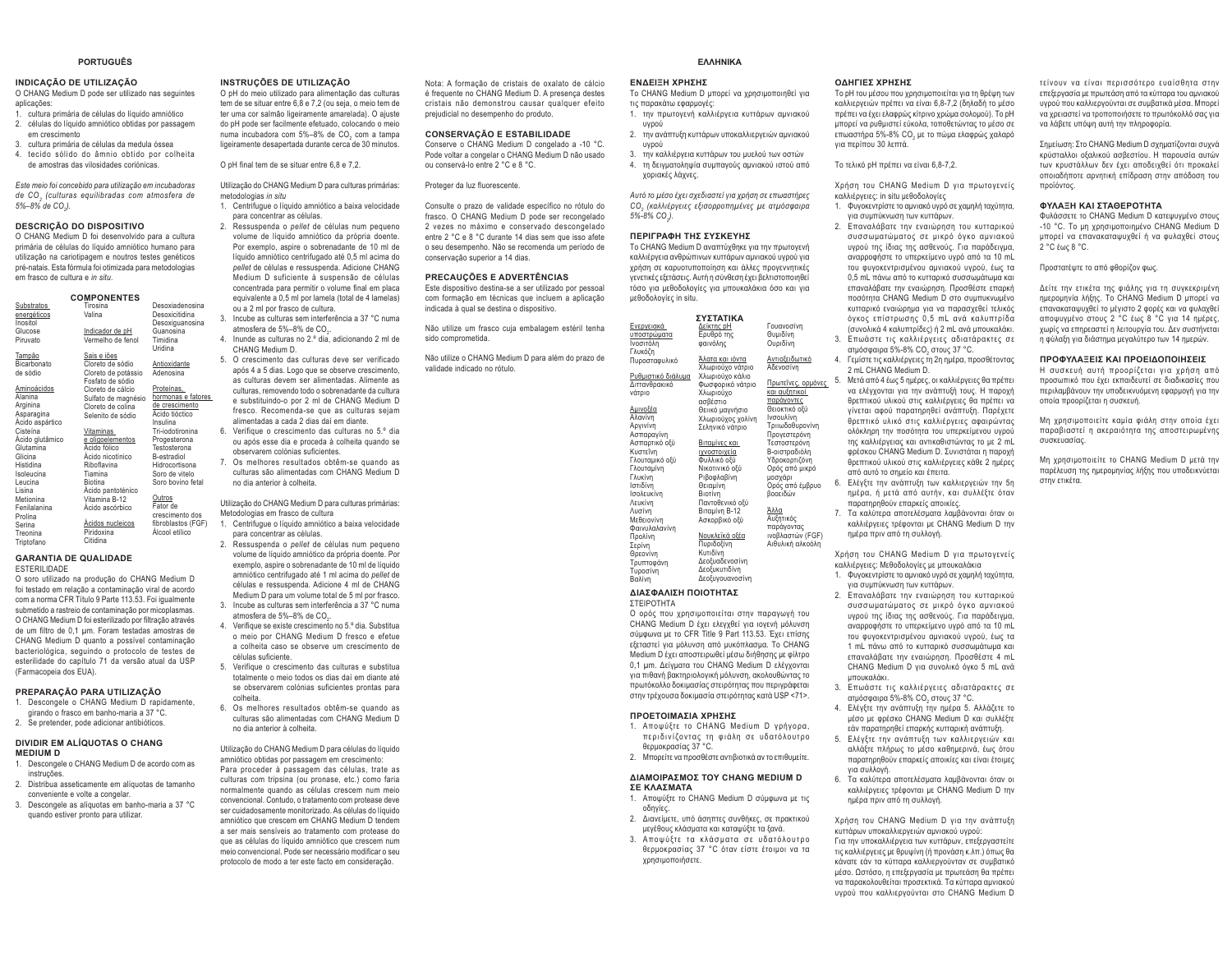#### ČEŠTINA

#### INDIKACE PRO POUŽITÍ

- CHANG Medium D lze použít pro tyto aplikace: 1 primokultivace buněk z plodové vody
- 2. pěstování pasážovaných buněk z plodové vody
- 3. kultivace buněk kostní dřeně
- 4. odběr vzorků pevné amniotické tkáně z choriových **VIVA**

Toto médium je určeno k použití v CO<sub>2</sub> inkubátorech (kultury ekvilibrovány s atmosférou s 5 % – 8 % CO.).

# POPIS PROSTŘEDKU

CHANG Medium D bylo vyvinuto k primokultivaci lidských buněk z plodové vody pro účely karyotypizace a jiných antenatálních genetických testů. Složení bylo optimalizováno pro metody s použitím kultivační lahye i metody in situ.

|                       | SLOŽKY              |                      |
|-----------------------|---------------------|----------------------|
| Energetické           | Tyrosin             | Deoxyadenosin        |
| substráty             | Valin               | Deoxycytidin         |
| Inositol              |                     | Deoxyguanosin        |
| Glukóza               | Indikátor pH        | Guanosin             |
| Pvruvát               | Fenolová červeň     | Thymidin             |
|                       |                     | Uridin               |
| Pufr                  | Soli a ionty        |                      |
| Hydrogenuhličitan     | Chlorid sodný       | Antioxidant          |
| sodný                 | Chlorid draselný    | Adenosin             |
|                       | Fosforečnan sodný   |                      |
| Aminokyseliny         | Chlorid vápenatý    | Proteiny, hormony    |
| Alanin                | Síran hořečnatý     | a růstové faktory    |
| Arginin               | Cholinchlorid       | Kyselina thioktová   |
| Asparagin             | Seleničitan sodný   | Inzulin              |
| Kyselina              |                     | Trijodthyronin       |
| asparagová            | Vitaminy            | Progesteron          |
| Cystein               | a stopové prvky     | Testosteron          |
| Kyselina glutamová    | Kyselina listová    | B-estradiol          |
| Glutamin              | Kyselina nikotinová | Hydrokortison        |
| Glycin                | Riboflavin          | Bovinní telecí sérum |
| Histidin              | Thiamin             | Fetální bovinní      |
| Isoleucin             | <b>Biotin</b>       | sérum                |
| Leucin                | Kyselina            |                      |
| Lvsin                 | pantothenová        | Ostatní              |
| Methionin             | Vitamin B-12        | Fibroblastový        |
|                       |                     | růstový faktor (FGF) |
| Fenylalanin<br>Prolin | Kyselina askorbová  | Ethylalkohol         |
|                       | Nukleové kyseliny   |                      |
| Serin                 | Pyridoxin           |                      |
| Threonin<br>Truntofon | Cytidin             |                      |
|                       |                     |                      |

# **ZA JIŠTĚNÍ KVAL ITY**

STERILITA

Sérum používané k výrobě doplňku CHANG Medium D bylo testováno na přítomnost virové kontaminace podle předpisů CFR hlava 9 část 113.53. Byl také proveden screening na kontaminaci mykoplazmaty. CHANG Medium D je sterilizováno filtrací o jemnosti 0,1 µ. Vzorky CHANG Medium D isou testovány na možnou bakteriální kontaminaci podle protokolu testování sterility popsaného v aktuálně používaném testu na kontrolu sterility podle lékopisu USA <71>.

#### PŘÍPRAVA K POUŽITÍ

- 1. CHANG Medium D rychle rozmrazte kroužením lahve ve vodní lázni o teplotě 37 °C.
- 2. Podle potřeby lze přidat antibiotika.

## ROZDĚLENÍ MÉDIA CHANG MEDIUM D

- 1. Podle pokynů rozmrazte CHANG Medium D.
- 2. Asepticky rozdělte na díly o příhodném objemu
- a znovu zmrazte 3. Až je budete připravení použít, rozmrazte díly ve vodní
- lázni o teplotě 37 °C.

# NÁVOD K POUŽITÍ

pH média používaného k výživě kultur musí být v rozmezí 6.8-7.2 (ti médium musí mít mírně nažloutlou lososovou barvu), pH lze snadno upravit vložením média s mírně uvolněným uzávěrem do inkubátoru s atmosférou 5 % - 8 % CO, přibližně na 30 minut.

Konečné pH musí být 6.8-7.2.

Použití média CHANG Medium D k primokultivaci: metody in situ

- 1. Odstředěním plodové vody při nízkých otáčkách koncentrujte buňky.
- 2. Resuspenduite buněčný pelet v malém objemu vlastní plodové vody pacientky. Například aspirujte supernatant z 10 ml odstředěné plodové vody, aby zbylo jen 0.5 ml nad buněčným peletem a resuspendujte. Ke koncentrované buněčné susnenzi nřidejte dostatečné množství CHANG Medium D. abyste výsledně měli 0.5 ml na jedno krycí sklíčko (celkem 4 krycí sklíčka) nebo 2 ml na kultivační lahvičku.
- 3. Inkubujte kultury nerušeně při teplotě 37 °C
- a v atmosféře s  $5\% 8\%$  CO<sub>2</sub> 4. 2. den kultury zaplavte přidáním 2 ml CHANG Medium D.
- 5. Po 4 až 5 dnech zkontroluite růst kultur. Jakmile začnou růst, je třeba dodat živiny. Živiny dodejte tak, že odstraníte veškerý supernatant kultury a nahradíte ho 2 ml čerstvého CHANG Medium D. Poté doporučujeme kulturám doplňovat živiny každé 2 dny
- 6. 5. den nebo po něm kontrolujte růst kultur a když
- ziistíte dostatečné kolonie, provedte sběr. Optimálních výsledků se dosahuje, pokud jsou kultury vyživeny médiem CHANG Medium D den nřed shěrem

Použití média CHANG Medium D k primokultivaci: metody s využitím kultivačních lahyí

- 1. Odstředěním plodové vody při nízkých otáčkách koncentrujte buňky.
- 2. Resuspendujte buněčný pelet v malém objemu vlastní plodové vody pacientky. Například aspirujte supernatant z 10 ml odstředěné plodové vody, aby zbyl jen 1 ml nad buněčným peletem a resuspendujte. Přideite 4 ml média CHANG Medium D: celkový
- objem na kultivační lahev bude 5 ml. .<br><sub>(FGF)</sub> 3. Inkubujte kultury nerušeně při teplotě 37 °C
	- a v atmosféře s 5 % 8 % CO, 4. 5. den zkontroluite růst. Nahradte médium čerstvým médiem CHANG Medium D a, pokud zjistíte
	- dostatečný růst buněk, provedte sběr. 5. Následně kontroluite růst kultur a prováděite
	- úplné výměny média každý den, dokud nezjistíte dostatečné kolonie a nejste připraveni ke sběru. 6. Optimálních výsledků se dosahuje, pokud jsou kultury vyživeny médiem CHANG Medium D den
	- nřed shěrem

Použití média CHANG Medium D k pěstování pasážovaných buněk z plodové vody: Buňky nasážujte ošetřením kultur trynsinem (neho pronázou apod.) podle běžného postupu u buněk pěstovaných v konvenčním médiu. Ošetření proteázou je však třeba pečlivě monitorovat. Buňky z plodové vody pěstované v médiu CHANG Medium D maií tendenci k větší citlivosti na ošetření proteázou než buňky z plodové vody pěstované v konvenčním médiu. S ohledem na tuto skutečnost bude možná třeba upravit noužívaný protokol

Poznámka: V médiu CHANG Medium D se běžně tvoří krystalky šťavelanu vápenatého. Nebylo prokázáno, že by přítomnost těchto krystalků měla jakýkoli negativní účinek na funkci výrobku.

#### UCHOVÁVÁNÍ A STABILITA

Médium CHANG Medium D uchovávejte zmrazené při teplotě -10 °C. Nepoužité médium CHANG Medium D Ize znovu zmrazit nebo skladovat při teplotě 2 °C až 8 °C.

Chraňte před fluorescenčním světlem.

Specifické datum exspirace naleznete na štítku lahve. CHANG Medium D lze opakovaně zmrazit maximálně 2× a uchovávat rozmrazené při teplotě 2 °C až 8 °C po dobu 14 dní, aniž by tím byly dotčeny jeho vlastnosti. Skladování po dobu delší než 14 dní se nedoporučuje.

#### BEZPEČNOSTNÍ OPATŘENÍ A VAROVÁNÍ Tento prostředek je určen k použití pracovníky školenými

v postupech, které zahrnují indikovanou aplikáci. pro kterou je prostředek určený.

Nepoužívejte žádnou lahev s poškozeným sterilním

CHANG Medium D nepoužívejte po uplynutí data exspirace vyznačeného na štítku.

# **DANSK**

#### INDIKATIONER FOR ANVENDELSE

CHANG Medium D kan anvendes til følgende annlikationer 1. Primær dyrkning af amnionvæskeceller 2. Dyrkning af passerede amnionvæskeceller

Guanosin

- 3. Dyrkning af knoglemarvsceller
- 4. Solidt amnionyæy fra chorionyilli-prøver.

Dette medium er fremstillet til brug i CO<sub>2</sub>-inkubatorer (kulturer der er tilpasset en atmosfære på 5-8 % CO.).

#### **BESKRIVELSE AF PRODUKTET**

CHANG Medium D blev udviklet til primær dyrkning af humane amnionvæskeceller til karyotypebestemmelse og anden antenatal genetisk testning. Denne formulering er optimeret til metodologier til såvel kolbe som in situ.

|                  | <b>NUMPUNENIER</b> |
|------------------|--------------------|
| Energisubstrater | pH-indikator       |
| Inositol         | Rød fenol          |

| Inositol          | Rød fenol       | Thymidin            |
|-------------------|-----------------|---------------------|
| Glukose           |                 | Uridin              |
| Pyruvat           | Salte og ioner  |                     |
|                   | Natriumklorid   | Antioxidant         |
| Buffer            | Kaliumklorid    | Adenosin            |
| Natriumbikarbonat | Natriumfosfat   |                     |
|                   | Kalciumklorid   | Proteiner, hormoner |
| <b>Aminosyrer</b> | Magnesiumsulfat | og vækstfaktorer    |
| Alanin            | Kolinklorid     | Thioctsyre          |
| Arginin           | Natriumselenit  | Insulin             |
| Asparagin         |                 | Triiodothyronin     |
| Asparaginsyre     | Vitaminer og    | Progesteron         |
| Cystein           | sporelementer   | Testosteron         |
| Glutaminsyre      | Folinsyre       | B-østradiol         |
| Glutamin          | Nikotinsyre     | Hydrokortison       |
| Glycin            | Riboflavin      | Kalveserum          |
| Histidin          | Thiamin         | Føtalt bovint serum |
| Isoleucin         | <b>Biotin</b>   |                     |
| Leucin            | Pantothensyre   | Andre               |
| Lysin             | B12-vitamin     | Fibroblastvækst-    |
| Methionin         | Ascorbinsyre    | faktor (FGF)        |
| Phenylalanin      |                 | Ætylalkohol         |
| Prolin            | Nukleinsyrer    |                     |
| Serin             | Pyridoxin       |                     |
| Threonin          | Cytidin         |                     |
| Tryptofan         | Deoxyadenosin   |                     |
| Tyrosin           | Deoxycytidin    |                     |
| Valin             | Deoxyguanosin   |                     |

#### **KVALITETSSIKRING STERILITET**

Serum, der er anvendt i produktionen af CHANG Medium D er testet for viral kontamination ifalge CFR Title 9 Part 113.53. Det er også screenet for mykoplasmakontaminering, CHANG Medium D er steriliseret ved filtrering gennem et 0,1 µ filter. Prøver

af CHANG Medium D testes for potentiel hakteriologisk

kontaminering ifølge protokollen for sterilitetstestning

som beskrevet i den aktuelle USP-sterilitetstest <71>.

**KI ARGØRING** 

- 1. Optø hurtigt CHANG Medium D ved at hvirvle flasken
- i et 37 °C vandbad.
- 2. Der kan eventuelt tilsættes antibiotika.

#### AFMÅLING AF CHANG MEDILIM D

- 1. Optø CHANG Medium D ifølge vejledningen.
- 2. Fordel mediet aseptisk i mængder af passende
- størrelse, og nedfrys dem igen.
- 3. Optø de opdelte mængder i et 37 °C vandbad, når de skal bruges.

#### **BRUGSANVISNING**

pH-værdien af det medium, der anvendes til kulturerne. skal være 6,8-7,2 (dvs. at mediet skal have en let gullig laksefarve), pH-værdien kan let justeres ved at anbringe mediet i en inkubator med 5-8 % CO, med låget løsnet let i ca. 30 minutter.

Den endelige pH-værdi skal ligge på 6,8-7,2.

- Anvendelse af CHANG Medium D til primære kulturer: metodologi in situ.
- 1. Centrifuger amnionvæsken ved lav hastighed for at
- koncentrere cellerne.
- 2. Resuspender cellepelleten i en lille volumen af patientens egen amnionvæske. Aspirer f.eks. supernatanten fra 10 ml centrifugeret amnionvæske til 0.5 ml over cellenelleten. on resuspender. Tilsæt nok CHANG Medium D til den koncentrerede cellesuspension for at få en endelig udsåningsvolumen på 0,5 ml pr. dækglas
- (i alt 4 dækolas) eller 2 ml pr. ampul. 3. Inkuber kulturerne uforstyrret ved 37 °C
- i en atmosfære med 5-8 % CO. 4. Skyl kulturerne på dag 2 ved at tilsætte 2 ml CHANG Medium D
- 5. Efter 4-5 dage skal kulturernes vækst kontrolleres. Kulturerne skal næres, når der er observeret vækst. Dette gøres ved at fjerne hele kultursupernatanten og erstatte den med 2 ml friskt CHANG Medium D. Det anbefales, at kulturerne næres hver anden dag herefter
- 6. Kontroller kulturernes vækst på/eller efter dag 5, og høst, når der observeres nok kolonier.
- 7. De bedste resultater opnås, hvis kulturerne forsynes med CHANG Medium D dagen inden høsten.

Anvendelse af CHANG Medium D til primære kulturer: Metodologi med kolbe

- 1. Centrifuger amnionvæsken ved lav hastighed for at koncentrere cellerne
- 2. Resuspender cellepelleten i en lille volumen af patientens egen amnionvæske. Aspirer f.eks. supernatanten fra 10 ml centrifugeret amnionvæske til 1 ml over cellenelleten, og resuspender. Tilsæt 4 ml CHANG Medium D. så den totale volumen er 5 ml nr kolhe
- 3. Inkuber kulturerne uforstyrret ved 37 °C i en atmosfære med 5-8 % CO.
- 4. Kontroller væksten på dag<sup>5</sup>, Udskift mediet med friskt CHANG Medium D, og høst, hvis der observeres tilstrækkelig cellevækst.
- 5. Kontroller kulturernes vækst, og udskift mediet fuldstændigt hver dag herefter indtil der observeres nok kolonier, som er klar til at blive høstet
- 6. De bedste resultater opnås, hvis kulturerne forsynes med CHANG Medium D dagen inden høsten.

Anvendelse af CHANG Medium D til dyrkning af nasserede amnionvæskeceller:

Passage af cellerne opnås ved at behandle kulturerne med trypsin (eller pronase m.m.) som ved celler, der dyrkes i konventionelt medium. Proteasebehandling skal imidlertid overvåges nøie. Amnionvæskeceller. der dyrkes i CHANG Medium D. har en tendens til at være mere sensitive over for proteasebehandling end amnionvæskeceller, der dyrkes i konventionelt medium. Det kan være nødvendigt at ændre protokollen for at tage hensyn hertil.

Bemærk: Der dannes ofte kalciumoxalatkrystaller i CHANG Medium D. Tilstedeværelsen af disse krystaller lader ikke til at forårsage nogen skadelig effekt på produktets ydeevne.

#### **OPBEVARING OG STABILITET**

Onbevar CHANG Medium D frossent ved -10°C. Ubrugt CHANG Medium D kan nedfryses igen eller opbevares ved 2-8 °C.

#### Beskyttes mod fluorescerende lys.

Se udløbsdatoen på flaskeetiketten. CHANG Medium D kan nedfryses højest 2 gange efter optøning og opbevares optøet ved 2-8 °C i 14 dage, uden at det påvirker dets virkning. Opbevaring længere end 14 dage frarådes.

## **FORHOLDSREGLER OG ADVARSLER**

Dette udstyr er beregnet til brug af personale, der er uddannet i procedurer, der inkluderer den indicerede anvendelse, som dette udstyr er beregnet til.

Flasker, hvis sterile emballage er blevet kompromitteret, må ikke anvendes. Anvend ikke CHANG Medium D efter den udløbsdato,

der er angivet på etiketten.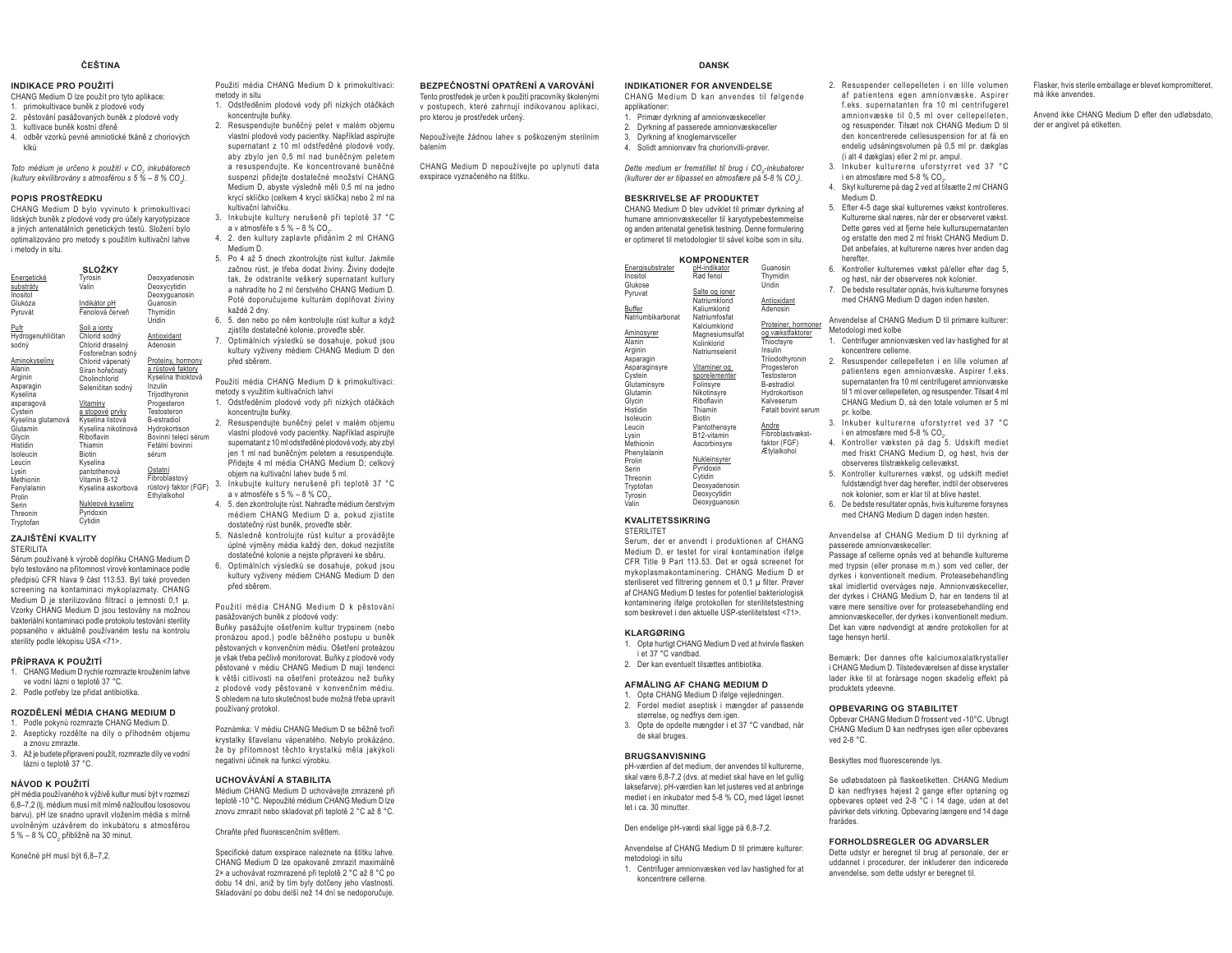#### **SUOMI**

## **KÄYTTÖAIHE**

 CHANG Medium D -elatusainetta voidaan käyttää seuraaviin tarkoituksiin: 1. lapsivesisolujen primaariviljely

- 2. siirrostettujen lapsivesisolujen kasvattaminen
- 3. luuydinsolujen viljely
- 4. kiinteä amnionkalvokudos istukkabiopsiasta.

*Tämä elatusaine on suunniteltu käytettäväksi CO2- lämpökaapissa (viljelmät, jotka on tasapainotettu*   $5-8$ -prosenttiseen CO<sub>2</sub>-ilmakehään).

#### **VÄLINEEN KUVAUS**

 CHANG Medium D kehitettiin ihmisen lapsivesisolujen primaariviljelyyn karyotyypin määrittämistä ja muita syntymää edeltäviä geneettisiä testejä varten. Koostumus on optimoitu sekä viljelypullo- että in situ -menetelmiä varten.

|                      | AINESOSAT          |                        |
|----------------------|--------------------|------------------------|
| Energiasubstraatit   | pH-indikaattori    | guanosiini             |
| inositoli            | fenolipuna         | tvmidiini              |
| glukoosi             |                    | uridiini               |
| pyruvaatti           | Suolat ja ionit    |                        |
|                      | natriumkloridi     | Antioksidantti         |
| Puskuri              | kaliumkloridi      | adenosiini             |
| natriumbikarbonaatti | natriumfosfaatti   |                        |
|                      | kalsiumkloridi     | Proteiinit, hormonit   |
| <b>Aminohapot</b>    | magnesiumsulfaatti | ja kasvutekijät        |
| alaniini             | koliinikloridi     | tioktiinihappo         |
| arginiini            | natriumseleniitti  | insuliini              |
| asparagiini          |                    | trijodityroniini       |
| asparagiinihappo     | Vitamiinit ja      | progesteroni           |
| kysteiini            | hivenaineet        | testosteroni           |
| glutamiinihappo      | foolihappo         | beetaestradioli        |
| glutamiini           | nikotiinihappo     | hydrokortisoni         |
| glysiini             | riboflaviini       | vasikan seerumi        |
| histidiini           | tiamiini           | naudan sikiön          |
| isoleusiini          | biotiini           | seerumi                |
| leusiini             | pantoteenihappo    |                        |
| lysiini              | B-12-vitamiini     | Muut                   |
| metioniini           | askorbiinihappo    | fibroblastikasvutekijä |
| fenyylialaniini      |                    | (FGF)                  |
| proliini             | Nukleiinihapot     | etanoli                |
| seriini              | pyridoksiini       |                        |
| treoniini            | sytidiini          |                        |
| tryptofaani          | deoksiadenosiini   |                        |
| tyrosiini            | deoksisytidiini    |                        |
| valiini              | deoksiguanosiini   |                        |

#### **LAADUNVARMENNUS**STERIILIYS

 CHANG Medium D -tuotteen valmistuksessa käytettävä seerumi on testattu viruskontaminaation varalta CFRsäännöksen osan 9 pykälän 113.53 mukaisesti. Se on seulottu myös mykoplasmakontaminaation varalta. CHANG Medium D on steriloitu suodattamalla 0,1 μm:n suodattimen läpi. CHANG Medium D -tuotteen näytteet testataan mahdollisen bakteerikontaminaation varalta noudattaen nykyisessä USP-steriiliystestissä <71> kuvattua steriilitestausmenettelyä.

# **KÄYTÖN VALMISTELU**

 1. Sulata CHANG Medium D -elatusaine nopeasti, 37 ºC:n vesihauteessa pulloa pyörittäen.

2. Haluttaessa voidaan lisätä antibiootteja.

#### **CHANG MEDIUM D -RAVINTOLISÄN JAKAMINEN ERIIN**

- 1. Sulata CHANG Medium D ohjeiden mukaisesti. 2. Jaa aseptista menettelyä käyttäen kätevän kokoisiin eriin ja pakasta uudelleen.
- 3. Kun elatusainetta tarvitaan käyttöön, sulata erät 37 °C:n vesihauteessa.

#### **KÄYTTÖOHJEET**

 Viljelmien ravitsemiseen käytettävän liuoksen pH:n on oltava 6,8–7,2 (ts. elatusaineen värin on oltava hieman kellertävä tai lohenpunainen). pH:ta voidaan säätää helposti asettamalla elatusaine 5–8 %:n CO2-lämpökaappiin korkki hieman löysällä noin 30 minuutin ajaksi.

CHANG Medium D -elatusaineen käyttö primaariviljelmiin: in situ -menetelmät 1. Konsentroi solut sentrifugoimalla lapsivettä pienellä

nopeudella.

- 2. Suspendoi solusakka pieneen määrään potilaan omaa lapsivettä. Jos esimerkiksi 10 ml:n lapsivesinäyte sentrifugoidaan, aspiroi supernatanttia pois niin, että solusakan yläpuolelle jää 0,5 ml, ja suspendoi näyte uudelleen. Lisää riittävästi CHANG Medium D -liuosta konsentroituun solususpensioon, niin että lopullinen maljaustilavuus on 0,5 ml / peitinlasi (yhteensä 4 peitinlasia) tai
- 2 ml / pieni viljelypullo. 3. Inkuboi viljelmiä ilman häiriöitä 37 °C:ssa 5–8-prosenttisessa CO<sub>2</sub>-ilmakehässä.
- 4. Lisää viljelmiin 2 ml CHANG Medium D -liuosta päivänä 2.
- 5. Viljelmien kasvu on tarkistettava 4–5 päivän kuluttua. Viljelmiä on ravittava, kun kasvua on havaittu. Ravitse viljelmiä poistamalla koko viljelmäsupernatantti ja korvaamalla se 2 ml:lla tuoretta CHANG Medium D -liuosta. On suositeltavaa, että viljelmiä ravitaan tämän jälkeen 2 päivän välein.
- 6. Tarkista viljelmien kasvu päivänä 5 tai sen jälkeen. Kerää solut, kun havaitaan riittävästi pesäkkeitä. 7. Parhaat tulokset saadaan, kun viljelmiä ravitaan
- CHANG Medium D -liuoksella keräämistä edeltävänä päivänä.

CHANG Medium D - liuoksen käyttäminen primaariviljelmiin: Pullomenetelmät

- 1. Konsentroi solut sentrifugoimalla lapsivettä pienellä nopeudella.
- 2. Suspendoi solusakka pieneen määrään potilaan omaa lapsivettä. Jos esimerkiksi 10 ml:n lapsivesinävte sentrifugoidaan, aspiroi supernatanttia pois niin, että solusakan yläpuolelle jää 1,0 ml, ja suspendoi näyte uudelleen. Lisää 4 ml CHANG Medium D -liuosta lopulliseen maljaustilavuuteen 5 ml / viljelypullo.
- 3. Inkuboi viljelmiä ilman häiriöitä 37 °C:ssa 5–8-prosenttisessa CO-ilmakehässä.
- 4. Tarkista kasvu päivänä 5. Vaihda elatusaine tuoreeseen CHANG Medium D -liuokseen ja kerää solut, jos havaitaan riittävää solukasvua.
- 5. Tarkista viljelmien kasvu ja vaihda elatusaine sen jälkeen kokonaan uuteen joka päivä, kunnes havaitaan riittävästi pesäkkeitä ja ne ovat valmiita kerättäviksi.
- 6. Parhaat tulokset saadaan, kun viljelmiä ravitaan CHANG Medium D -liuoksella keräämistä edeltävänä päivänä.

CHANG Medium D -liuoksen käyttäminen siirrostettujen lapsivesisolujen kasvattamiseen:

Siirrosta solut käsittelemällä viljelmät trypsiinillä (tai pronaasilla jne.) kuten normaalistikin, kun soluja kasvatetaan perinteisessä elatusaineessa. Proteaasikäsittelyä on kuitenkin valvottava huolella. CHANG Medium D -liuoksessa kasvatetut lapsivesisolut ovat herkempiä proteaasikäsittelylle kuin perinteisessä elatusaineessa kasvatetut lapsivesisolut. Kasvatusmenetelmää on ehkä muutettava tämän huomioon ottamiseksi.

Huomautus: CHANG Medium D -liuokseen muodostuu usein kalsiumoksalaattikiteitä. Näiden kiteiden esiintymisen ei ole osoitettu heikentävän tuotteen toimintakykyä millään tavoin.

#### **SÄILYTTÄMINEN JA STABIILIUS**

Säilytä CHANG Medium D pakastettuna -10 °C:ssa. Käyttämätön CHANG Medium D -liuos voidaan pakastaa uudelleen tai säilyttää 2–8 °C:ssa.

Suojaa loistevalaisimen valolta.

Katso täsmällinen viimeinen käyttöpäivä pulloetiketistä. CHANG Medium D voidaan pakastaa uudelleen enintään 2 kertaa, ja sitä voidaan säilyttää sulatettuna 2–8 °C:ssa 14 päivän ajan sen toimintaan vaikuttamatta. Yli 14 päivän säilytysaikaa ei suositella.

#### **VAROTOIMET JA VAROITUKSET**

 Tämä väline on tarkoitettu sellaisen henkilöstön käytettäväksi, joka on koulutettu menetelmiin, joihin kuuluu välineen tarkoitettu, käyttöaiheen mukainen käyttö.

Älä käytä mitään pulloa, jos sen steriili pakkaus ei ole ehjä.

Älä käytä CHANG Medium D -liuosta etiketissä osoitetun viimeisen käyttöpäivän jälkeen.

| ir optimizēts izmantošanai gan ar flakor<br>metodēm. |                    |
|------------------------------------------------------|--------------------|
|                                                      | <b>SASTĀVDAĻAS</b> |
| Enerģijas substrāti                                  | pH indikators      |
| Inozitols                                            | Fenolsarkanais     |
| Glikoze                                              |                    |
| Piruvāts                                             | Sāli un joni       |
|                                                      | Nātrija hlorīds    |
| Buferškīdums                                         | Kālija hlorīds     |
| Nātrija bikarbonāts                                  | Nātrija fosfāts    |
|                                                      | Kalcija hlorīds    |
| Aminoskābes                                          | Magnija sulfāts    |
| Alanīns                                              | Holīna hlorīds     |
| Arginīns                                             | Nātrija selenīts   |
| Asparagīns                                           |                    |
| Asparagīnskābe                                       | Vitamīni           |
| Cisteīns                                             | un mikroelementi   |
| Glutamīnskābe                                        | Folijskābe         |
| Glutamīns                                            | Nikotīnskābe       |
| Glicīns                                              | Riboflavīns        |
| Histidins                                            | Tiamīns            |
| Izoleicīns                                           | <b>Biotins</b>     |
| Leicīns                                              | Pantotēnskābe      |
| Lizīns                                               | Vitamīns B-12      |
| Metionīns                                            | Askorbīnskābe      |
| Fenilalanīns                                         |                    |
| Prolīns                                              | Nukleīnskābes      |
| Serīns                                               | Piridoksīns        |
| Treonīns                                             | Citidins           |
| Triptofāns                                           | Dezoksiadenozīns   |
| Tirozīns                                             | Dezoksicitidīns    |
| Valīns                                               | Dezoksiguanozīns   |
|                                                      |                    |

#### **KVALITĀTES NODROŠINĀŠANA** STERILITÄTE

"CHANG Medium D" ražošanā izmantotais serums nārhaudīts, lai noteiktu virusālo niesārnojumu, saskanā ar nosacījumiem Federālo normatīvo aktu kodeksa (Code  $of Federal Regulation - CFR$ ) 9. sadalas 113.53. nodaļā. Tas pārbaudīts arī. Iai noteiktu piesārnojumu ar mikoplazmu. "CHANG Medium D" ir sterilizēta, filtrējot caur 0,1 µ filtru. "CHANG Medium D" paraugi pārbaudīti, lai noteiktu iespējamo bakteriālo piesārņojumu, atbilstoši sterilitātes testēšanas protokolam, kas aprakstīts pašreizējā ASV Farmakopejas (USP) sterilitātes  $frac8666$   $271$ 

#### $SAGATAVOŠANA LIETOŠANAI$

- 1. Ātri atkausējiet "CHANG Medium D", pudeli virpinot 37 °C ūdens vannā
- 2. Ja vēlams, var pievienot antibiotikas.

#### **"CHANG MEDIUM D" DALĪŠANA** ALIKVOTAJĀS DALĀS

- 1. Atkausējiet "CHANG Medium D" atbilstoši norādījumiem.
- 2. Aseptiskā veidā sadaliet piemērota lieluma alikvotajās daļās un atkārtoti sasaldējiet.
- 3. Alikvotās daļas atkausējiet 37 °C ūdens vannā. kad esat gatavs tās lietot.

#### LIETOŠANAS NORĀDĪJUMI

Kultūru papildināšanai izmantotās barotnes pH jābūt 6,8-7,2 (t. i., barotnei jābūt nedaudz iedzeltenā laša krāsā). pH līmenis ir viegli pielāgojams, barotnes flakonu ar nedaudz valīgāk uzliktu aizbāzni uz apmēram 30 minūtēm ievietojot 5-8 % CO, inkubatorā.

Galīgaiam pH līmenim iābūt 6.8-7.2.

- "CHANG Medium D" lietošana primārajai kultivēšanai: *in situ* metodes
- 1. Centrifugējiet augļa ūdeni ar nelielu ātrumu, lai koncentrētu šūnas
- 2. Šūnu lodīti atkārtoti suspendējiet nelielā daudzumā paša pacienta augla ūdens. Piemēram, aspirējiet supernatantu no 10 ml augla ūdens centrifugāta līdz 0.5 ml virs šūnu lodītes un atkārtoti suspendējiet. Koncentrētajai šūnu suspensijai pievienojiet pietiekamu daudzumu "CHANG Medium D" lai iegūtu galīgo uzsēšanas daudzumu 0.5 ml uz katru segstiklinu (pavisam 4 segstiklini) vai
- 2 ml uz flakonu.3. Netraucēti inkubējiet kultūras 37 °C temperatūrā 5-8 % CO<sub>2</sub> vide.
- 4. 2. dienā uzpludiniet kultūras, pievienojot 2 ml "CHANG Medium D".
- 5. Pēc 4-5 dienām jāpārbauda kultūru augšana. Tiklīdz novēro augšanu, kultūras iāpapildina. Papildiniet kultūras, nonemot visu kultūras supernatantu un aizvietojot to ar 2 ml svaigas "CHANG Medium D". Pēc tam ieteicams kultūras papildināt ik pēc 2 dienām
- 6. 5. dienā/vai pēc tās pārbaudiet kultūru augšanu un, kad novēro pietiekama apjoma kolonijas, ievāciet šūnas.
- 7. Vislabākos rezultātus iegūst, ja kultūras papildina ar "CHANG Medium D" vienu dienu pirms ievākšanas.

"CHANG Medium D" lietošana primārajai kultivēšanai: flakona metodes

- .................<br>Liellopu teļu serums 1. Centrifugējiet augļa ūdeni ar nelielu ātrumu, lai koncentrētu šūnas.
	- 2. Šūnu lodīti atkārtoti suspendējiet nelielā daudzumā paša pacienta augļa ūdens. Piemēram, aspirējiet supernatantu no 10 ml augla ūdens centrifugāta līdz 1 ml virs šūnu lodītes un atkārtoti suspendējiet. Pievienoiiet 4 ml "CHANG Medium D", lai kopējais daudzums katrā flakonā būtu 5 ml.
	- 3. Netraucēti inkubējiet kultūras 37 °C temperatūrā 5–8 % CO vidā
	- 4. 5. dienā pārbaudiet augšanu. Barotni aizstājiet ar svaigu "CHANG Medium D" un, ja novēro pietiekamu šūnų augšanų, ievāciet tās.
	- 5. Pēc tam katru dienu pārbaudiet kultūru augšanu un pilnībā nomainiet barotni, līdz novēro pietiekama apioma kolonijas un šūnas ir gatavas ievākšanai.
	- 6. Vislabākos rezultātus iegūst, ja kultūras papildina ar A HELLANG Medium D" vienu dienu pirms ievākšanas.

#### "CHANG Medium D" izmantošana pārsētu augla ūdens šūnu audzēšanai

.<br>Lai pārsētu šūnas, kultūras apstrādājiet ar tripsīnu (vai pronāzi u. c.), kā to parasti darītu, ja šūnas tiktu audzētas standarta barotnē. Tomēr anstrāde ar proteāzi rūpīgi jākontrolē. Barotnē "CHANG Medium D" audzētām augla ūdens šūnām ir nosliece uz lielāku jutību pret nega erema erman minerare er nema jener pres augļa ūdens šūnām. Lai šo ņemtu vērā, iespējams, iāpārveido protokols.

Piezīme: barotnē "CHANG Medium D" parasti veidojas kalcija oksalāta kristāli. Nav novērots, ka šie kristāli radītu jebkādu nevēlamu ietekmi uz produkta veiktspēju.

#### **GLABĀŠANA UN STABILITĀTE**

"CHANG Medium D" glabāt sasaldētu -10 °C temperatūrā. Neizlietoto "CHANG Medium D" var sasaldēt atkārtoti vai glabāt 2-8 °C temperatūrā.

Aizsargājiet no fluorescējošas gaismas.

Attiecīgo derīguma termiņu skatīt pudeles etiķetē. "CHANG Medium D" drīkst sasaldēt atkārtoti ne vairāk nar 2 reizēm un glabāt atkausētu 2-8 °C temperatūrā 14 dienas, neietekmējot tās funkciju. Glabāt ilgāk par 14 dienām nav ieteicams

#### **PIESARDZĪBAS PASĀKUMI UN BRĪDINĀJUMI**

.<br>Šī ierīce ir paredzēta procedūrās, arī tādās, kurām šī ierīce ir paredzēta, apmācīta personāla lietošanai.

Nelietojiet nevienu pudeli, kurai ir bojāts sterilais iesainojums.

"CHANG Medium D" nelietot pēc derīguma termina. kas norādīts etiketē

# **LATVISKI**

#### $|I|$ **ETOŠANAS INDIKĀCIJA**

- "CHANG Medium D" (Čanga barotni D) var lietot tālāk norādītajos gadījumos.
- 1. Augla ūdens šūnu primārā kultivēšana.
- 2. Pārsētu augla ūdens šūnu audzēšana. 3. Kaulu smadzeņu šūnu kultivēšana.
- 4. Kompaktajiem amnija audiem, kas iegūti horija bārkstinu parauga izmeklēšanā.

 $\delta$ *ī barotne ir paredzēta izmantošanai CO<sub>2</sub> inkubatoros (kultūras līdzsvaro 5-8 % CO<sub>2</sub> vidē).* 

#### *IERICES APRAKSTS*

"CHANG Medium D" izstrādāja cilvēka augļa ūdens šūnu primāraiai kultivēšanai. Iai veiktu kariotipu noteikšanas un citus antenatālos ģenētiskos testus. Šis sastāvs na, gan *in situ* 

Guanozīns

un augustus.<br>ugšanas faktori

| ıozitols           | Fenolsarkanais                  | Timidīns            |
|--------------------|---------------------------------|---------------------|
| ilikoze            |                                 | Uridīns             |
| iruvāts            | Sāli un joni<br>Nātrija hlorīds | Antioksidants       |
| uferškīdums        | Kālija hlorīds                  | Adenozīns           |
| ātrija bikarbonāts | Nātrija fosfāts                 |                     |
|                    |                                 | Proteïni, hormoni   |
| minoskābes         | Kalcija hlorīds                 |                     |
|                    | Magnija sulfāts                 | un augšanas fakto   |
| lanīns             | Holīna hlorīds                  | Tioktīnskābe        |
| rginīns            | Nātrija selenīts                | Insulīns            |
| sparagīns          |                                 | Trijodtironīns      |
| sparagīnskābe      | Vitamīni                        | Progesterons        |
| isteīns            | un mikroelementi                | Testosterons        |
| ilutamīnskābe      | Foliiskābe                      | B-estradiols        |
| lutamīns           | Nikotīnskābe                    | Hidrokortizons      |
| licīns             | Riboflavīns                     | Liellopu telu serur |
| istidīns           | Tiamīns                         | Liellopu embriju    |
| oleicīns           | <b>Biotins</b>                  | serums              |
| eicīns             | Pantotēnskābe                   |                     |
| izīns              | Vitamīns B-12                   | Citas               |
| letionīns          | Askorbīnskābe                   | Fibroblastu         |
| enilalanīns        |                                 | augšanas faktors    |
| rolīns             | Nukleīnskābes                   | (fibroblast growth  |
| erīns              | Piridoksīns                     | factor - FGF)       |
| reonīns            | Citidīns                        | Etilspirts          |
| riptofāns          | Dezoksiadenozīns                |                     |
| irozīns            | Dezoksicitidīns                 |                     |
| alīns              | Dezoksiguanozīns                |                     |
|                    |                                 |                     |

# Lopullisen pH-arvon on oltava 6,8–7,2.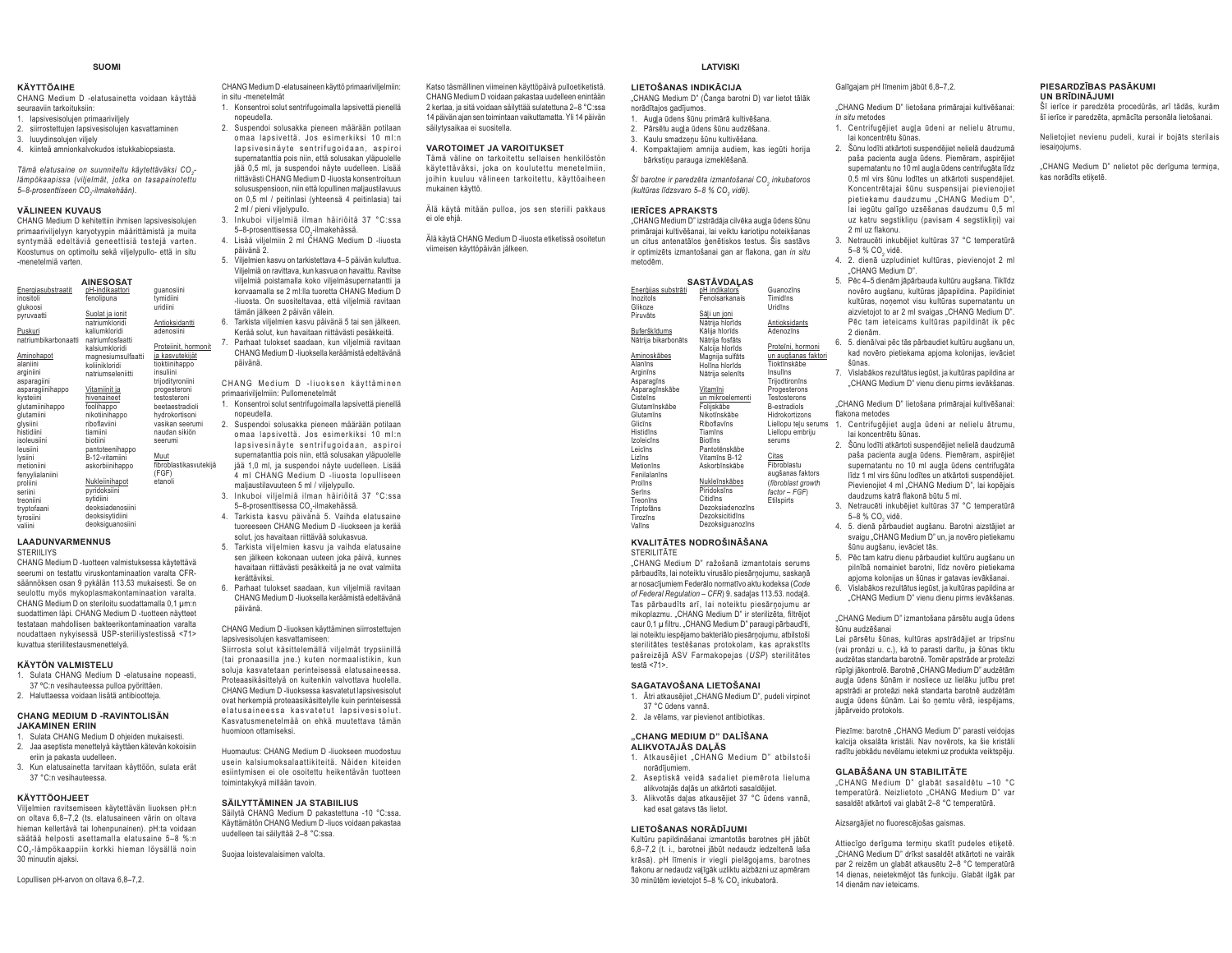#### **NEDERLANDS**

#### **INDICATIE VOOR GEBRUIK**

 CHANG Medium D kan worden gebruikt voor de volgende toepassingen:

- 1. de primaire kweek van vruchtwatercellen
- 2. het groeien van gepasseerde vruchtwatercellen
- 3. de kweek van beenmergcellen
- 4. vast amnionweefsel van een chorionvillusbiopsie.

Dit medium is bedoeld voor gebruik in CO<sub>2</sub>-incubators *(kweken geëquilibreerd met 5%-8% CO2-atmosfeer).* 

#### **BESCHRIJVING VAN HET HULPMIDDEL**

 CHANG Medium D is ontwikkeld voor de primaire kweek van menselijke vruchtwatercellen voor gebruik bij karyotypering en ander prenataal genetisch onderzoek. Deze formule is geoptimaliseerd voor zowel fles- als in situ-methodes.

| <b>COMPONENTEN</b> |                  |                    |  |  |
|--------------------|------------------|--------------------|--|--|
| Energiesubstraten  | pH-indicator     | Guanosine          |  |  |
| Inositol           | FenoIrood        | Thymidine          |  |  |
| Glucose            |                  | Uridine            |  |  |
| Pvruvaat           | Zouten en ionen  |                    |  |  |
|                    | Natriumchloride  | Antioxidant        |  |  |
| Buffer             | Kaliumchloride   | Adenosine          |  |  |
| Natriumbicarbonaat | Natriumfosfaat   |                    |  |  |
|                    | Calciumchloride  | Eiwitten, hormoner |  |  |
| Aminozuren         | Magnesiumsulfaat | en groeifactoren   |  |  |
| Alanine            | Cholinechloride  | Alfa-liponzuur     |  |  |
| Arginine           | Natriumseleniet  | Insuline           |  |  |
| Asparagine         |                  | Tri-joodthyronine  |  |  |
| Asparaginezuur     | Vitaminen en     | Progesteron        |  |  |
| Cysteïne           | spoorelementen   | Testosteron        |  |  |
| Glutaminezuur      | Foliumzuur       | B-oestradiol       |  |  |
| Glutamine          | Nicotinezuur     | Hydrocortison      |  |  |
| Glycine            | Riboflavine      | Runderkalfsserum   |  |  |
| Histidine          | Thiamine         | Foetaal            |  |  |
| Isoleucine         | <b>Biotine</b>   | runderserum        |  |  |
| Leucine            | Pantotheenzuur   |                    |  |  |
| Lysine             | Vitamine B-12    | Overige            |  |  |
| Methionine         | Ascorbinezuur    | Fibroblast         |  |  |
| Fenylalanine       |                  | groeifactor (FGF)  |  |  |
| Proline            | Nucleïnezuren    | Ethylalcohol       |  |  |
| Serine             | Pyridoxine       |                    |  |  |
| Treonine           | Cytidine         |                    |  |  |
| Tryptofaan         | Deoxyadenosine   |                    |  |  |
| Tyrosine           | Deoxycytidine    |                    |  |  |
| Valine             | Deoxyguanosine   |                    |  |  |
|                    |                  |                    |  |  |

#### **KWALITEITSBORGINGSTERILITEIT**

 Het serum dat wordt gebruikt bij de productie van CHANG Medium D is getest op virale besmetting volgens CFR Title 9 Part 113.53. Het is ook gescreend

op mycoplasmabesmetting. CHANG Medium D is gesteriliseerd door middel van filtratie door een 0,1μ-filter. Monsters van CHANG Medium D zijn getest op mogelijke bacteriologische besmetting volgens het steriliteitstestprotocol beschreven in de huidige Amerikaanse Farmacopee (USP) steriliteitstest <71>.

#### **VOORBEREIDING OP HET GEBRUIK**

- 1. Ontdooi CHANG Medium D snel door de fles in een waterbad van 37 °C rond te draaien.
- 2. Voeg desgewenst antibiotica toe.

#### **OPDELEN VAN CHANG MEDIUM D**

- 1. Ontdooi CHANG Medium D volgens de aanwijzingen. 2. Verdeel op aseptische wijze in praktische hoeveelheden en vries deze opnieuw in.
- 3. Ontdooi de delen net voor gebruik in een waterbad van 37 °C.

#### **GEBRUIKSAANWIJZING**

 De pH van het medium dat wordt gebruikt om de kweken te voeden, moet tussen 6,8 en 7,2 liggen (d.w.z. dat het medium een enigszins gelige zalmkleur moet hebben). De pH-waarde kan eenvoudig worden aangepast door het medium met een iets losgedraaide dop gedurende circa 30 minuten in een 5%-8% CO<sub>-</sub>-incubator te zetten.

De uiteindelijke pH moet tussen 6,8 en 7,2 liggen.

Gebruik van CHANG Medium D voor primaire kweken: in situ-methode

- 1. Centrifugeer het vruchtwater op lage snelheid om de cellen te concentreren.
- 2. Resuspendeer de celpellet in een kleine hoeveelheid eigen vruchtwater van de patiënt. Voorbeeld: Aspireer het supernatant van 10 ml gecentrifugeerd vruchtwater tot 0,5 ml boven de celpellet en resuspendeer. Voeg voldoende CHANG Medium D aan de geconcentreerde celsuspensie toe tot een eindvolume van 0,5 ml per dekglaasje (4 dekglaasjes in totaal) of 2 ml per flesje is verkregen.
- 3. Zet de kweken ongestoord in de incubator bij 37 °C en 5%-8% CO<sub>2</sub>-atmosfeer.
- 4. Bedek de kweken op dag 2 volledig door 2 ml CHANG Medium D toe te voegen.
- 5. Controleer na 4 à 5 dagen of de kweken zijn gegroeid. Nadat is vastgesteld dat de kweken groeien, moeten ze worden gevoed. Voed de kweken door al het kweeksupernatant te verwijderen en te vervangen door 2 ml vers CHANG Medium D. Aanbevolen wordt de kweken daarna elke twee dagen te voeden.
- 6. Controleer de kweken op of na dag 5 op groei en oogst als er voldoende koloniën worden waargenomen
- 7. De beste resultaten worden verkregen als de kweken op de dag vóór het oogsten met CHANG Medium D worden gevoed.

Gebruik van CHANG Medium D voor primaire kweken: flesmethode

- 1. Centrifugeer het vruchtwater op lage snelheid om de cellen te concentreren.
- 2. Resuspendeer de celpellet in een kleine hoeveelheid eigen vruchtwater van de patiënt. Voorbeeld: Aspireer het supernatant van 10 ml gecentrifugeerd vruchtwater tot 1 ml boven de celpellet en resuspendeer. Voeg 4 ml CHANG Medium D toe tot een totaal volume van 5 ml per fles. 3. Zet de kweken ongestoord in de incubator bij 37 °C
- en 5%-8% CO<sub>-</sub>atmosfeer. 4. Controleer de groei op dag 5. Vervang het medium
- door vers CHANG Medium D en oogst als er voldoende celgroei is waargenomen.
- 5. Controleer daarna elke dag of de kweken gegroeid zijn en vervang het medium volledig tot er voldoende koloniën worden waargenomen die kunnen worden geoogst.
- 6. De beste resultaten worden verkregen als de kweken op de dag vóór het oogsten met CHANG Medium D worden gevoed.

Gebruik van CHANG Medium D voor het groeien van gepasseerde vruchtwatercellen:

Passeer de cellen door de kweken met trypsine (of pronase etc.) te behandelen, zoals u dat normaal gesproken zou doen bij cellen die in een traditioneel medium gekweekt zijn. Proteasebehandeling dient echter zorgvuldig in de gaten te worden gehouden. Vruchtwatercellen die in CHANG Medium D zijn gekweekt, zijn vaak gevoeliger voor proteasebehandeling dan vruchtwatercellen die in een traditioneel medium zijn gekweekt. Houd hier rekening mee en wijzig zo nodig uw protocol.

NB: Vaak vormen er zich calciumoxalaatkristallen in CHANG Medium D. Uit onderzoek is gebleken dat de aanwezigheid van deze kristallen geen nadelige invloed heeft op de prestaties van het product.

#### **BEWAREN EN STABILITEIT**

 Bewaar CHANG Medium D bevroren bij een temperatuur van -10 °C. Ongebruikt CHANG Medium D kan opnieuw worden ingevroren of worden bewaard bij een temperatuur van 2 °C tot 8 °C.

Bescherm tegen fluorescentielicht.

Raadpleeg het etiket op de fles voor de specifieke houdbaarheidsdatum. CHANG Medium D mag maximaal tweemaal opnieuw worden ingevroren en kan ontdooid 14 dagen worden bewaard bij een temperatuur van 2 °C tot 8 °C zonder dat dit de werking beïnvloedt. Het wordt afgeraden het product langer dan 14 dagen te bewaren.

#### **VOORZORGSMAATREGELEN EN WAARSCHUWINGEN**

 Dit hulpmiddel is bedoeld voor gebruik door personeel dat opgeleid is in procedures waaronder de aangegeven toepassing waarvoor het hulpmiddel is bedoeld.

Gebruik geen flessen waarvan de steriele verpakking beschadigd is.

Gebruik CHANG Medium D niet na de houdbaarheidsdatum op het etiket.

| skład zoptymalizowano dla metod hodowli w butelkach<br>oraz metod in situ.                                                                                                                                                                                                                 |                                                                                                                                                                                                                                                                                                                                                                        |                                                                                                                                                                                                                                                                                                                                           |  |
|--------------------------------------------------------------------------------------------------------------------------------------------------------------------------------------------------------------------------------------------------------------------------------------------|------------------------------------------------------------------------------------------------------------------------------------------------------------------------------------------------------------------------------------------------------------------------------------------------------------------------------------------------------------------------|-------------------------------------------------------------------------------------------------------------------------------------------------------------------------------------------------------------------------------------------------------------------------------------------------------------------------------------------|--|
| Substraty<br>energetyczne<br>Inozytol<br>Glukoza<br>Pirogronian<br>Bufor<br>Wodoroweglan sodu<br>Aminokwasy<br>Alanina<br>Arginina<br>Asparagina<br>Kwas asparaginowy<br>Cysteina<br>Kwas glutaminowy<br>Glutamina<br>Glicyna<br>Histydyna<br>Izoleucyna<br>Leucyna<br>Lizyna<br>Metionina | <b>SKŁADNIKI</b><br>Wskaźnik pH<br>Czerwień fenolowa<br>Sole i jony<br>Chlorek sodu<br>Chlorek potasu<br>Fosforan sodu<br>Chlorek wapnia<br>Siarczan magnezu<br>Chlorek choliny<br>Selenian sodu<br>Witaminy<br>i pierwiastki śladowe<br>Kwas foliowy<br>Kwas nikotynowy<br>Ryboflawina<br>Tiamina<br>Biotyna<br>Kwas pantotenowy<br>Witamina B-12<br>Kwas askorbinowy | Tymidyna<br>Urvdvna<br>Antyoksydant<br>Adenozvna<br>Białka, hormony<br>i czynniki wzrostu<br>Kwas tiooktanowy<br>Insulina<br>Trijodotyronina<br>Progesteron<br>Testosteron<br><b>B-estradiol</b><br>Hydrokortyzon<br>Surowica cieleca<br>Płodowa surowica<br>bydleca<br>Inne<br>Czynniki wzrostu<br>fibroblastów (FGF)<br>Alkohol etylowy |  |
| Fenyloalanina<br>Prolina<br>Seryna<br>Treonina<br>Tryptofan<br>Tyrozyna<br>Walina                                                                                                                                                                                                          | Kwasy nukleinowe<br>Pirydoksyna<br>Cytydyna<br>Deoksyadenozyna<br>Deoksycytydyna<br>Deoksyguanozyna<br>Guanozyna                                                                                                                                                                                                                                                       |                                                                                                                                                                                                                                                                                                                                           |  |

**POLSKI**

Pożywka CHANG Medium D może być stosowana

Pożywkę CHANG Medium D opracowano dla hodowli pierwotnej ludzkich komórek płynu owodniowego przeznaczonych do kariotypowania i wykonywania innych prenatalnych testów genetycznych. Niniejszy

1. hodowli pierwotnej komórek płynu owodniowego, wzrostu pasażowanych komórek płynu owodniowego.

3. hodowli komórek szpiku kostnego, 4. litej tkanki owodniowej z biopsji kosmków kosmówki. Te pożywke zaprojektowano do użytku w inkubatorach *]DWPRVIHUą&22 (hodowle doprowadzone do równowagi* 

**PRZEZNACZENIE**

*w atmosferze 5%–8% CO<sub>1</sub>* **OPIS WYROBU** 

w przypadku:

#### **ZAPEWNIANIE JAKOŚCI** STERVI NOĆĆ

.<br>Surowicę używaną do produkcji pożywki CHANG Medium D przetestowano pod katem zanieczyszczenia wirusowego zgodnie z Kodeksem Przepisów Federalnych (CER) tytuł 9 cześć 113.53 Wykonano również badanie przesiewowe pod kątem zanieczyszczenia mykoplazmą. Pożywke CHANG Medium D stervlizowano poprzez filtracje przez filtr o średnicy porów 0,1 µm. Próbki pożywki CHANG Medium D sa poddawane testom pod kątem możliwego zanieczyszczenia bakteryjnego zgodnie z protokołem badania sterylności opisanym w nainowszym badaniu sterylności wg Farmakopei Amerykańskiej (USP) <71>.

#### **PRZYGOTOWANIE DO UŻYCIA**

- 1. Szybko rozmrozić pożywkę CHANG Medium D, obracaiac butelke ruchem wirowym w łaźni wodnej nastawionei na temperature 37°C.
- 2. W razie potrzeby można dodać antybiotyki

#### **ROZDZIELANIE POŻYWKI CHANG MEDIUM D NA PORCJE**

- 1. Rozmrozić pożywkę CHANG Medium D zgodnie z instrukciami.
- 2. W sposób aseptyczny rozdzielić pożywke na porcie o odpowiednim rozmiarze, a następnie zamrozić ponownie.
- 3. Gdy porcje będą gotowe do użycia, rozmrozić je w łaźni wodnej nastawionej na temperaturę 37°C.

#### **INSTRUKCJA UŻYCIA**

Wartość pH pożywki używanej do zasilania hodowli musi mieścić się w zakresię 6.8–7.2 (tzn. kolor pożywki musi być lekko żółtawo-łososiowy). Wartość pH można łatwo wyregulować, umieszczając pożywkę w butelce z lekko odkrecona zakretka w inkubatorze z atmosfera 5%-8% CO<sub>2</sub> na około 30 minut.

Końcowa wartość pH musi wynosić 6,8-7,2.

Stosowanie pożywki CHANG Medium D dla hodowli pierwotnych: metody in situ

- 1. Odwirować płyn owodniowy przy niskiej prędkości, aby zateżyć komórki.
- 2. Zawiesić osad komórkowy w małej objetości płynu owodniowego pacientki. Na przykład zaaspirować nadsącz z 10 ml odwirowanego płynu owodniowego do 0.5 ml nad osadem komórkowym, a nastepnie zawiesić osad. Dodać wystarczająca ilość pożywki CHANG Medium D do zateżonei zawiesiny komórkowej, aby uzyskać końcową objętość posiewu równą 0,5 ml na szkiełko nakrywkowe (łącznie 4 szkiełka nakrywkowe) lub 2 ml na butelke hodowlana
- 3. Inkubować hodowle w temperaturze 37°C
- w atmosferze 5%–8% CO., nie zakłócając ich. W dniu 2. zalać hodowle, dodając 2 ml pożywki CHANG Medium D.
- 5. Po 4-5 dniach sprawdzić wzrost hodowli. Po zaobserwowaniu wzrostu należy zasilić hodowle pożywka. Zasilać hodowle pożywka, usuwając cały nadsącz hodowli i zastępując go 2 ml świeżej pożywki CHANG Medium D. Po wykonaniu tej czynności zalecane jest zasilanie hodowli pożywką co 2 dni.
- 6. Sprawdzić wzrost hodowli w 5. dniu lub w późniejszych dniach i zebrać komórki. ieśli zaobserwowano wystarczająca liczbe kolonii. 7. Najlepsze wyniki otrzymywano, gdy zasilano hodowle pożywka CHANG Medium D dzień przed zbiorem.

Stosowanie pożywki CHANG Medium D dla hodowli pierwotnych: metody hodowli w butelkach hodowlanych 1. Odwirować płyn owodniowy przy niskiej prędkości, aby zateżyć komórki

- 2. Zawiesić osad komórkowy w małej objętości płynu owodniowego pacientki. Na przykład zaaspirować nadsacz z 10 ml odwirowanego płynu owodniowego do 1 ml nad osadem komórkowym, a nastepnie zawiesić osad, Dodać 4 ml nożywki CHANG Medium D do całkowitej objętości równej 5 ml na butelkę.
- 3. Inkubować hodowle w temperaturze 37°C w atmosferze 5%–8% CO<sub>2</sub>, nie zakłócając ich.
- Sprawdzić wzrost hodowli w 5 dniu Zmienić nożywke na świeża pożywke CHANG Medium D i zebrać komórki, jeśli zaobserwowano wystarczający wzrost komórek.
- 5. Po wykonaniu tej czynności codziennie sprawdzać wzrost hodowli i całkowicie wymieniać pożywke do czasu zaobserwowania wystarczającej liczby kolonii gotowych do zbioru.
- 6. Najlepsze wyniki otrzymywano, gdy zasilano hodowle pożywką CHANG Medium D dzień przed zbiorem. Stosowanie pożywki CHANG Medium D do wzrostu

pasażowanych komórek płynu owodniowego Aby wykonać pasaż komórek, poddać hodowle działaniu trypsyny (lub pronazy itp.), w taki sam sposób, jak w przypadku komórek rosnacych w pożywce standardowei. Jednakże należy ściśle monitorować komórki poddawane działaniu proteazy. Komórki płynu owodniowego rosnace w pożywce CHANG Medium D zwykle są bardziej wrażliwe na działanie proteazy niż komórki nłynu owodniowego rosnace w pożywce standardowej. W celu uwzględnienia tego faktu może być konieczne wprowadzenie zmian w protokole.

- 
- 
- 

Uwaga: W pożywce CHANG Medium D czesto tworzą valge in project when the measure we can have a significant significant significant significant significant significant significant significant significant significant significant significant significant significant signif aby obecność tych kryształów wpływała negatywnie na właściwości produktu.

#### **PRZECHOWYWANIE I STABILNOŚĆ**

Przechowywać pożywkę CHANG Medium D zamrożoną w temperaturze -10°C. Niezużyta pożywke CHANG Medium D można zamrozić ponownie lub przechowywać w temperaturze od 2°C do 8°C.

Chronić przed światłem fluorescencyjnym.

Termin ważności jest określony na etykiecie butelki. Pożywke CHANG Medium D można zamrażać ponownie maksymalnie 2 razy i przechowywać rozmrożona w temperaturze od 2°C do 8°C przez 14 dni bez negatywnego wpływu na jej działanie. Przechowywanie požywki przez okręs dłuższy niż 14 dni nie jest zalecane.

#### **ŚRODKI OSTROŻNOŚCI I OSTRZEŻENIA**

7en wyrób jest przeznaczony do użytku przez personel wykwalifikowany w dziedzinie procedur obejmujących wskazane zastosowanie, do którego wyrób ten jest przeznaczony.

Nie korzystać z butelek, w przypadku których sterylne opakowanie zostało naruszone

Nie używać pożywki CHANG Medium D po upływie terminu ważności nodanego na etykiecie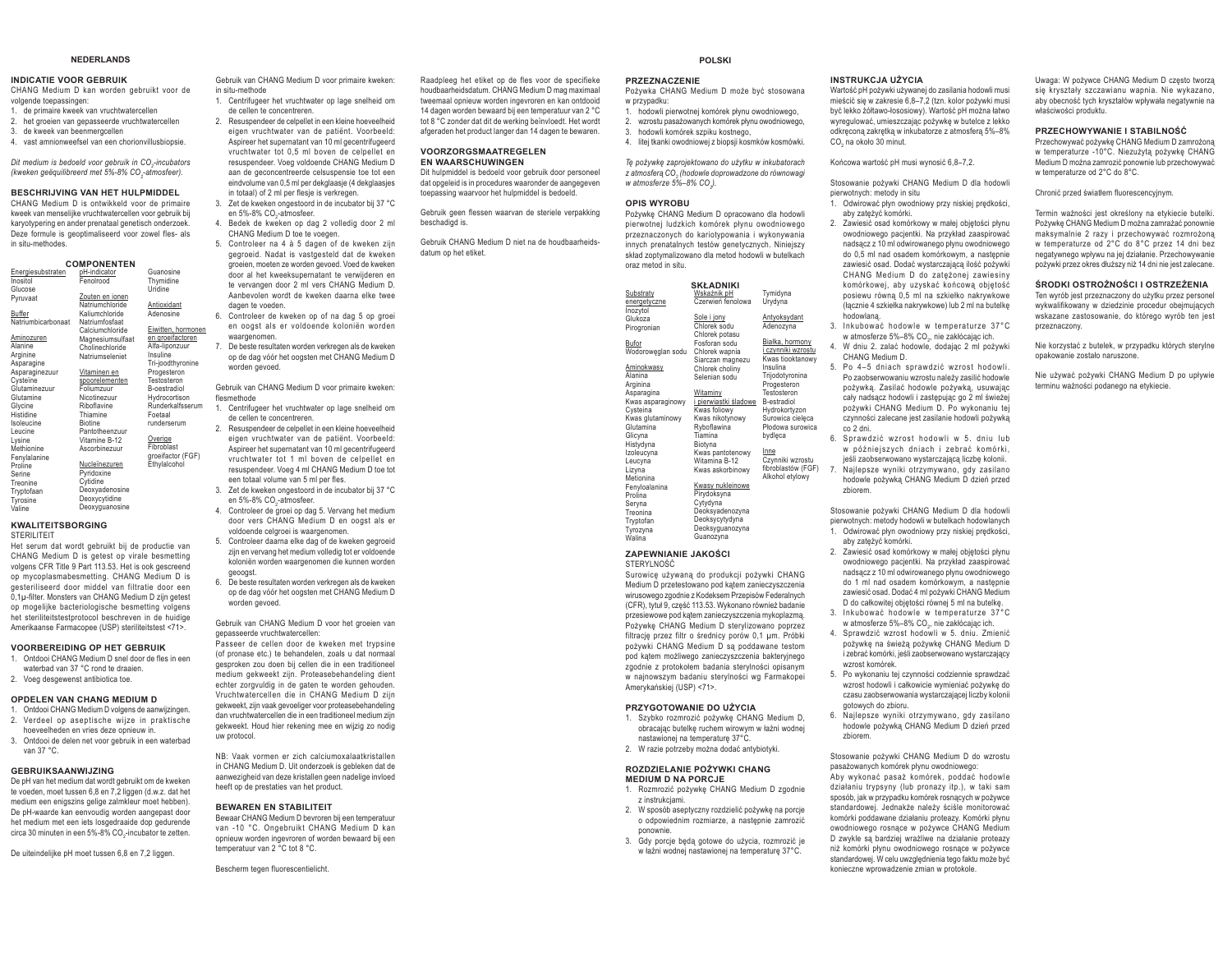#### ROMÂNĂ

#### **INDICATIE DE UTILIZARE**

CHANG Medium D se poate utiliza pentru următoarele întrehuintări:

- 1 cultura primară a celulelor din lichidul amniotic
- 2. creșterea celulelor din lichidul amniotic pasajate 3. cultura celulelor din măduva osoasă
- 4. tesut amniotic solid din probele de vili chorionici coloctato

Acest mediu a fost proiectat pentru utilizare în incubatoare cu CO<sub>2</sub> (culturi echilibrate cu o atmosferă  $0.5\%8\%$  CO 1

#### **DESCRIEREA DISPOZITIVULUI**

CHANG Medium D a fost realizat pentru cultura primară a celulelor din lichidul amniotic uman în vederea utilizării pentru cariotipare si alte teste genetice prenatale. Formula a fost optimizată pentru metodologii atât cu flacon, cât si in situ.

| <b>COMPONENTE</b>                     |                                         |                        |  |  |
|---------------------------------------|-----------------------------------------|------------------------|--|--|
| Substraturi                           | Indicator pH                            | Timidină               |  |  |
| energetice                            | Roșu de fenol                           | Uridină                |  |  |
| Inozitol                              |                                         |                        |  |  |
| Glucoză                               | Săruri si ioni                          | Antioxidant            |  |  |
| Piruvat                               | Clorură de sodiu                        | Adenozină              |  |  |
|                                       | Clorură de potasiu<br>Fosfat de sodiu   | Proteine, hormoni      |  |  |
| Solutie tampon<br>Bicarbonat de sodiu |                                         | si factori de crestere |  |  |
|                                       | Clorură de calciu                       | Acid tioctic           |  |  |
| Aminoacizi                            | Sulfat de magneziu<br>Clorură de colină | Insulină               |  |  |
| Alanină                               | Selenit de sodiu                        | Triiodotironină        |  |  |
| Arginină                              |                                         | Progesteron            |  |  |
| Asparagină                            | Vitamine                                | Testosteron            |  |  |
| Acid aspartic                         | si oligoelemente                        | B-estradiol            |  |  |
| Cisteină                              | Acid folic                              | Hidrocortizon          |  |  |
| Acid glutamic                         | Acid nicotinic                          | Ser bovin de vitel     |  |  |
| Glutamină                             | Riboflavină                             | Ser fetal hovin        |  |  |
| Glicină                               | Tiamină                                 |                        |  |  |
| Histidină                             | Biotină                                 | Altele                 |  |  |
| Izoleucină                            | Acid pantotenic                         | Factor de crestere     |  |  |
| Leucină                               | Vitamina B-12                           | a fibroblastilor (FCF) |  |  |
| Lizină                                | Acid ascorbic                           | Alcool etilic          |  |  |
| Metionină                             |                                         |                        |  |  |
| Fenilalanină                          | Acizi nucleici<br>Piridoxină            |                        |  |  |
| Prolină                               | Citidină                                |                        |  |  |
| Serină                                | Deoxiadenozină                          |                        |  |  |
| Treonină                              | Deoxicitidină                           |                        |  |  |
| Triptofan<br>Tirozină                 | Deoxiguanozină                          |                        |  |  |
| Valină                                | Guanozină                               |                        |  |  |
|                                       |                                         |                        |  |  |

#### ASIGURAREA CALITĂTII STERILITATE

Serul utilizat la producerea CHANG Medium D a fost testat nentru a nu fi contaminat viral în conformitate cu CFR Titlul 9 Partea 113.53. Acesta a fost de asemenea analizat nentru detectarea contaminării cu myconlasma CHANG Medium D este sterilizat prin filtrare printr-un filtru de 0,1 µ. Probe de CHANG Medium D sunt testate pentru a nu prezenta o posibilă contaminare bacteriologică după protocolul de testare a sterilității descris în testul de sterilitate actual prevăzut de Farmaconeea Americană <71>

#### PREGĂTIREA PENTRU UTILIZARE

- 1. Dezghetati rapid CHANG Medium D prin agitarea flaconului într-o baie de ană la 37°C
- 2. Dacă se dorește, se pot adăuga antibiotice.

#### REPARTIZAREA ÎN PĂRTI ALICOTE A CHANG MEDIUM D

- 1. Dezahetati CHANG Medium D în conformitate cu instrucțiunile.
- 2. Distribuiti aseptic în părti alicote de mărime convenabilă și recongelați.
- 3. Dezghetati părțile alicote într-o baie de apă la 37°C atunci când sunt gata pentru utilizare.

#### **INSTRUCTIUNI DE UTILIZARE**

pH-ul mediului utilizat pentru a hrăni culturile trebuie să fie cuprins între 6.8 și 7.2 (adică mediul trebuie să aibă o culoare ușor gălbuie-somon). pH-ul poate fi ajustat cu usurintă punând mediul într-un incubator de 5%-8% CO. cu capacul usor slăbit timp de aproximativ 30 de minute. pH-ul final trebuie să fie cuprins între 6,8 și 7,2.

Utilizarea CHANG Medium D pentru culturi primare: metodologii in situ

- 1. Centrifugati lichidul amniotic la viteză redusă pentru a concentra celulale 2. Resuspendati peleta cu celule într-un volum mic din
- propriul lichid amniotic al pacientei. De exemplu. asnirati supernatantul din 10 ml de lichid amniotic centrifugat la 0,5 ml deasupra peletei cu celule și resuspendati. Adăugati suficient CHANG Medium D la soluția de celule concentrată pentru a permite un volum de aconerire final de 0.5 ml ner lamelă (în total 4 lamele) sau 2 ml per flaconas.
- 3. Incubati culturile fără a le agita la 37°C într-o atmosferă de CO, 5%-8%.
- 4. Inundati culturile în ziua 2 prin adăugarea a 2 ml de CHANG Medium D.
- 5 Dună 4 sau 5 zile culturile trebuie verificate nentru a se vedea dacă există creștere. Odată ce s-a observat cresterea, culturile trebuie hrănite. Hrăniti culturile prin îndepărtarea întregului supernatant al culturii si înlocuind-ul cu 2 ml de CHANG Medium D proaspăt. Se recomandă în continuare hrănirea culturilor la fiecare 2 zile 6. Controlati culturile pentru a vedea daçã existã
- crestere în/sau după ziua 5 si recoltati atunci când se observă suficiente colonii
- 7. Cele mai bune rezultate se obtin atunci când culturile sunt hrănite cu CHANG Medium D în ziua anterioară recoltării.

Utilizarea CHANG Medium D pentru culturi primare: Metodologii cu flacon

1. Centrifugati lichidul amniotic la viteză redusă pentru

- a concentra celulale 2. Resuspendati peleta cu celule într-un volum mic din propriul lichid amniotic al pacientei. De exemplu. aspirati supernatantul din 10 ml de lichid amniotic centrifugat la 1 ml deasupra peletei cu celule și resuspendati. Adăugati 4 ml de CHANG Medium D la un volum total de 5 ml per flacon. 3. Incubati culturile fără a le agita la 37°C într-o
- atmosferă de CO, 5%-8%. 4 Controlati daçă există crestere în ziua 5 Înlocuiti
- mediul cu CHANG Medium D proasnăt și recoltati daçã se observă cresterea unui număr suficient de celule.
- 5. Controlati culturile pentru a vedea daçă există crestere si înlocuiti în continuare complet mediul în fiecare zi până când se observă suficiente colonii si acestea sunt gata pentru recoltare.
- 6. Cele mai bune rezultate se obtin atunci când culturile sunt hrănite cu CHANG Medium D în ziua anterioară rocoltării

#### Utilizarea CHANG Medium D pentru cresterea celulelor din lichidul amniotic nasajate

Pentru a pasaia celulele, tratati culturile cu tripsină (sau pronază etc.), asa cum ati proceda în mod normal atunci când celulele sunt crescute într-un mediu conventional. Cu toate acestea, tratamentul cu protează ar trebui monitorizat cu atenție. Celulele din lichidul amniotic crescute în CHANG Medium D find să fie mai sensibile la tratamentul cu protează decât celulele din lichidul amniotic crescute într-un mediu conventional. Poste fi necesar să vă modificati protocolul pentru a lua în considerare acest lucru

Notă: În CHANG Medium D se formează în mod obisnuit cristale de oxalat de calciu. Nu s-a demonstrat că prezenta acestor cristale provoaçă vreun efect nedorit asunra nerformantei produsului

#### **DEPOZITARE SI STABILITATE**

Depozitați CHANG Medium D congelat la -10°C. CHANG Medium D neutilizat poate fi recongelat sau depozitat la o temperatură cuprinsă între 2°C si 8°C.

Protejați de lumina fluorescentă.

A se vedea eticheta flaconului pentru data de expirare specifică. CHANG Medium D poate fi recongelat de maximum 2 ori și depozitat dezghețat la o temperatură între 2ºC și 8ºC timp de 14 zile fără a i fi afectată funcția Nu se recomandă depozitarea mai mult de 14 zile.

#### PRECAUTILSI AVERTISMENTE

Acest dispozitiv este conceput pentru a fi utilizat de către personal instruit în proceduri care includ întrebuintarea pentru care a fost conceput dispozitivul.

Nu utilizati niciun flacon al cărui ambalai steril a fost deteriorat

Nu utilizati CHANG Medium D după data expirării indicată pe eticheta individuală.

| <b>SVENSKA</b> |  |
|----------------|--|
|                |  |

#### **INDIKATIONER**

CHANG Medium D kan användas för följande tillämnningar

- 1. primärodling av celler i amnionvätska odling av celler från amnionvätska från passage
- 3. odling av benmärgsceller 4. fast amnionvävnad från chorionvillibiopsi.
- 

Detta medium har tagits fram för användning i en CO<sub>2</sub>-inkubator (kulturerna ekvilibreras i en atmosfär  $mod 5 - 8 \% CO$ 

#### **PRODUKTBESKRIVNING**

CHANG Medium D har utvecklats för primärodling av ing och

- 4. Flöda kulturerna på dag 2 genom att tillsätta 2 ml CHANG Medium D.
- 5. Efter 4-5 dagar bör kulturerna kontrolleras med avseende på växt. Näring bör tillföras till kulturerna cå enart växt har observerats. Tillför näring till kulturerna genom att avlägsna all supernatant från kulturen och ersätta den med 2 ml färskt CHANG Medium D. Det rekommenderas att därefter tillföra näring till kulturerna varannan dag.

Användning av CHANG Medium D för primärkulturer:

1. Centrifugera amnionväskan på låg hastighet för att

2. Resuspendera cellpelleten i en liten volym

av patientens egen amnionvätska. Aspirera

t.ex. supernatanten från 10 ml centrifugerad

amnionvätska till 0.5 ml ovanför cellpelleten och

resusnendera Tillsätt tillräckligt med CHANG

Medium D till den koncentrerade cellsuspensionen

för att möjliggöra en slutlig plattvolym på 0,5 ml per

täckglas (totalt 4 täckglas), eller 2 ml per flaska.

3 Inkubera kulturerna utan att störa dem vid 37 °C

in situ\_metoder

koncentrera cellerna

i 5-8 % CO<sub>-</sub>-atmosfär.

- 6. Kontrollera kulturerna med avseende på växt på/efter dag 5 och skörda dem när tillräckligt många kolonier ner, hormoner observeras illväxtfaktorer
	- 7. Bästa resultat erhålls när kulturerna tillförs näring med CHANG Medium D dagen innan de skördas.
	- Användning av CHANG Medium D för primärkulturer: Metoder med flaska
	- 1. Centrifugera amnionväskan på låg hastighet för att koncentrera cellerna
	- 2. Resuspendera cellpelleten i en liten volym av patientens egen amnionvätska. Aspirera t ex sunernatanten från 10 ml centrifunerad amnionvätska till 1 ml ovanför cellnelleten och resuspendera. Tillsätt 4 ml CHANG Medium D till en total volvm på 5 ml per flaska.
	- 3. Inkubera kulturerna, utan att störa dem, vid 37 °C i 5-8 % CO -atmosfär
	- 4. Kontrollera kulturerna med avseende på växt på dag 5. Byt ut mediet mot färskt CHANG Medium D och skörda om tillräcklig cellväxt observeras.
	- 5 Kontrollera kulturerna med avseende nå växt och byt därefter helt ut mediet varie dag tills tillräckligt med kolonier observeras och är klara att skördas.
	- 6. Bästa resultat erhålls när kulturerna tillförs näring med CHANG Medium D dagen innan de skördas.

Användning av CHANG Medium D för odling av celler från amnionvätska från passage:

För passage av cellerna, behandla kulturerna med trypsin (eller pronas etc.) så som normalt sker vid odling av celler i konventionellt medium. Proteasbehandlingen bör dock noga övervakas. Celler från amnionvätska som odlas i CHANG Medium D tenderar att vara känsligare för protessbehandling än celler från amnionvätska som odlas i konventionellt medium. Ert protokoll kan behöva modifieras för att ta hänsyn till detta.

Anm: Kalciumoxalatkristaller bildas ofta i CHANG Medium D. Närvaron av dessa kristaller har inte visats inverka negativt på produktens funktion.

#### FÖRVARING OCH HÅLLBARHET

Förvara CHANG Medium D fryst vid -10 °C. Oanvänt CHANG Medium D kan frysas ned på nytt eller förvaras vid 2-8 °C.

#### Skyddas mot fluorescerande lius.

Se flaskans etikett för specifikt utgångsdatum. CHANG Medium D kan frysas ned igen högst 2 gånger och förvaras upptinat vid 2-8 °C i 14 dagar utan att dess funktion påverkas. Förvaring under längre tid än 14 dagar rekommenderas ei.

#### FÖRSIKTIGHETSÅTGÄRDER OCH VARNINGAR

Denna produkt är avsedd att användas av personal med utbildning i procedurer som omfattar den indicerade tillämpning för vilken produkten är avsedd.

Flaskor vars sterila förpackning inte är intakt får inte användas

Använd inte CHANG Medium D efter det utgångsdatum som anges på etiketten

| celler i human amnionvätska för karyotypbestämning och<br>andra antenatala genetiska tester. Denna näringslösning |                                                     |                       |  |
|-------------------------------------------------------------------------------------------------------------------|-----------------------------------------------------|-----------------------|--|
|                                                                                                                   | har optimerats för både flask- och in situ-metoder. |                       |  |
|                                                                                                                   |                                                     |                       |  |
|                                                                                                                   | <b>KOMPONENTER</b>                                  |                       |  |
| Energisubstrat                                                                                                    | pH-indikator                                        | Guanosin              |  |
| Inositol                                                                                                          | FenoIrött                                           | Tvmidin               |  |
| Glukos                                                                                                            |                                                     | Uridin                |  |
| Pyruvat                                                                                                           | Salter och joner                                    |                       |  |
|                                                                                                                   | Natriumklorid                                       | Antioxidant           |  |
| Buffert                                                                                                           | Kaliumklorid                                        | Adenosin              |  |
| Natriumbikarbonat                                                                                                 | Natriumfosfat                                       |                       |  |
|                                                                                                                   | Kalciumklorid                                       | Proteiner, hormoner   |  |
| Aminosyror                                                                                                        | Magnesiumsulfat                                     | samt tillväxtfaktorer |  |
| Alanin                                                                                                            | Kolinklorid                                         | Tioktinsyra           |  |
| Arginin                                                                                                           | Natriumselenit                                      | Insulin               |  |
| Asparagin                                                                                                         |                                                     | Trijodtyronin         |  |
| Asparaginsyra                                                                                                     | Vitaminer och                                       | Progesteron           |  |
| Cystein                                                                                                           | spårämnen                                           | Testosteron           |  |
| Glutaminsyra                                                                                                      | Folsyra                                             | Betaöstradiol         |  |
| Glutamin                                                                                                          | Nikotinsyra                                         | Hydrokortison         |  |
| Glycin                                                                                                            | Riboflavin                                          | Serum från kalvar     |  |
| Histidin                                                                                                          | Tiamin                                              | Fetalt bovint serum   |  |
| Isoleucin                                                                                                         | <b>Biotin</b>                                       |                       |  |
| Leucin                                                                                                            | Pantotensyra                                        | Ovrigt                |  |
| Lysin                                                                                                             | Vitamin B-12                                        | Fibroblasttillväxt-   |  |
| Metionin                                                                                                          | Askorbinsvra                                        | faktor (FGF)          |  |
| Fenylalanin                                                                                                       |                                                     | Etylalkohol           |  |
| Prolin                                                                                                            | Nukleinsvror                                        |                       |  |
| Serin                                                                                                             | Pyridoxin                                           |                       |  |
| Treonin                                                                                                           | Cytidin                                             |                       |  |
| Tryptofan                                                                                                         | Deoxiadenosin                                       |                       |  |

STERILITET

Det serum som används vid framställningen av CHANG Medium D har testats för viral kontamination enligt CFR titel 9 del 113.53. Det har också screenats för kontamination av mykoplasma. CHANG Medium D har steriliserats med hjälp av filtrering genom ett 0.1 u-filter. Prover av CHANG Medium D testas för eventuell bakteriell kontamination enligt det sterilitetstestningsprotokoll som beskrivs i det aktuella USP-sterilitetstestet (USP Sterility test) <71>.

#### BEREDNING FÖR ANVÄNDNING

- 1. Tina upp CHANG Medium D snabbt genom att snurra
- flaskan i ett 37 °C vattenhad
- 2. Antibiotika kan tillsättas om så önskas.

#### ALIKVOTERING AV CHANG MEDIUM D

- 1. Tina upp CHANG Medium D enligt anvisningarna. 2. Fördela mediet aseptiskt i alikvoter av lämplig storlek och frvs ner dem på nvtt.
- 3. Tina upp alikvoterna i ett 37 °C vattenbad när de ska användas

#### **BRUKSANVISNING**

pH i det medium som används som näringssubstrat till kulturerna måste vara mellan 6.8–7.2 (dvs. mediet måste ha en svagt gulaktig laxfärg). pH kan lätt justeras genom att mediet placeras i en 5-8 % CO<sub>-inkubator</sub> med locket något lossat, under cirka 30 minuter.

Det slutliga pH-värdet måste vara 6,8-7,2.

Glukos Pyruva Buffert<br>Natriun Aminos Alanin Arginin Aspara Aspara Cysteir Glutan Glutan Glycin Histidir Isoleur

Leucin Lysin Motion Fenvla Prolin Serin Treonis Tryptot Deoxicytidin Tyrosin Deoxiguanosin Volin

# **KVALITETSSÄKRING**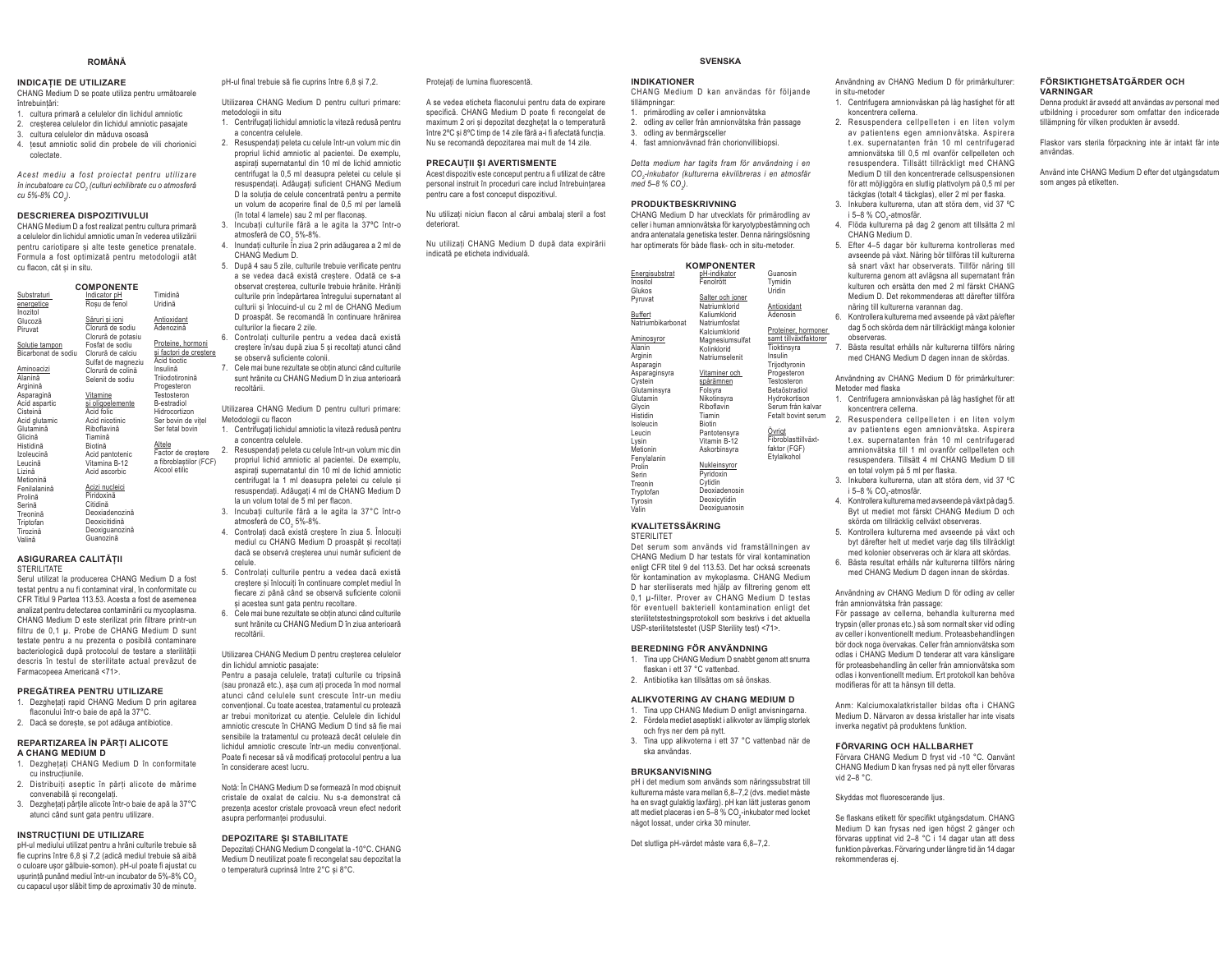#### **EESTI KEEL**

# **NÄIDUSTUS KASUTAMISEKS**

- Toodet CHANG Medium D võib kasutada järgmistel eesmärkidel.
- 1. Lootevedeliku rakkude primaarne kultuurimine
- 2. Tõstetud lootevedeliku rakkude kasvatamine
- 3. Luuüdi rakkude kultuurimine
- 4. Tahke lootekude koorioni hattude proovist

See sööde on mõeldud kasutamiseks CO<sub>2</sub> inkubaatorites *(5–8% CO2 keskkonnas tasakaalustatud kultuurid).* 

#### **SEADME KIRJELDUS**

 CHANG Medium D töötati välja inimese lootevedeliku rakkude primaarseks kultuurimiseks karüotüüpimise ja muude sünnieelsete geneetiliste testide tegemise eesmärgil. Koostis on optimeeritud nii rakukasvatuspudelites kui ka *in situ* metodoloogiateks.

|                         | OSAD                                |                           | 6. Kontrollige kultuuride kasvu 5. paeval või parast seda      |
|-------------------------|-------------------------------------|---------------------------|----------------------------------------------------------------|
| Energia substraadid     | pH-indikaator                       | Tümidiin                  | ning koguge, kui tuvastate piisavad kolooniad.                 |
| Inositool               | Fenoolpunane                        | Uridiin                   | Parimad tulemused saavutatakse kultuuride toitmisel<br>7.      |
| Glükoos                 |                                     |                           | tootega CHANG Medium D üks päev enne kogumist.                 |
| Püruvaat                | Soolad ja ioonid<br>Naatriumkloriid | Antioksüdant<br>Adenosiin |                                                                |
|                         |                                     |                           |                                                                |
| Puhver<br>Naatriumvesi- | Kaaliumkloriid                      | Valgud, hormoonid         | Toote CHANG Medium D kasutamine primaarkultuuride              |
|                         | Naatriumfosfaat                     | ja kasvufaktorid          | korral: Rakupudeli metodoloogiad                               |
| nikkarbonaat            | Kaltsiumkloriid                     | Lipoehape                 | Tsentrifuugige lootevedelikku väiksel kiirusel, et rakke<br>1. |
| Aminohapped             | Magneesiumsulfaat<br>Koliinkloriid  | Insuliin                  | kontsentreerida.                                               |
| Alaniin                 | Naatriumseleniit                    | Trijodotüroniin           | 2.                                                             |
| Arginiin                |                                     | Progesteroon              | Resuspendeerige rakupellet väheses patsiendi                   |
| Asparagiin              | Vitamiinid ja                       | Testosteroon              | enda lootevees. Näiteks võite aspireerida 10 ml                |
| Asparagiinhape          | mikroelemendid                      | B-östradiool              | tsentrifuugitud lootevedeliku supernatanti 1 ml võrra          |
| Tsüsteiin               | Foolhape                            | Hüdrokortisoon            | rakupelleti kohale ja resuspendeerida. Lisage 4 ml             |
| Glutamiinhape           | Nikotiinhape                        | Vasika päritolu           | CHANG Medium D-d 5 ml pudeli kogumahu kohta.                   |
| Glutamiin               | Riboflaviin                         | seerum                    | Inkubeerige kultuure segamatult temperatuuril 37 °C<br>3.      |
| Glütsiin                | Tiamiin                             | Veiseloote päritolu       | 5-8% CO <sub>2</sub> keskkonnas.                               |
| Histidiin               | <b>Biotiin</b>                      | seerum                    |                                                                |
| Isoleutsiin             | Pantoteenhape                       |                           | 5. päeval kontrollige kasvu. Vahetage sööde värske<br>4.       |
| Leutsiin                | Vitamiin B-12                       | Muud                      | CHANG Medium D vastu ja koguge, kui tuvastate                  |
| Lüsiin                  | Askorbiinhape                       | Fibroplastide             | piisava rakukasvu.                                             |
| Metioniin               |                                     | kasvufaktor (FGF)         | Kontrollige kultuure kasvu suhtes ja vahetage<br>5.            |
| Fenüülalaniin           | Nukleiinhapped                      | Etüülalkohol              | seejärel sööde iga päev täielikult välja, kuni tuvastate       |
| Proliin                 | Püridoksiin                         |                           | piisavad kolooniad, mis on kogumiseks valmis.                  |
| Seriin                  | Tsütidiin                           |                           |                                                                |
| Treoniin                | Deoksüadenosiin                     |                           | Parimad tulemused saavutatakse kultuuride toitmisel<br>6.      |
| Trüptofaan              | Deoksütsütidiin                     |                           | tootega CHANG Medium D üks päev enne kogumist.                 |
| Türosiin                | Deoksüguanosiin                     |                           |                                                                |
| Valiin                  | Guanosiin                           |                           | Toota CHANC Modium D kasutamina tõstatud                       |

# **KVALITEEDI TAGAMINE**

**STERIILSUS** 

 CHANG Medium D tootmisel kasutatav seerum on testitud viraalse saaste suhtes CFR ptk 9 osa 113.53 järgi. Samuti on seda testitud mükoplasma suhtes. CHANG Medium D on steriliseeritud filtreerimise teel läbi 0,1 μ filtri. Toote CHANG Medium D proove on võimaliku bakterioloogilise saaste suhtes testitud, järgides steriilsuse katseprotokolli, mida on kirjeldatud kehtivas USP steriilsustestis <71>.

#### **ETTEVALMISTUSED KASUTAMISEKS**

- 1. Sulatage CHANG Medium D kiirelt, keerutades pudelit 37 °C veevannis.
- 2. Vajaduse korral võib lisada antibiootikume.

#### **CHANG MEDIUM D ALIKVOOTIMINE**

- 1. Sulatage CHANG Medium D juhiste kohaselt.
- 2. Jaotage aseptiliselt sobiva suurusega alikvootideks ja külmutage uuesti.
- 3. Kui olete valmis kasutamiseks, sulatage alikvoodid 37 °C veevannis.

#### **KASUTUSJUHEND**

 Kultuuride söötmiseks kasutatava söötme pH peab olema vahemikus 6,8–7,2 (st sööde peab olema kergelt kollakasoranž). pH-d on lihtne kohandada, asetades söötme umbes 30 minutiks kergelt lahti keeratud korgiga 5-8% CO<sub>2</sub> inkubaatorisse.

#### pH lõppnäit peab olema 6,8–7,2.

Toote CHANG Medium D kasutamine primaarkultuuride puhul: *in situ* metodoloogiad

1. Tsentrifuugige lootevedelikku väiksel kiirusel, et rakke kontsentreerida.

#### **MAGYAR**

# **FELHASZNÁLÁSI JAVALLATOK**

- A CHANG Medium D a következőkre használható: 1. az amniotikus folyadék sejtjeinek elsődleges tenyésztése;
- 2. az amniotikus folyadék passzált sejtjeinek növesztése;
- 3. csontvelősejtek tenyésztése;

2. Resuspendeerige rakupellet väheses patsiendi enda lootevees. Näiteks võite aspireerida 10 ml tsentrifuugitud lootevedeliku supernatanti 0,5 ml võrra rakupelleti kohale ja resuspendeerida. Lisage kontsentreeritud rakususpensioonile piisavalt toodet CHANG Medium D, et igale slaidile oleks võimalik kanda 0,5 ml (kokku 4 slaidi), või 2 ml

3. Inkubeerige kultuure segamatult temperatuuril 37 °C

4. 2. päeval katke kultuurid üle 2 ml tootega CHANG

 5. 4–5 päeva järel tuleb kontrollida kultuuride kasvu. Kasvu tuvastamisel tuleb kultuure toita. Toitke kultuure, eemaldades kogu kultuuri supernatandi ja asendades selle 2 ml värske CHANG Medium D-ga. Seejärel on soovitatav kultuure iga 2 päeva

6. Kontrollige kultuuride kasvu 5. päeval või pärast seda ning koguge, kui tuvastate piisavad kolooniad. 7. Parimad tulemused saavutatakse kultuuride toitmisel tootega CHANG Medium D üks päev enne kogumist. Toote CHANG Medium D kasutamine primaarkultuuride

 Rakkude tõstmiseks töödelge kultuure trüpsiiniga (või pronaasiga vms) nagu tavapärasel rakkude kasvatamisel tavalises söötmes. Proteaasiga töötlemist tuleb hoolikalt jälgida. CHANG Medium D-s töödeldud lootevedeliku rakud kipuvad olema proteaasitöötluse suhtes tundlikumad kui tavapärases söötmes kasvatatud lootevedeliku rakud. Sellega arvestamiseks tuleb võib-

Märkus. Tootes CHANG Medium D tekib sageli kaltsiumoksalaadi kristalle. Nende kristallide esinemine ei ole põhjustanud kahjulikku toimet toote jõudlusele.

 Säilitage toodet CHANG Medium D külmutatult temperatuuril –10 °C. Kasutamata CHANG Medium D võib uuesti külmutada või säilitada temperatuuril 2–8 °C.

Aegumiskuupäeva vaadake pudeli etiketilt. Toodet CHANG Medium D võib uuesti külmutada kuni 2 korda ning seda võib sulatatult säilitada temperatuuril 2–8 °C 14 päeva, ilma et see mõjutaks toote funktsionaalsust. Toodet ei ole soovitatav säilitada üle 14 päeva. **ETTEVAATUSABINÕUD JA HOIATUSED** See seade on ette nähtud kasutamiseks tervishoiutöötajatele, kes on saanud koolituse selle seadme sihtotstarbelise kasutamise alal.

Ärge kasutage ühtki pudelit, mille steriilne pakend

Ärge kasutage toodet CHANG Medium D pärast toote

etiketil näidatud aegumiskuupäeva.

rakukasvatuspudeli kohta.

5–8% CO<sub>keskkonnas</sub>

lootevedeliku rakkude kasvatamiseks:

**SÄILITAMINE JA STABIILSUS** 

Kaitske fluorestentsvalguse eest.

on rikutud.

olla muuta protokolli.

Medium D.

järel toita.

4. szilárd amnionszövet mintavételezése chorionbolyhokból.

*Ezt a médiumot CO<sub>2</sub>-inkubátorokban (5-8%-os*  $CO<sub>2</sub>$ -atmoszférával ekvilibrált tenyészetek) történő *használatra tervezték.* 

#### **TERMÉKISMERTETÉS**

 A CHANG Medium D a humán amniotikus folyadék seitieinek elsődleges tenvésztésére lett kifeilesztve. kariotípus meghatározásához és más antenatális genetikai vizsgálatokhoz. Az összetételét flaska és *in situ* módszerekhez is optimalizálták.

| ÖSSZETEVŐK          |                   |                    |  |  |
|---------------------|-------------------|--------------------|--|--|
| Energiaszubsztrátok | pH-indikátor      | Guanozin           |  |  |
| Inozitol            | Fenolvörös        | Timidin            |  |  |
| Glükóz              |                   | Uridin             |  |  |
| Piruvát             | Sók és ionok      |                    |  |  |
|                     | Nátrium-klorid    | Antioxidáns        |  |  |
| Puffer              | Kálium-klorid     | Adenozin           |  |  |
| Nátrium-bikarbonát  | Nátrium-foszfát   |                    |  |  |
|                     | Kalcium-klorid    | Fehérjék, hormonok |  |  |
| Aminosavak          | Magnézium-szulfát | és növekedési      |  |  |
| Alanin              | Kolin-klorid      | faktorok           |  |  |
| Arginin             | Nátrium-szelenit  | Tioktánsav         |  |  |
| Aszparagin          |                   | Inzulin            |  |  |
| Aszparaginsav       | Vitaminok         | Trijód-tironin     |  |  |
| Cisztein            | és nyomelemek     | Progeszteron       |  |  |
| Glutaminsav         | Folsav            | Tesztoszteron      |  |  |
| Glutamin            | Nikotinsav        | B-ösztradiol       |  |  |
| Glicin              | Riboflavin        | Hidrokortizon      |  |  |
| Hisztidin           | Tiamin            | Szarvasmarha borjú |  |  |
| Izoleucin           | <b>Biotin</b>     | szérum             |  |  |
| Leucin              | Pantoténsav       | Magzati            |  |  |
| Lizin               | B12-vitamin       | szarvasmarha       |  |  |
| Metionin            | Aszkorbinsav      | szérum             |  |  |
| Fenilalanin         |                   |                    |  |  |
| Prolin              | Nukleinsavak      | Egyéb              |  |  |
| Szerin              | Piridoxin         | Fibroblaszt        |  |  |
| Treonin             | Citidin           | növekedési faktor  |  |  |
| Triptofán           | Dezoxi-adenozin   | (fibroblast growth |  |  |
| Tirozin             | Dezoxi-citidin    | factor, FGF)       |  |  |
| Valin               | Dezoxi-guanozin   | Etil-alkohol       |  |  |

# **MINŐSÉGBIZTOSÍTÁS**

STERILITÁS

**A CHANG Medium D előállításához használt** szérum vírusszennyeződését a CFR 9. címének 113.53 része szerint vizsgálták. A médium mikoplazmaszennyeződését is megvizsgálták. A CHANG Medium D sterilizálása 0.1 mikronos szűrőn át történő szűréssel történt. A CHANG Medium D mintáit a jelenlegi Amerikai Gyógyszerkönyv sterilitási vizsgálatában <71> leírt sterilitásvizsgálati protokollt követve tesztelik a lehetséges bakteriológiai szennyeződésre.

#### **ELŐKÉSZÍTÉS A FELHASZNÁLÁSRA**

- 1. Olvassza fel gyorsan a CHANG Medium D médiumot az üveg 37 °C-os vízfürdőben történő forgatásával.
- 2. Szükség esetén hozzáadhat antibiotikumot.

# **A CHANG MEDIUM D SZÉTOSZTÁSA**

- 1. Olvassza fel a CHANG Medium D médiumot az utasítások szerint
- 2. Aszeptikusan ossza a kívánt méretű alikvotokra, és fagyassza le újra.
- 3. Olvassza fel az alikvotokat 37 °C-os vízfürdőben, amikor a felhasználásukra készen áll.

#### **HASZNÁLATI UTASÍTÁS**

A tenyészetek táplálására szolgáló médium pH-értékének 6,8 és 7,2 között kell lennie (azaz a médiumnak enyhén sárgás-lazacszínűnek kell lennie). A pH könnyen beállítható úgy, hogy a médiumot 5-8%-os CO2-inkubátorba teszi körülbelül 30 percre, enyhén meglazított kupakkal.

A végső pH-értéknek 6,8 és 7,2 között kell lennie.

A CHANG Medium D felhasználása elsődleges tenyésztéshez: *in situ* módszerek

- 1. Centrifugálja az amniotikus folyadékot alacsony sebességgel a sejtek koncentrálásához.
- 2. Szuszpendálja fel újra a sejtpelletet a beteg saját amniotikus folyadékának kis mennyiségében. Például szívja fel 10 ml centrifugált amniotikus folyadék felülúszóját 0,5 ml-re a sejtpellet fölé, és szuszpendálja fel újra. Adjon elegendő CHANG Medium D médiumot a koncentrált sejtszuszpenzióhoz úgy, hogy a végső szélesztési térfogat fedőlemezenként 0,5 ml (összesen 4 fedőlemez) vagy flaskánként 2 ml legyen.
- 3. Inkubálja a tenyészeteket zavartalanul 37 °C-on,<br>5-8%-os CO<sub>3</sub>-atmoszférában. 4. Árassza el a tenyészeteket a 2. napon 2 ml CHANG
- Medium D hozzáadásával.
- 5. 4-5 nap elteltével ellenőrizni kell a tenyészetek növekedését. A tenyészeteket a növekedés megállapítása után táplálni kell. A tenvészetek táplálásához távolítsa el a tenyészet összes felülúszóját, és helvettesítse 2 ml friss CHANG Medium D médiummal. Javasoljuk, hogy a tenyészeteket ezután 2 naponta táplálja.
- 6. Ellenőrizze a tenyészetek növekedését az 5. napon vagy azt követően, és amikor elegendő kolónia figyelhető meg, végezze el az összegyűjtést.
- 7. A legiobb eredmények úgy érhetőek el, ha a tenyészeteket az összegyűjtés előtti napon CHANG Medium D médiummal táplálják.
- A CHANG Medium D felhasználása elsődleges tenyésztéshez: Flaska módszerek
- 1. Centrifugálja az amniotikus folyadékot alacsony sebességgel a sejtek koncentrálásához.
- 2. Szuszpendálja fel újra a sejtpelletet a beteg saját amniotikus folyadékának kis mennyiségében. Például szívia fel 10 ml centrifugált amniotikus folyadék felülúszóját 1 ml-re a sejtpellet fölé, és szuszpendálja fel újra. Adjon 4 ml CHANG Medium D médiumot a flaskánként 5 ml-es teljes térfogathoz.
- 3. Inkubálja a tenyészeteket zavartalanul 37 °C-on, 5–8%-os CO<sub>-r</sub>atmoszférában.
- 4. Ellenőrizze a növekedést az 5. napon. Cserélie ki a médiumot friss CHANG Medium D médiumra, és ha elegendő sejtnövekedés figyelhető meg, végezze el az összegyűjtést.
- 5. Ellenőrizze a tenyészetek növekedését, és ezt követően cserélje ki teljesen a médiumot minden nap addig, amíg elegendő kolónia nem figyelhető meg és a kolóniák készen nem állnak az összegyűjtésre.
- 6. A legjobb eredmények úgy érhetőek el, ha a tenvészeteket az összegyűjtés előtti napon CHANG Medium D médiummal táplálják.

A CHANG Medium D felhasználása az amniotikus folyadék passzált sejtjeinek növesztéséhez:

A sejtek passzálásához kezelje a tenyészeteket tripszinnel (vagy pronázzal stb.), ahogyan tenné abban az esetben, ha a sejtek hagyományos médiumban növekednének. A proteázkezelést azonban gondosan ellenőrizni kell. Az amniotikus folyadék CHANG Medium D médiumban növekvő sejtjei általában érzékenyebbek a proteázkezelésre, mint a hagyományos médiumban növekvő sejtek. Ennek figyelembevételéhez szükséges lehet a protokoll módosítása.

Megjegyzés: A CHANG Medium D médiumban gyakran képződnek kalcium-oxalát kristályok. A kristályok jelenlétéről nem mutatták ki, hogy bármilyen káros ,<br>hatással lenne a termék teliesítményére.

# **TÁROLÁS ÉS STABILITÁS**

 A CHANG Medium D médiumot tárolja fagyasztva, –10 °C-on. A fel nem használt CHANG Medium D újra lefaqyasztható, vaqy 2 és 8 °C közötti hőmérsékleten tárolható.

#### Védje a fluoreszcens fénytől.

Az adott lejárati dátumra vonatkozóan lásd az üvegen található címkét. A CHANG Medium D legfeliebb kétszer fagyasztható le újra, felolvasztva pedig 2 és 8 °C közötti hőmérsékleten 14 napig tárolható anélkül, hogy ez befolyásolná a funkcióját. 14 napnál hosszabb ideig tartó tárolás nem ajánlott.

#### **ÓVINTÉZKEDÉSEK ÉS FIGYELMEZTETÉSEK**

 Ezt a terméket azon eljárásokban képzett személyzet általi felhasználásra szánták, amelyek során a termék alkalmazása javallott.

Ne használjon olyan üveget, amelynek a steril csomagolása megsérült.

Ne használia a CHANG Medium D médiumot a címkén feltüntetett lejárati időn túl.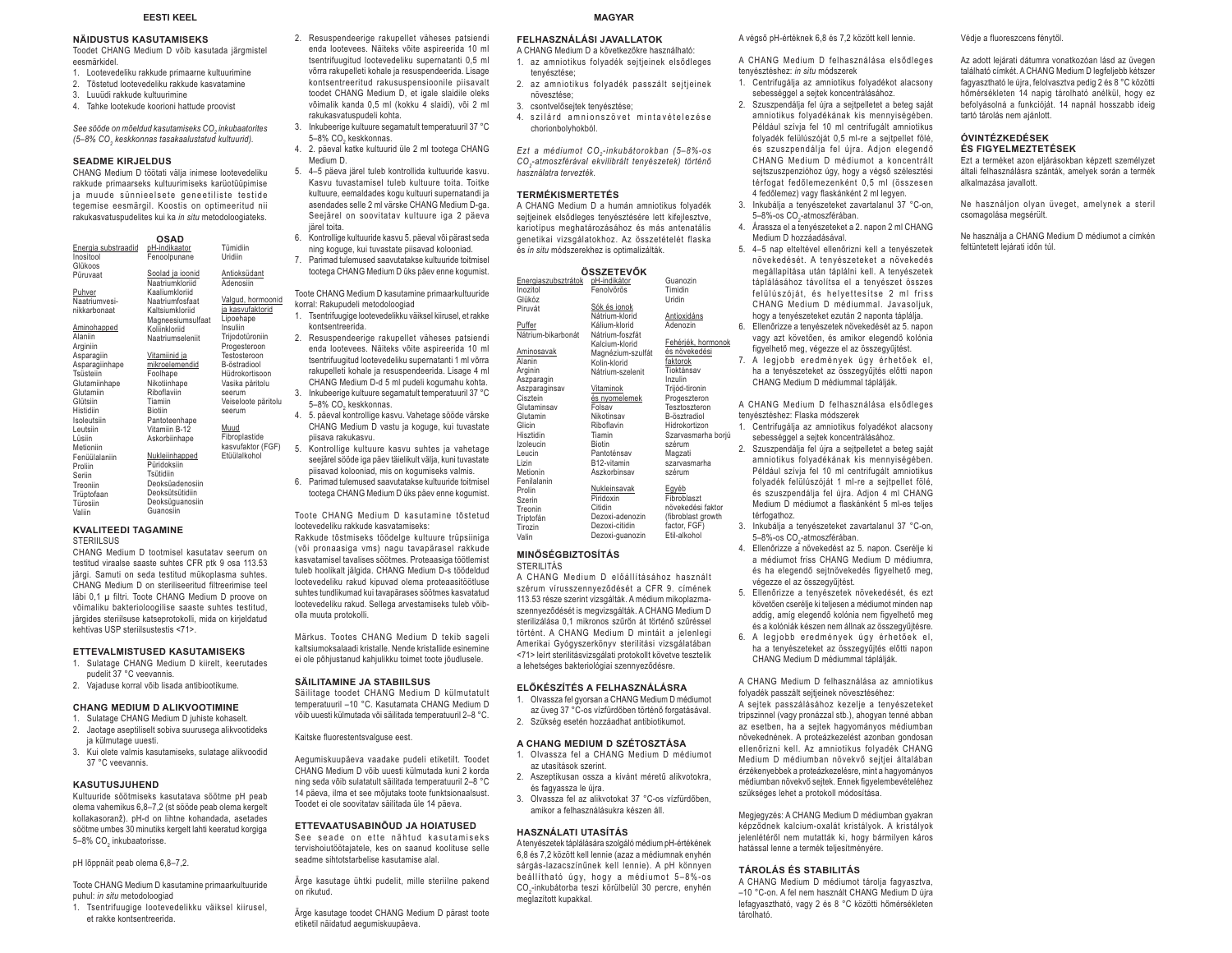#### LIETUVIU K.

#### **NAUDOJIMO INDIKACIJA**

"CHANG Medium D" terpe galima naudoti šioms naskirtims:

- amniono skysčio ląstelių pirminei kultūrai; auginant perkeltas amniono skysčio lasteles:
- kaulu čiulou lasteliu kultūrai:
- 4. tvirto amniono audiniui, gautam paėmus chorioninių

išaugu (gaureliu) mėginius.

Ši terné buvo sukurta naudoti CO, inkubatoriuose (ląstelių kultūros pusiausvyros būsena pasiekta naudojant 5-8 % CO atmosfera).

#### **ITAISO APRAŠYMAS**

"CHANG Medium D" terpė buvo sukurta žmogaus amniono skysčio ląstelių pirminei kultūrai ir yra skirta naudoti atliekant kariotipavimą ir kitą prenatalinį genetinį tyrima. Ši formulė buvo optimizuota kolbos ir in situ metodologijoms

## **SUDEDAMOSIOS DALYS**

| Energetiniai        | pri indikatorius    | rimidinas            |
|---------------------|---------------------|----------------------|
| substratai          | Fenolio raudonasis  | Uridinas             |
| Inozitolis          |                     |                      |
| Gliukozė            | Druskos ir jonai    | Antioksidantas       |
| Piruvatas           | Natrio chloridas    | Adenozinas           |
|                     | Kalio chloridas     |                      |
| Buferinis tirpalas  | Natrio fosfatas     | Baltymai, hormonai   |
| Natrio bikarbonatas | Kalcio chloridas    | ir augimo faktoriai  |
|                     | Magnio sulfatas     | Lipo rūgštis         |
| <u>Aminorūgštys</u> | Cholino chloridas   | Insulinas            |
| Alaninas            | Natrio selenitas    | Trijodtironinas      |
| Argininas           |                     | Progesteronas        |
| Asparaginas         | Vitaminai ir        | Testosteronas        |
| Asparto rūgštis     | mikroelementai      | <b>B-estradiolis</b> |
| Cisteinas           | Folio rūgštis       | Hidrokortizonas      |
| Glutamo rūgštis     | Nikotino rūgštis    | Veršelio kraujo      |
| Glutaminas          | Riboflavinas        | serumas              |
| Glicinas            | Tiaminas            | Jaučio embriono      |
| Histidinas          | <b>Biotinas</b>     | kraujo serumas       |
| Izoleucinas         | Pantoteninė rūgštis |                      |
| Leucinas            | Vitaminas B-12      | Kita                 |
| Lizinas             | Askorbo rūgštis     | Fibroblasto augimo   |
| Metioninas          |                     | faktorius (FGF)      |
| Fenilalaninas       | Nukleino rūgštys    | Etilo alkoholis      |
| Prolinas            | Piridoksinas        |                      |
| Serinas             | Citidinas           |                      |
| Treoninas           | Deoksiadenozinas    |                      |
| Triptofanas         | Deoksitidinas       |                      |
| Tirozinas           | Dezoksiguanozinas   |                      |
| Valinas             | Guanozinas          |                      |
|                     |                     |                      |

#### **KOKYBĖS UŽTIKRINIMAS** STERILUMAS

"CHANG Medium D" terpės gamyboje naudotas serumas buvo patikrintas dėl užteršimo virusais pagal CFR 9 antraštine dali. 113.53 dali. Jis taip pat buvo patikrintas. ar nėra mikoplazmos užteršimo. "CHANG Medium D" ternė vra sterilizuota išfiltravus per 0.1 u filtra. "CHANG Medium D" terpės mėginiai yra ištiriami dėl galimo užteršimo bakterijomis, laikantis sterilumo tyrimo protokolo, kuris apibūdintas pagal šiuo metu patvirtintą Jungtinių Valstijų farmakopėjos sterilumo testą <71>.

#### PARUOŠIMAS NAUDOTI

- 1. Atšildykite "CHANG Medium D" terpę, greitai sukdami buteliuka 37 °C temperatūros vandens onelèje
- 2. Jei pageidaujama, galima pridėti antibiotikų.

#### "CHANG MEDIUM D" TERPĖS LAŠINIMAS

- 1. Atšildykite "CHANG Medium D" terpę pagal nurodymus
- 2. Aseptiškai paskirstykite į patogaus naudoti dydžio alikvotines dalis ir pakartotinai užšaldykite.
- 3. Kai būsite pasirengę naudoti, atšildykite alikvotines dalis 37 °C temperatūros vandens vonelėje.

#### NAUDOJIMO NURODYMAI

Kultūroms maitinti naudojamos terpės rūgštingumas turi būti pH 6,8-7,2 (t. y. terpė turi būti šiek tiek gelsvai lašišinės spalvos). pH galima lengvai pakoreguoti terpę apie 30 minučių palaikant 5 %-8 % CO, inkubatoriuje su šiek tiek prasuktu dangteliu.

Galutinis pH turi būti 6,8-7,2.

"CHANG Medium D" terpės naudojimas pirminėms lastelių kultūroms: in situ metodologijos

1. Centrifuguokite amniono skysti nedideliu greičiu. kad koncentruotumėte lasteles. 2. Resuspenduokite lastelės granulę nedideliame

- kiekvie pacientės amniono skysčio. Pavyzdžiui. siurbkite 10 ml supernatanto iš centrifuguoto amniono skysčio, palikdami 0.5 ml virš lastelės granulés, ir resuspenduokite. I koncentruota lasteliu suspensiją pridėkite pakankamai "CHANG Medium D" terpės, kad galutinis po kiekvienos plokštelės dengiamuoju stiklelju tenkantis tūris būtu 0.5 ml (iš viso 4 dengiamieji stikleliai), arba po 2 ml vienam .<br>flakonėliui
- 3. Kultūras netrukdomai inkubuokite 37 °C temperatūroje 5-8 % CO atmosferoje
- 4. 2-aja diena apsemkite kultūras, pridėdami 2 ml "CHANG Medium D" terpės.
	- 5. Po 4-5 dienų kultūras reikia patikrinti, ar auga. Pastebėjus, kad kultūros auga, jas reikia maitinti. Maitinkite kultūras pašalindami visa kultūros paviršini sluoksni ir pakeisdami terpe i 2 ml šviežios .<br>CHANG Medium D" terpes. Vėliau rekomenduojama .<br>kultūras maitinti kas 2 dienas.
- 6. 5-a diena arba po 5 dienu patikrinkite kultūru augima
- ir aptike pakankamai koloniju lasteles surinkite. 7 Geriausiu rezultatu pasiekiama kultūras maitinant "CHANG Medium D" terpėje, likus dienai iki kultūrų

CHANG Medium D" terpès naudoiimas pirminèms kultūroms: Kolbos metodologijos

- 1 Centrifuguokite amniono skysti nedideliu greičiu kad koncentruotumėte ląsteles.
- 2. Resuspenduokite lastelės granulę nedideliame kiekyje pacientės amniono skysčio. Pavyzdžiui, siurhkite 10 ml sunernatanto iš centrifuguoto amniono skysčio, palikdami 1 ml virš lastelės aranulés, ir resuspenduokite, loilkite 4 ml .CHANG Medium D" terpės, kad kiekvienoje kolboje būtų po
- 3. Kultūras netrukdomai inkubuokite 37 °C temperatūroje 5-8 % CO, atmosferoje.
- 4. 5-aia diena patikrinkite augima. Pakeiskite terne šviežia "CHANG Medium D" terpe ir imkite kultūras, jei pastebėjote, kad užaugo pakankamai ląstelių.
- 5. Tikrinkite kultūrų augimą ir kasdien visiškai keiskite terpę, kol pastebėsite, kad užaugo pakankamai koloniju ir ias nalima imti
- 6. Geriausių rezultatų pasiekiama kultūras maitinant "CHANG Medium D" terpėje, likus dienai iki kultūru  $\Delta$ mimo

"CHANG Medium D" terpės naudojimas auginant nerkeltas amniono skysčio lasteles:

Noredami perkelti lasteles, apdorokite kultūras tripsinu (arba pronasu ir pan.), kaip įprasta auginant ląsteles prastinėje terpėje. Tačiau proteazės procedūra reikia atidžiai stebėti. "CHANG Medium D" terpėje užaugintos amniono skysčio ląstelės yra jautresnės proteazės procedūrai nei amniono skysčio lastelės, užaugintos prastinėje terpėje. Gali prireikti pakeisti protokolą, .<br>kad galėtumėte atsižvelgti į šį fakta.

Pastaba. Dažnai "CHANG Medium D" terpėje susidaro kalcin oksalato kristalai. Nėra nustatyta, kad tie kristalai kaip nors kenkia produkto savvbėms.

#### **LAIKYMAS IR STABILUMAS**

Laikykite "CHANG Medium D" terpe užšaldyta -10 °C temperatūroje. Nenaudota "CHANG Medium D" galima pakartotinai užšaldyti arba laikyti 2-8 °C temperatūroje.

Saugoti nuo fluorescencinių spindulių.

Konkrečios galiojimo pabajgos datos ješkokite buteljuko etiketeie. CHANG Medium D" terne galima pakartotinai užšaldyti daugiausiai 2 kartus ir laikyti atšildyta 2–8 °C. temperatūroje 14 dienų (jos savybės lieka nepakitusios). Nerekomenduojama laikyti ilgiau kaip 14 dienų.

#### ATSARGUMO PRIEMONĖS IR ĮSPĖJIMAI .<br>Ši priemonė yra skirta naudoti darbuotojams,

išmokytiems atlikti procedūras, susijusias su priemonės taikymu pagal numatytą paskirtį.

Nenaudokite produkto, jei pažeista sterili buteliuko pakuotė.

Nenaudokite "CHANG Medium D" terpės pasibaigus etiketėje nurodytai galiojimo pabaigos datai.

TÜRKCE

#### **KULLANIM ENDİKASYONU** CHANG Medium D su uygulamalar için kullanılabilir:

1. amnivotik sıvı hücrelerinin primer kültürü 2. pasaj yapılmış amniyotik sıvı hücrelerini üretme

- 3 kemik iliği hücrelerinin kültürü 4. korvonik villus örneklemesinden solid
- amnivotik doku.

Bu vasat CO, inkübatörlerinde (%5 - %8 CO, atmosferinde dengelenmis kültürler) kullanılmak üzere tasarlanmıştır

#### **CİHAZ TANIMI**

CHANG Medium D. karvotipleme ve diğer antenatal genetik testlerde kullanıma yönelik olarak insan amniyotik sıvı hücrelerinin primer kültürü için geliştirilmiştir. Bu formül hem flask hem in situ metodolojileri için optimize edilmiştir.

**BİLESENLER** 

| Enerji Substratları<br>nositol | pH gőstergesi<br>Fenol Kırmızısı | Guanozin<br>Timidin  |
|--------------------------------|----------------------------------|----------------------|
| Glukoz                         |                                  | Uridin               |
| <sup>2</sup> iruvat            | Tuzlar ve İyonlar                |                      |
|                                | Sodyum Klorür                    | Antioksidan          |
| ampon                          | Potasyum Klorür                  | Adenozin             |
| Sodyum Bikarbonat              | Sodyum Fosfat                    |                      |
|                                | Kalsiyum Klorür                  | Proteinler,          |
| Amino Asitler                  | Magnezyum Sülfat                 | Hormonlar ve         |
| Vanin                          | Kolin Klorür                     | Büyüme Faktörleri    |
| <b>Arjinin</b>                 | Sodyum Selenit                   | <b>Tiyoktik Asit</b> |
| <i><b>Asparajin</b></i>        |                                  | İnsülin              |
| Aspartik Asit                  | Vitaminler ve eser               | Triiodo Tironin      |
| Sistein                        | elemanlar                        | Progesteron          |
| <b>Glutamik Asit</b>           | Folik Asit                       | Testosteron          |
| <b>Glutamin</b>                | Nikotinik Asit                   | <b>B-Estradiol</b>   |
| Glisin                         | Riboflavin                       | Hidrokortizon        |
| listidin                       | Tiyamin                          | Sığır dana serumu    |
| zolösin                        | Biyotin                          | Fetal sığır serumu   |
| .ösin                          | Pantotenik Asit                  |                      |
| .izin                          | B12 Vitamini                     | Diğerleri            |
| <b>Aetiyonin</b>               | Askorbik Asit                    | Fibroblast büyüme    |
| enilalanin                     |                                  | faktörü (FGF)        |
| Prolin                         | Nükleik asitler                  | Etil Alkol           |
| Serin                          | Piridoksin                       |                      |
| reonin                         | <b>Sitidin</b>                   |                      |
| riptofan                       | Deoksiadenozin                   |                      |
| Tirozin                        | Deoksisitidin                    |                      |
| /alin                          | Deoksiguanozin                   |                      |
|                                |                                  |                      |

#### **KALİTE GÜVENCE STERILITE**

CHANG Medium D üretiminde kullanılan serum. CFR Başlık 9 Kısım 113.53 uyarınca viral kontaminasyon için test edilmiştir. Ayrıca mikoplazma kontaminasyonu icin taranmıştır. CHANG Medium D 0.1 u bir filtreden filtrasvon voluvla sterilize edilmistir. CHANG Medium D örnekleri meycut USP sterilite testi <71> icinde tanımlanan sterilite testi protokolü izlenerek olası bakteriyolojik kontaminasyon açısından test edilir.

#### KULLANIM HAZIRLIĞI

- 1. CHANG Medium D ürününü bir 37°C su banyosunda sisevi cevirerek hızla cözün
- 2. Istenirse antibiyotikler eklenebilir.

#### CHANG MEDIUM D ALIKOTLAMA

- 1. CHANG Medium D ürününü talimata göre cözün.
- 2. Uygun büyüklükte alikotlara aseptik olarak dağıtın ve tekrar dondurun
- 3. Alikotları kullanmaya hazır olduğunuzda 37°C su banyosunda çözün.

#### KULLANMA TALİMATI

Kültürleri beslemek için kullanılan vasatın pH değeri 6,8 - 7,2 olmalıdır (yani vasat hafif sarımsı pembe olmalıdır). pH değeri vasatı kapağı hafifce gevsetilmiş olarak yaklaşık 30 dakika boyunca bir %5 - %8 CO, inkübatörüne verlestirerek kolavca avarlanabilir.

Son nH 6 8 - 7 2 olmalıdır.

Primer Kültürler için CHANG Medium D Kullanımı: in situ Metodolojiler

- 1. Hücreleri konsantre etmek için amniyotik sıyıyı düsük hızda santrifüilevin
	- 2. Hücre pelletini hastanın kendi amniyotik sıyısının küçük bir miktarında tekrar süsnansiyon haline getirin. Örneğin santrifüjlenmiş 10 mL amnivotik sivinin süpernatanını hücre pelletinin 0,5 mL üzerine kadar aspire edin ve tekrar süspansiyon haline getirin. Konsantre hücre süspansiyonuna lamel basina 0.5 mL (toplam 4 lamel) veva flasket basina 2 ml. olacak sekilde son plakalama hacmini mümkün kılmak üzere yeterli CHANG Medium D ekleyin.
	- 3. Kültürleri ellemeden 37°C %5 %8 CO, atmosferi altında inkübe edin. 4. Kültürleri gün 2'de 2 mL CHANG Medium D ekleverek
	- tamamen sıvıyla örtün 5. Kültürlerin 4 - 5 günden sonra üreme açısından
	- kontrol edilmesi gerekir. Kültürler üreme gözlendikten sonra beslenmelidir. Kültürleri tüm kültür süpernatanını alıp yerine 2 mL yeni CHANG Medium D kovarak beslevin. Bundan sonra kültürlerin 2 günde bir beslenmesi önerilir.
	- 6. Kültürleri 5. günde veya sonrasında üreme için kontrol edin ve yeterli koloni gözlenince toplayın.
	- 7. En iyi sonuçlar kültürlerin toplama öncesi günde CHANG Medium D ile beslenmesiyle alınır.

Primer Kültürler icin CHANG Medium D Kullanımı: Flask Metodolojileri

- 1. Hücreleri konsantre etmek için amniyotik sıyıyı düşük hızda santrifüilevin.
- 2. Hücre pelletini hastanın kendi amniyotik sıyısının kücük bir miktarında tekrar süspansiyon haline getirin. Örneğin santrifüjlenmis 10 mL amnivotik sivinin sünernatanını hücre nelletinin 1 ml üzerine kadar aspire edin ve tekrar süspansiyon haline getirin. Flask basına toplam 5 mL hacim icin 4 mL CHANG Medium D eklevin.
- 3. Kültürleri ellemeden 37°C %5 %8 CO. atmosferi altında inkübe edin
- 4. Gün 5'te üreme için kontrol edin. Vasatı yeni CHANG Medium D ile değiştirin ve yeterli hücre gelişimi gözlenirse toplayın.
- 5. Kültürlerin üreme durumunu kontrol edin ve bundan sonra veterli koloni gözlenene ve toplamaya hazır olana kadar her gün vasatı tamamen değiştirin.
- 6. En iyi sonuçlar kültürlerin toplama öncesi günde CHANG Medium D ile beslenmesivle alınır.

#### Pasaj Yapılmış Amniyotik Sıvı Hücrelerini Üretmek için CHANG Medium D kullanımı:

Hücre pasajı yapmak için kültürlere, hücreler geleneksel vasatta üretildiğinde normalde yapacağınız gibi tripsin (veya Pronase vs.) muamelesi yapın. Ancak proteaz tedavisi dikkatle izlenmelidir. Amnivotik sıvı hücreleri CHANG Medium D icinde büyütüldüğünde geleneksel vasatta büyütülenlere göre proteaz tedavisine daha duyarlı olma eğilimindedir. Protokolünüzü bunu hesaba alacak şekilde değiştirmek gerekebilir.

Not: CHANG Medium D içinde sıklıkla Kalsiyum Oksalat kristalleri olusur. Bu kristallerin varlığının ürün performansı üzerinde herhangi bir olumsuz etkisi olduğu gösterilmemistir

#### **SAKLAMA VE STABİLİTE**

CHANG Medium D ürününü -10°C'de dondurulmus olarak saklavın. Kullanılmamıs CHANG Medium D ürünü tekrar dondurulabilir veya 2°C ile 8°C arasında saklanahilir

Floresan isiktan koruvun.

Spesifik son kullanma tarihi icin sise etiketine bakınız. Chang Medium D, kullanım öncesinde işlevi bozulmaksızın en fazla 2 kez veniden dondurulabilir ve cözülmüs olarak 2°C ile 8°C arasında 14 gün boyunca saklanabilir. 14 günden fazla saklama önerilmez

#### ÖNLEMLER VE UYARILAR

Bu cihazın, cihaz kullanımının amaclanmıs olduğu belirtilen uvgulamanın dahil olduğu islemler konusunda eğitimli personelce kullanılması amaçlanmıştır.

Steril ambalajın olumsuz etkilendiği herhangi bir sisevi kullanmavin

CHANG Medium D ürününü etikette belirtilen son kullanma tarihinden sonra kullanmavın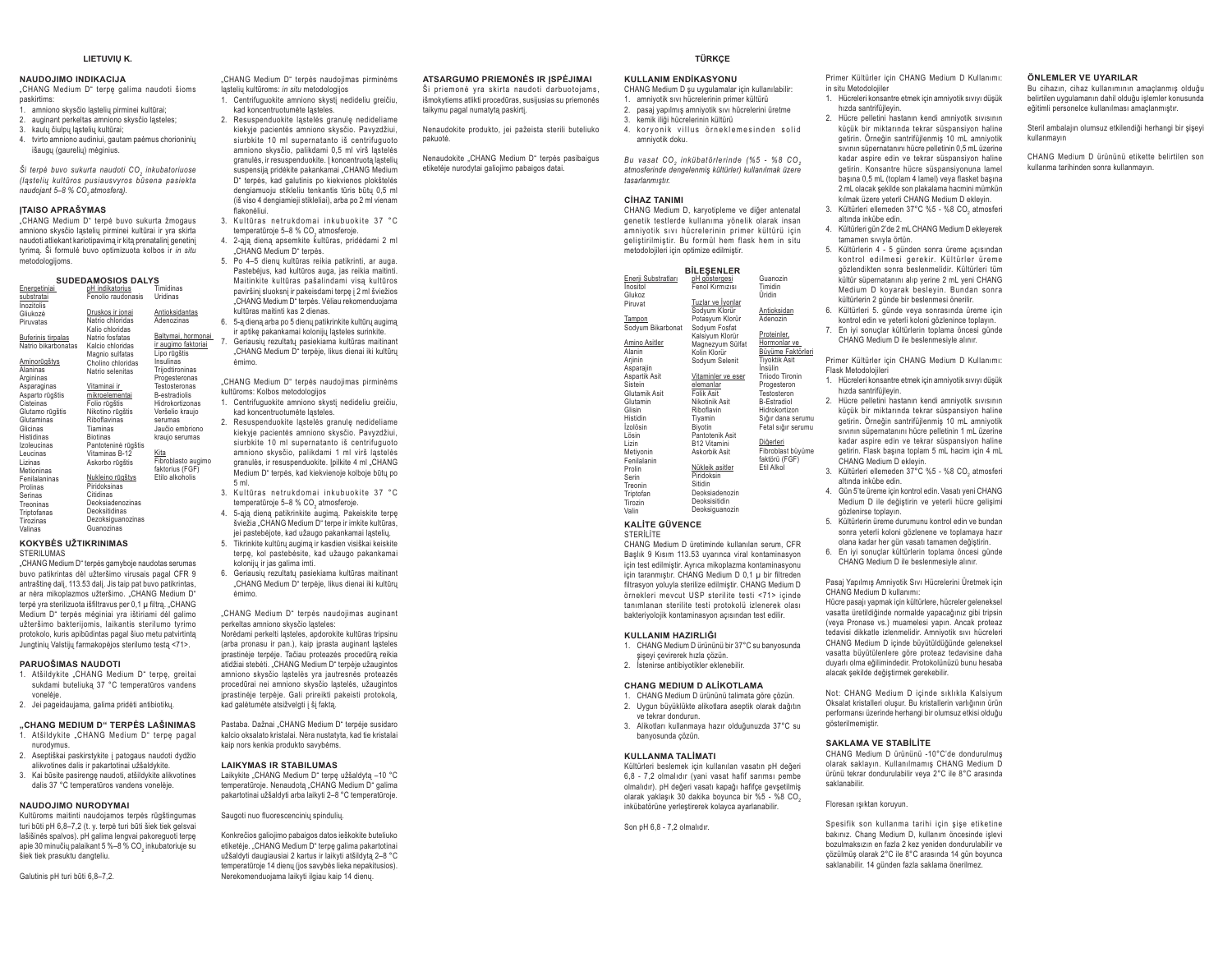#### **SLOVENČINA**

#### **INDIKÁCIA NA POUŽITIE**

CHANG Medium D možno použiť na nasledujúce aplikácie:

- 1. primárnu kultiváciu buniek plodovej vody
- 2. rast pasážovaných buniek plodovej vody
- 3. kultiváciu buniek kostnej drene
- 4. vzorkovanie pevného zárodočného tkaniva z choriových klkov.

Toto médium bolo navrhnuté na použitie v inkubátoroch CO. (kultúrach ustálených s atmosférou 5 % - 8 % CO.).

#### **POPIS ZARIADENIA**

CHANG Medium D bolo vyvinuté na primárnu kultiváciu buniek plodovej vody na použitie pri karvotvpovaní a iných prenatálnych genetických testoch. Táto receptúra bola optimalizovaná pre metodiky fľašiek aj in situ.

|                     | ZLOŽKY                    |                       |
|---------------------|---------------------------|-----------------------|
| Energetické         | Indikátor pH              | tymidín               |
| substráty           | fenolová červeň           | uridín                |
| inositol            |                           |                       |
| alukóza             | Soli a ióny               | Antioxidant           |
| pyruvát             | chlorid sodný             | adenozín              |
|                     | chlorid draselný          |                       |
| Pufer               | fosfát sodný              | Bielkoviny, hormóny   |
| hydrogénuhličitan   | chlorid vápenatý          | a rastové faktory     |
| sodný               | síran horečnatý           | kyselina tioktová     |
|                     | cholín vápenatý           | inzulín               |
| Aminokyseliny       | seleničitan sodný         | trijodotyronín        |
| alanín              |                           | progesterón           |
| arginín             | <u>Vitamíny a stopové</u> | testosterón           |
| asparagín           | prvky                     | <b>B-estradiol</b>    |
| kyselina asparágová | kyselina listová          | hydrokortizón         |
| cystein             | kyselina nikotínová       | bovinné teľacie       |
| kyselina glutámová  | riboflavín                | sérum                 |
| glutamín            | tiamín                    | fetálne bovinné       |
| glycín              | biotín                    | sérum                 |
| histidín            | kvselina                  |                       |
| izoleucín           | pantoténová               | Iné                   |
| leucín              | vitamín B-12              | fibroblastový rastový |
| lvzín               | kyselina askorbová        | faktor (FGF)          |
| metionin            |                           | etylalkohol           |
| fenylalanín         | Nukleové kyseliny         |                       |
| prolín              | pyridoxín                 |                       |
| serín               | cytidín                   |                       |
| treonín             | deoxyadenozín             |                       |
| tryptofán           | deoxycytidín              |                       |
| $h$ <i>readin</i>   | deoxyguanozín             |                       |

acoxygaa<br>quanozín valín

#### **KONTROLA KVALITY STERILITA**

Sérum použité pri výrobe CHANG Medium D bolo testované na vírusovú kontamináciu podľa CFR, kapitoly 9, časti 113.53. Podstúpilo tiež skríning na mykoplazmatickú kontamináciu. CHANG Medium D je sterilizované filtráciou cez 0.1-mikrónový filter Vzorky CHANG Medium D sú testované na možnú bakteriologickú kontamináciu podľa protokolu na testovanie sterility popísaného v aktuálnom teste sterility USP<71>.

#### PRÍPRAVA NA POUŽITIE

- 1. CHANG Medium D rýchlo rozmrazte vírením fľaše vo vodnom kúpeli pri teplote 37 °C.
- 2. Ak chcete, možno pridať antibiotiká.

#### ALIKVOTOVANIE CHANG MEDIUM D

- CHANG Medium D rozmrazte podľa pokynov. 2. Asepticky ho distribuujte do alikvót vhodnej veľkosti
- a znovu zmrazte 3. Alikvótv rozmrazte vo vodnom kúpeli pri teplote 37 °C.
- keď sú pripravené na použitie.

#### NÁVOD NA POLIŽITIE

pH média použitého na živenie kultúr musí byť medzi 6.8 - 7.2 (t. j. médium musí mať mierne žlto-lososovú farbu), pH možno jednoducho upraviť vložením média do inkubátora s 5 % - 8 % CO, s mierne uvoľneným vrchnákom na asi 30 minút

Výsledné pH musí byť 6.8 - 7.2.

Použitie CHANG Medium D na primárne kultúry: metodiky in situ

1. Plodovú vodu odstreďte pri nízkej rýchlosti, aby sa koncentrovali bunky

- 2. Bunkovú peletu resuspendujte v malom objeme plodovej vody pacientky. Napríklad aspirujte supernatant 10 ml odstredenej plodovej vody na 0.5 ml nad bunkovú peletu a resuspenduite. Pridaite dostatočné množstvo CHANG Medium D do koncentrovanej bunkovej suspenzie, aby sa vytvoril konečný plátovací objem 0,5 ml na každé krycie sklíčko (celkom 4 krycie sklíčka) alebo 2 ml na každú fľaštičku
- 3. Nerušené kultúry inkubujte pri teplote 37 °C v atmosfére 5 % - 8 % CO.
- 4. Druhý deň zaleite kultúry pridaním 2 ml CHANG Medium D.
- 5 Po 4 až 5 dňoch skontroluite rast na kultúrach Kultúry treba priživiť, keď sa spozoruje rast. Kultúry priživte odstránením všetkého supernatantu kultúry a pridaním 2 ml čerstvého CHANG Medium D. Potom sa odporúča kultúry priživiť každé 2 dni.
- 6. Rast na kultúrach skontrolujte okolo 5. dňa a vykonajte zber, keď spozorujete dostatočné kolónie.
- 7. Najlepšie výsledky sa dosiahnu, keď sú kultúry priživené CHANG Medium D deň pred zberom.

Použitie CHANG Medium D na primárne kultúry: Metodiky fľaštičiek

- 1. Plodovú vodu odstreďte pri nízkej rýchlosti, aby sa koncentrovali bunky.
- 2. Bunkovú peletu resuspendujte v malom objeme plodovej vody pacientky. Napríklad aspiruite supernatant 10 ml odstredenei plodovei vody na 1 ml nad bunkovú peletu a resuspendujte. Pridajte 4 ml CHANG Medium D na konečný objem 5 ml na fľačtičku
- 3. Nerušené kultúry inkubujte pri teplote 37 °C v atmosfére 5 %  $-$  8 % CO<sub>2</sub>.
- 4. Skontrolujte rast na 5. deň. Ák pozorujete dostatočný rast buniek, vymeňte médium za čerstvé CHANG Medium D a vykonaite zher
- 5. Skontrolujte rast na kultúrach a potom kompletne vymieňajte médium každý deň dovtedy, kým nepozorujete dostatočné kolónie a nie sú nrinravené na zher
- 6. Najlepšie výsledky sa dosiahnu, keď sú kultúry priživené CHANG Medium D deň pred zberom.

Použitie CHANG Medium D na rast pasážovaných buniek plodovej vody:

Na pasážovanie buniek ošetrite kultúry trypsínom (alebo pronázou atď.) ako obvykle, keď sa bunky pestujú v konvenčnom médiu. Ošetrenie pronázou však treba pozorne sledovať. Bunky plodovej vody vypestované v CHANG Medium D sú zvyčajne citlivejšie na ošetrenie pronázou, než bunky plodovej vody vypestované v konvenčnom médiu. Preto môže byť potrebné upraviť váš protokol a vziať to do úvahy.

Poznámka: V CHANG Medium D sa bežne tvoria kryštály oxalátu vápenatého. Nepreukázalo sa, že by prítomnosť týchto krvštálov mala dopad na výkon produktu.

#### **IICHOVÁVANIE A STARILITA**

CHANG Medium D uchovávaite zmrazené pri teplote -10 °C. Nepoužité CHANG Medium D možno znovu zmraziť a uchovávať pri teplote 2 °C až 8 °C.

#### Chráňte pred fluorescenčným svetlom.

Špecifický dátum exspirácie náidete na označení fľaše. CHANG Medium D možno opakovane zmraziť maximálne 2-krát a uchovávať rozmrazené pri teplote 2 °C až 8 °C 14 dní bez ovplyvnenia jeho funkcie. Uchovávanie dlhšie než 14 dní sa neodnorúča

#### **BEZPEČNOSTNÉ OPATRENIA** A VAROVANIA

Toto zariadenie je určené na použitie personálom vyškoleným na procedúry, ktoré zahŕňajú aplikáciu. na ktorú je toto zariadenie určené.

Nepoužívaite žiadnu fľašu, ktorei sterilný obal bol narušený.

CHANG Medium D nepoužívajte po dátume exspirácie ivedenom na označení

# **HRVATSKI**

#### **INDIKACIJE ZA UPOTREBU** CHANG Medium D može se upotrebljavati za sljedeće

- nrimiene: 1. primarnu kulturu stanica amnijske tekućine
- uzgoi supkultiviranih stanica amnijske tekućine
- kulturu stanica koštane srži kruto amnijsko tkivo dobiveno biopsijom korionskih

resica

Ovai medii osmišlien je za upotrebu u CO, inkubatorima (kulture uravnotežene atmosferom s 5 % - 8 % CO.).

#### **OPIS PROIZVODA**

CHANG Medium D razvijen je za uzgoj primarne kulture stanica liudske amnijske tekućine u svrhu kariotipizacije i drugih prenatalnih genetskih testiranja. Ova formula optimirana je za metode u tikvici i in situ. **KOMPONENTE** 

| <b>KOMPONENTE</b> |                      |                      |                    |  |  |  |  |
|-------------------|----------------------|----------------------|--------------------|--|--|--|--|
|                   | Energetski supstrati | pH indikator         | Timidin            |  |  |  |  |
|                   | Inozitol             | Fenol crveno         | Uridin             |  |  |  |  |
|                   | Glukoza              |                      |                    |  |  |  |  |
|                   | Piruvat              | Soli i ioni          | Antioksidans       |  |  |  |  |
|                   |                      | Natrijev klorid      | Adenozin           |  |  |  |  |
|                   | Pufer                | Kalijev klorid       |                    |  |  |  |  |
|                   | Natrijev             | Natrijev fosfat      | Proteini, hormoni  |  |  |  |  |
|                   | hidrogenkarbonat     | Kalcijev klorid      | i čimbenici rasta  |  |  |  |  |
|                   |                      | Magnezijev sulfat    | Lipoična kiselina  |  |  |  |  |
|                   | Aminokiseline        | Kolinijev klorid     | Inzulin            |  |  |  |  |
|                   | Alanin               | Natrijev selenit     | Trijodtironin      |  |  |  |  |
|                   | Arginin              |                      | Progesteron        |  |  |  |  |
|                   | Asparagin            | Vitamini i elementi  | Testosteron        |  |  |  |  |
|                   | Aspartatna kiselina  | u tragovima          | <b>B-estradiol</b> |  |  |  |  |
|                   | Cistein              | Folna kiselina       | Hidrokortizon      |  |  |  |  |
|                   | Glutamatna kiselina  | Nikotinatna kiselina | Serum teladi       |  |  |  |  |
|                   | Glutamin             | Riboflavin           | Fetalni goveđi     |  |  |  |  |
|                   | Glicin               | Tijamin              | serum              |  |  |  |  |
|                   | Histidin             | <b>Biotin</b>        |                    |  |  |  |  |
|                   | Izoleucin            | Pantotenska kiselina | Ostalo             |  |  |  |  |
|                   | Leucin               | Vitamin B-12         | Fibroblastni       |  |  |  |  |
|                   | Lizin                | Askorbinska kiselina | čimbenik rasta     |  |  |  |  |
|                   | Metionin             |                      | (FGF)              |  |  |  |  |
|                   | Fenilalanin          | Nukleinske kiseline  | Etilni alkohol     |  |  |  |  |
|                   | Prolin               | Piridoksin           |                    |  |  |  |  |
|                   | Serin                | Citidin              |                    |  |  |  |  |
|                   | Treonin              | Deoksiadenozin       |                    |  |  |  |  |
|                   | Triptofan            | Deoksicitidin        |                    |  |  |  |  |
|                   | Tirozin              | Deoksigvanozin       |                    |  |  |  |  |
|                   | Valin                | Gvanozin             |                    |  |  |  |  |
|                   |                      |                      |                    |  |  |  |  |

# **OSIGURANJE KVALITETE**

**STERILNOST** Serum koji se koristi za proizvodnju proizvoda CHANG Medium D testiran je na kontaminaciju virusima u skladu sa Zakonikom saveznih propisa SAD-a (CFR), Glava 9. dio 113.53 Uz to testiran je i na kontaminaciju mikoplazmom. CHANG Medium D steriliziran je filtracijom kroz filtar od 0,1 µ. Uzorci proizvoda CHANG Medium D testirani su na moguću bakteriološku kontaminaciju nakon provedbe protokola testiranja

sterilnosti koji je opisan u važećem testu sterilnosti u skladu s Farmakopejom Sjedinjenih Američkih Država,  $IISP < 71$ 

#### PRIPREMA ZA UPOTREBU

- 1. Brzo odmrznuti proizvod CHANG Medium D mućkajući bočicu u vodenoj kupelji temperiranoj na  $37 °C$
- 2. Po želji se mogu dodati antibiotici.

#### ALIKVOTIRANJE PROIZVODA CHANG MEDIUM D

- 1. Odmrznuti proizvod CHANG Medium D u skladu s uputama.
- 2. Aseptički raspodijeliti u alikvote odgovarajućih veličina i ponovno zamrznuti.
- 3. Odmrznuti alikvote u vodenoj kupelji temperiranoj na 37 °C kada ih želite upotrijebiti.

#### **UPUTE ZA UPOTREBU**

pH vrijednost medija koji se koristi za hranjenje kultura mora biti između 6,8 i 7,2 (tj. medij mora biti žućkastoružičaste boje). pH se može jednostavno prilagoditi postavljanjem medija u inkubator s 5 % - 8 % CO, u posudi s lagano odvrnutim poklopcem na otprilike 30 minuta.

Završna pH vrijednost mora biti 6,8 - 7,2.

- Upotreba proizvoda CHANG Medium D za primarne kulture: metode in situ
- 1. Centrifugirati amnijsku tekućinu pri maloj brzini kako bi se stanice koncentrirale.
- 2. Obnoviti suspenziju taloga stanica u malom volumenu pacijentičine vlastite amnijske tekućine. Na primier, aspirirati supernatant 10 ml centrifugirane amnijske tekućine do razine od 0.5 ml iznad taloga stanica i obnoviti suspenziju. Dodati odgovarajuću količinu proizvoda CHANG Medium D koncentriranoj suspenziji stanica kako bi se postigao konačan volumen nasađivanja od 0,5 ml po pokrovnom stakalcu (ukupno 4 pokrovna stakalca) ili od 2 ml
- no bočici za kulturu. 3. Neometano inkubirati kulture pri 37 °C u atmosferi  $5\% - 8\%$  CO
- 4. Drugi dan natopiti kulture dodavanjem 2 ml proizvoda CHANG Medium D.
- 5. Nakon 4 do 5 dana provjeriti rast kultura. Hraniti kulture nakon što se zabilježi rast. Za hranjenje kultura ukloniti sav supernatant kulture i zamijeniti ga s 2 ml svježeg proizvoda CHANG Medium D. Preporučuje se da se nakon toga kulture hrane svaka 2 dana.
- 6. Peti dan ili nakon petog dana provjeriti rast kultura i prikupiti ih kada bude zabilježena dovoljna količina kolonija
- 7. Najbolij rezultati postižu se kada se kulture hrane proizvodom CHANG Medium D dan prije prikupljanja.

Upotreba proizvoda CHANG Medium D za primarne kulture: Metode u tikvici

- 1. Centrifugirati amnijsku tekućinu pri maloj brzini kako hi se stanice koncentrirale
- 2. Obnoviti suspenziju taloga stanica u malom volumenu pacijentičine vlastite amnijske tekućine. Na primier, aspirirati supernatant 10 ml centrifugirane amnijske tekućine do razine od 1 ml iznad taloga stanica i obnoviti suspenziju. Dodati 4 ml proizvoda CHANG Medium D kako bi se postigao ukupan volumen od 5 ml no tikvici
- 3. Neometano inkubirati kulture pri 37 °C u atmosferi  $s.5\% - 8\%$  CO.
- 4. Peti dan provjeriti rast kultura. Zamijeniti medij sviežim proizvodom CHANG Medium D i prikupiti kulture ako je zabilježen dovoljan rast stanica
- 5. Nakon toga svaki dan provjeravati rast kultura i u potpunosti mijenjati medij dok ne bude zabilježena dovolina količina kolonija spremnih za prikupljanje.
- 6 Najbolii rezultati postižu se kada se kulture brane proizvodom CHANG Medium D dan prije prikupljanja.

#### Upotreba proizvoda CHANG Medium D za uzgoj supkultiviranih stanica amnijske tekućine:

za sunkultiviranje stanica tretirati kulture trinsinom (ili pronazom itd.) kao što se inače radi za uzgoj stanica u uobičajenom mediju. Međutim, potrebno je pažljivo nadzirati tretiranje proteazom. Stanice amnijske tekućine uzgojene u proizvodu CHANG Medium D često su osjetljivije na tretiranje proteazom nego što su to stanice amnijske tekućine uzgojene u uobičajenom mediju. Možda ćete trebati prilagoditi svoj protokol kako biste navedeno uzeli u obzir

Napomena: uobičajeno je da se u proizvodu CHANG Medium D formiraju kristali kalcijeva oksalata. Nije zabilježeno da prisutnost tih kristala ima ikakvo štetno dielovanie na performanse proizvoda.

#### POHRANA I STARII NOST

Proizvod CHANG Medium D pohranjivati u zamrznutom stanju na -10 °C. Neupotrijebljeni proizvod CHANG Medium D može se ponovno zamrznuti ili pohraniti na 2 °C - 8 °C.

Zaštititi od fluorescentnog svjetla.

Rok valjanosti potražite na oznaci na boci. Proizvod CHANG Medium D smije se ponovno zamrzavati najviše 2 puta i pohraniivati u odmrznutom staniu na 2 °C - 8 °C 14 dana i to neće utiecati na funkcionalnost proizvoda. Ne preporučuje se pohranijvati ga duže od 14 dana.

#### MJERE OPREZA I UPOZORENJA

Predviđeno je da se ovim proizvodom koristi osoblje osposobljeno za postupke koji uključuju primjenu za koju je namijenjen ovaj proizvod.

Ne upotrebljavati bocu na kojoj je sterilno pakiranje

Ne upotrebliavati proizvod CHANG Medium D nakon isteka roka valianosti navedenog na oznaci.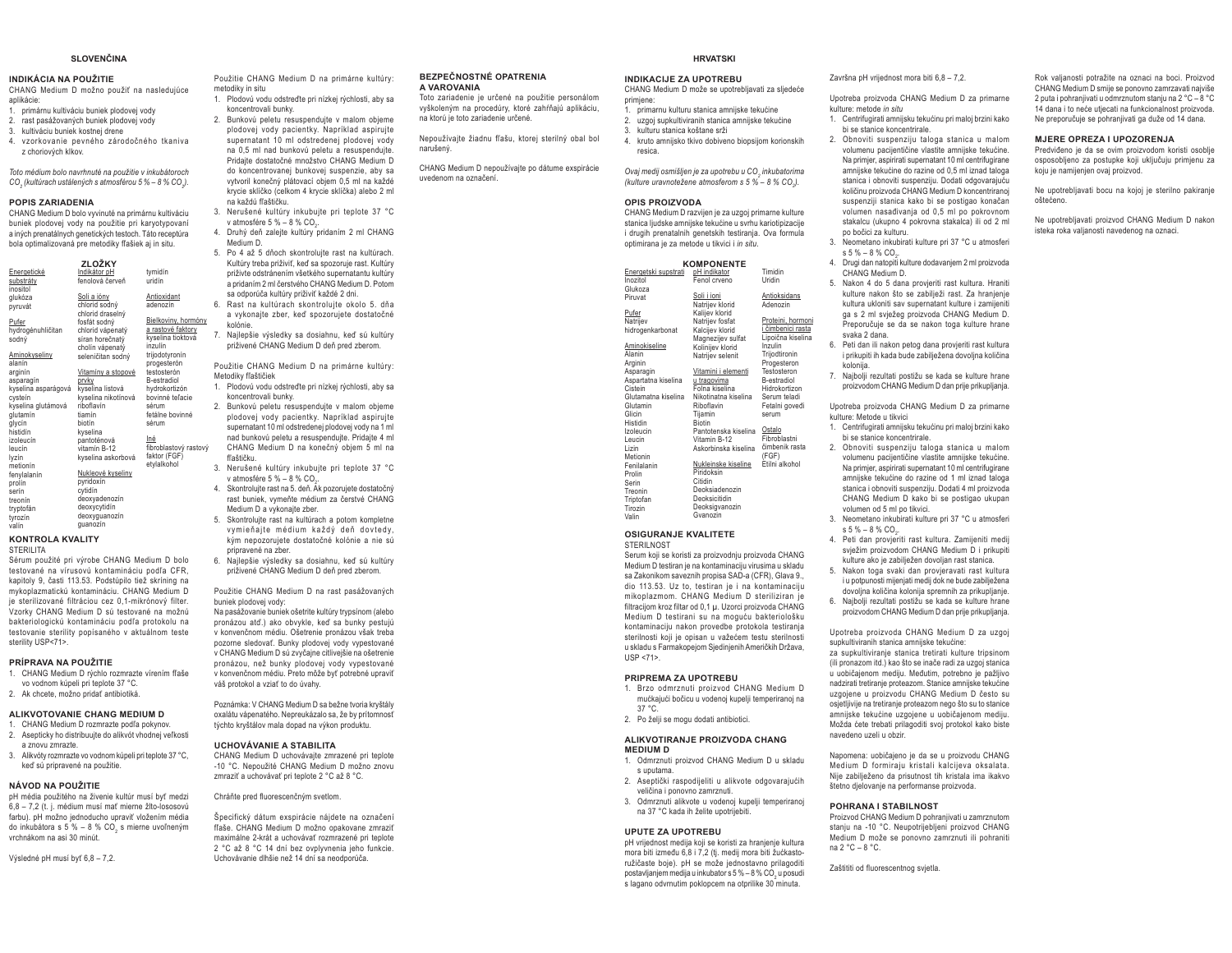#### **БЪЛГАРСКИ**

#### ПОКАЗАНИЯ ЗА УПОТРЕБА CHANG Medium D може да се използва за следните

приложения<sup>.</sup> 1. първична култура на клетки от амниотична

- течност, 2. растящи пасажни клетки от амниотична течност.
- 3. култура от клетки на костен мозък 4. твърда амнионна тъкан от проба на *XODHOHHH BLCH*

 $T$ ази среда е предназначена за използване в СО.  $u$ нкубатори (култури, еквилибрирани с 5% — 8%

#### ОПИСАНИЕ НА ИЗДЕЛИЕТО

 $CO<sub>z</sub>$ am<sub>Moc</sub>obepal.

CHANG Medium D е разработена за първично **KVUTURUNAHA HA KUATKU OT YORAIIKA AMHUOTUYHA** течност за използване при кариотипизиране и лоуги пренатални генетични тестове. Тази формула e оптимизирана за методология със слайд-флакон **u** Metononorug in situ

| <b>КОМПОНЕНТИ</b> |                  |                      |  |  |  |
|-------------------|------------------|----------------------|--|--|--|
| Енергийни         | рН индикатор     | Гуанозин             |  |  |  |
| субстрати         | Фенол, червен    | Тимидин              |  |  |  |
| Инозитоп          |                  | Уридин               |  |  |  |
| Глюкоза           | Соли и йони      |                      |  |  |  |
| Пируват           | Натриев хлорид   | Ант <u>иоксидант</u> |  |  |  |
|                   | Калиев хлорид    | Аденозин             |  |  |  |
| Буфер             | Натриев фосфат   |                      |  |  |  |
| Натриев           | Калциев хлорид   | Протеини, хормони    |  |  |  |
| бикарбонат        | Магнезиев сулфат | и растежни           |  |  |  |
|                   | Холин хлорид     | фактори              |  |  |  |
| Аминокиселини     | Натриев селенит  | Тиоктова киселина    |  |  |  |
| Апанин            |                  | Инсулин              |  |  |  |
| Аргинин           | Витамини         | Трийодтиронин        |  |  |  |
| Аспарагин         | и микроелементи  | Прогестерон          |  |  |  |
| Аспарагинова      | Фолиева киселина | Тестостерон          |  |  |  |
| киселина          | Никотинова       | В-естрадиол          |  |  |  |
| Цистеин           | киселина         | Хидрокортизон        |  |  |  |
| Глутаминова       | Рибофлавин       | Говежди серум        |  |  |  |
| киселина          | Тиамин           | от теле              |  |  |  |
| Глутамин          | Биотин           | Фетален говежди      |  |  |  |
| Глицин            | Пантотенова      | серум                |  |  |  |
| Хистидин          | киселина         |                      |  |  |  |
| Изолевцин         | Витамин В-12     | Други                |  |  |  |
| Левцин            | Аскорбинова      | Фибробластен         |  |  |  |
| Пизин             | киселина         | растежен фактор      |  |  |  |
| Метионин          |                  | (FGF)                |  |  |  |
| Фенилаланин       | Нуклеинови       | Етилов алкохол       |  |  |  |
| Пролин            | киселини         |                      |  |  |  |
| Серин             | Пиридоксин       |                      |  |  |  |
| Треонин           | Цитидин          |                      |  |  |  |
| Триптофан         | Дезоксиаденозин  |                      |  |  |  |
| Тирозин           | Дезоксицитидин   |                      |  |  |  |
| Валин             | Дезоксигуанозин  |                      |  |  |  |

#### **ɄɈɇɌɊɈɅɇȺɄȺɑȿɋɌȼɈɌɈ**CTEDMUHOCT

серумът, използван в производството на CHANG Medium D, е тестван за вирусна контаминация съгласно CFR Раздел 9 Част 113.53. Той също така е подложен на скрининг за микоплазмена контаминация. CHANG Medium D е стерилизирана чрез филтрация през филтър от 0,1 µ. Проби от CHANG Medium D са тествани за възможна бактериологична контаминация съгласно протокола SA TACTRAHA 3A CTANAHUOCT, ORIGAH B AKTVARHA TACT за стерилност по USP <71>.

#### ПОДГОТОВКА ЗА УПОТРЕБА

- 1. Pasmpasete CHANG Medium D 6ъp30, като **baskualiste c knytobu deuxeums but are and** водна баня с температура 37° С.
- 2. По желание могат да бъдат добавени антибиотици

#### **АЛИКВОТИРАНЕ НА CHANG MEDIUM D**

- 1. Размразете CHANG Medium D съгласно *<u>WHCTNVKIIWWTA</u>*
- 2. Разпределете асептично в аликвотни части с полхолящ обем и замразете отново. 3. Размразете аликвотните части във водна баня
- с температура 37° С. когато е необходимо да CA M30003BAT

#### **VEASAHIA 2A VEOTOEEA**

нивото на рН на средата, използвана за захранване на културите, трябва да е между 6.8 - 7.2 (т.е. средата трябва да е с леко жълтеникав-розовооранжев цвят). Нивото на pH може лесно да се  $i$ егулира чрез поставяне на средата в 5% - 8% CO<sub>2</sub> инкубатор с леко разхлабена капачка за около ЗО минути

Окончателното рН ниво трябва да е 6,8 - 7,2.

Използване на CHANG Medium D за първични култури: методологии in situ

1. Центрофугирайте амниотичната течност при ниска скорост, за да концентрирате клетките.

2. Ресуспендирайте пелетата от клетки в малък **ОБАМ АМНИОТИЧНА ТАЧНОСТ ОТ САМИЯ ПАЦИАНТ** Hапример аспирирайте супернатанта на 10 ml центрофугирана амниотична течност до 0,5 ml над пелетата от клетки и ресуспендирайте. Heg here το είναι το μεγαλύτισμο του το τραγούλου του το προσωπικό του Πράτημα. KOHUAHTDMDAHATA CVCDAH3MS HA KDATKM 38 DA остане окончателен обем за нанасяне от 0.5 ml на покривно стъкло (общо 4 покривни стъкла), или 2 ml на слайл-флакон.

- 3. Инкубирайте културите в покой при 37° С, 5% 8% CO<sub>2</sub> aтмосфера.
- В ден 2 залейте културите, като добавите 2 ml CHANG Medium D. 5. След 4 до 5 дни културите трябва да бъдат

проверени за растеж. След като бъде установен растеж, културите трябва да се захранват. .<br>Хранете културите, като отстранявате целия супернатант на културата и го заменяте с 2 ml **Ingrua CHANG Medium D. Onenontupa re** културите да се захранват на всеки 2 дни CRAT TORA

- 6. Проверете културите за растеж във или след ден 5 и съберете, когато се наблюдават достатъчно  $\mathbf{v}$
- 7. Най-добри резултати се постигат, когато културите се захранват с CHANG Medium D в деня прели събирането.

Използване на CHANG Medium D за първични култури: методологии със слайд-флакон

- 1 **Пентрофугирайте амниотичната течност при** ниска скорост, за да концентрирате клетките.
- 2. Ресуспендирайте пелетата от клетки в малък обем амниотична течност от самия пациент. Hапример аспирирайте супернатанта на 10 ml центрофугирана амниотична течност до 1 ml над пелетата от клетки и ресуспендирайте. Добавете 4 ml CHANG Medium D 38 obju obey of 5 ml на слайл-флакон
- 3. Инкубирайте културите в покой при 37° С. 5% 8% CO<sub>2</sub> aтмосфера.
- 4. Проверете за растеж в ден 5. Сменете средата с прясна CHANG Medium D и съберете, ако се HАблюлава лостатъчен растеж на клетките
- 5. Проверявайте културите за растеж и сменяйте изцяло средата всеки ден след това, докато се установят достатъчно колонии и са готови 33 CLOMANA
- 6 Най-лобри резултати се постигат когато културите се захранват с CHANG Medium D **B B B B**

Използване на CHANG Medium D за растеж на ПАСАЖНИ КЛАТКИ ОТ АМНИОТИЧНА ТАЧНОСТ'

за пасаж на клетките третирайте културите с трипсин (или проназа и др.), както обикновено бихте НАПОАВИЛИ, КОГАТО КЛЕТКИТЕ DACTAT В КОНВЕНЦИОНАЛНА cpena. Третирането с протеаза обаче трябва да се наблюдава внимателно. Клетките от амниотична течност, растящи в CHANG Medium D, показват тенленция ла са по-чувствителни към третиране с протеаза от клетките от амниотична течност, растящи в конвенционална среда. Може да в необходимо да модифицирате своя протокол. 38 B B3AMATA TORA BDARNA

Забележка: Кристали калшиев оксалат често се формират в CHANG Medium D. Няма данни наличието на тези кристали да причинява неблагоприятен ефект **върху функционалността на продукта.** 

#### СЪХРАНЕНИЕ И СТАБИЛНОСТ

Съхранявайте CHANG Medium D замразена при -10°С. Неизползваната CHANG Medium D може да бъде SAMP 39 OF 10 SHOW AND ABOUT A BARBARA SHOW ASSESSMENT A SHOW ASSESSMENT AND A BARBARA SHOW A SHOW A BARBARA SHOW A

Пазете от флуоресцентна светлина

Вижте етикета на бутилката за конкретния срок на ronност CHANG Medium D може да бъде замразена отново максимум 2 пъти и съхранявана размразена при 2° С до 8° С за 14 дни. без това да засегне нейната функция. Съхраняване за период. по-дълъг  $\sigma$ T 14 July 18 Co Dependences

#### ПРЕДПАЗНИ МЕРКИ И ПРЕДУПРЕЖДЕНИЯ

персонал, обучен в процедурите, които включват ΠΠΑΝΜΠΑΝΩ ΩΩ ΦΝΗΦΝΑΝ ΤΗ ΦΙΑΝΑΙΑ ΤΗ ΠΑΝΑΙΑ е предназначено.

Не използвайте бутилка, чиято стерилна опаковка e нарушена.

на срока на годност, посочен на опаковката

| INDIKAZZJONI GHALL-UŻU |  |
|------------------------|--|

CHANG Medium D jista' jiği użat ghall-applikazzjonijiet li òeijin

**MALTI**

- . il-koltura primaria ta' celloli tal-fluwidu amniiotiku 2. it-tkabbir ta' celloli sottokultivati tal-fluwidu amnijotiku
- il-koltura ta' čelloli tal-mudullun
- 4. tessut amnijotiku solidu minn kampjuni ta' villi

Dan il-midjum *ĝie ddisinjat għall-użu f'inkubaturi tal-CO*<sub>2</sub> *NROWIGHT COLORES COLORES SHEM COLORES 18'* 5%-8% CO. 1.

#### **DESKRIZZJONI TAL-APPARAT**

Sodium Bicarbonate Calcium Chloride

korionići

## CHANG Medium D gie żviluppat għall-koltura primarja

Thymidine UridineAntiossidant AdenosineProteini, Ormoni u Fatturi ta' Tkabbir Thioctic AcidInsulina Triiodo Thyronine Progesterone TestosteroneB-Estradiol Hydrocortisone Bovine calf serum Fetal bovine serumOhrain Fattur ta' tkabbir tal-fibroblast (FGF) Ethyl Alcohol

ta' qabel it-twelid. Din il-formula giet ottimizzata kemm ghall-metodologiii fil-flask kif ukoll in situ. **KOMPONENTI**

> Indikatur tal-pH Phenol Red<u>Imluħa u Joni</u><br>Sodium Chloride Potassium Chloride Sodium Phosphate Magnesium Sulfate Choline Chloride Sodium Selenite Vitamini u mikroelementi Folic Acid Nicotinic Acid Riboflavin Thiamine Biotin Pantothenic AcidVitamina B-12Ascorbic Acid

ta' čelloli tal-fluwidu amnijotiku uman ghall-uzu fid-determinazzioni tal-kariotio u testijiet denetici ohra 3. Inkuba I-kulturi minghair caglig f'temperatura ta' 37°C f'atmosfera ta' 5%-8% CO2

Metodoloģiji in situ

tikkončentra č-čelloli

jew 2 mL ghal kull flasketta.

4. Gharraq il-kolturi fit-tieni (2) jum billi żżid 2 mL ta' CHANG Medium D.

L-użu ta' CHANG Medium D għall-Kulturi Primarji:

1. Iččentrifuga l-fluwidu amnijotiku f'veločità baxxa biex

2. Erģa' ssospendi I-gerbuba tač-čelloli f'volum żgħir tal-fluwidu amnijotiku tal-pazient stess. Perezempju, aspira s-supernate ta' 10 mL tal-fluwidu amnijotiku ccentrifugat sa 0.5 mL 'l fug mill-gerbuba tac-celloli u erda' ssospendi. Zid ammont sufficienti ta' CHANG Medium D lis-sospensjoni tač-čelloli kkončentrati sabiex ikun hemm il-volum finali ghall-plakkatura ta' 0.5 mL ghal kull kopertina (total ta' 4 kopertini)

- 5. Wara 4 jew 5 ijiem, ghandu jigi ccekkjat kemm kibru I-kolturi. Il-kolturi ghandhom jigu misqija malli jiği osservat li bdew jikbru. Isgi l-kolturi billi tnehhi s-supernatant kollu tal-koltura u tbiddlu b'2 mL ta' CHANG Medium D frisk. Huwa rrakkomandat li mbaghad il-kolturi jiğu misqijin kull jumejn.
- 6. Iččekkja kemm kibru I-kolturi fil-/jew wara I-5 jum meta iidi osservat numru sufficienti ta' kolonii. 7. Jinkisbu l-ahiar rizultati meta l-kolturi jigu misqijin
- b'CHANG Medium D fil-jum ta' qabel il-hsad.

L-Użu ta' CHANG Medium D għal Kulturi Primarji: Metodoloģiji fil Flask

- 1. Iccentrifuga I-fluwidu amnijotiku f'velocità baxxa biex tikkončentra č-čelloli.
- 2. Erga' ssospendi l-gerbuba tac-celloli f'volum żghir tal-fluwidu amnijotiku tal-pazient stess. Perezempiu. aspira s-supernate ta' 10 mL tal-fluwidu amnijotiku ccentrifugat sa 1 mL 'l fuq mill-gerbuba tac-celloli u erga' ssospendi. Zid 4 mL ta' CHANG Medium D ghal volum totali ta' 5 mL ghal kull flask.
- 3. Inkuba I-kulturi minghajr caqliq f'temperatura ta' 37°C f'atmosfera ta' 5%-8% CO
- 4. Fil-5 jum iččekkja kemm kibru. Biddel il-midjum b'CHANG Medium D frisk u ansad jekk jigi osservat tkabbir sufficienti tac-celloli.
- 5. lccekkja kemm kibru l-kolturi u mbaghad biddel il-midium kompletament kulium sakemm iidi osservat numru sufficienti ta' kolonii u ikunu lesti qhall-hsad.
- 6. Jinkisbu l-ahjar rizultati meta l-kolturi jigu misqijin b'CHANG Medium D fil-jum ta' qabel il-hsad.

#### L-użu ta' CHANG Medium D għat-Tkabbir ta' Čelloli Sottokultivati tal-Fluwidu Amnijotiku:

Ghas-sottokultivazzioni tač-čelloli ittratta l-kolturi bittrypsin (jew pronase, ecc) bhalma jsir normalment meta č-čelloli jitkabbru f'midjum konvenzionali. Madankollu. it-trattament bil-protease ghandu jidi mmonitoriat bir-renna Čelloli tal-fluwidu amnijotiku mkabbra f'CHANG Medium D ghandhom tendenza li jkunu iktar sensittivi ghat-trattament bil-protease minn celloli tal-fluwidu amnijotiku mkabbra f'midjum konvenzjonali. Jista' ikun mehtieg li l-protokoll tieghek jiği mmodifikat sabiex iittiehed akkont ta' dan.

Nota: Kristalli ta' calcium oxalate ta' spiss jifformaw f'CHANG Medium D. II-preżenza ta' dawn il-kristalli ma jidhirx li tikkawża effett detrimentali fuq il-prestazzjoni tal-prodott.

#### **HAŻNA U STABBILTÀ**

Aħżen CHANG Medium D iffriżat f'temperatura ta' -10°C. CHANG Medium D li ma ntużax jista' jerga' jigi ffriżat jew mahżun f temperatura ta' 2°C sa 8°C.

Ipproteģi minn dawl fluworexxenti.

Ara t-tikketta fug il-flixkun ghad-data ta' skadenza spečifika. CHANG Medium D iista' ierda' iidi ffrižat sa massimu ta' darbtein (2) u mahżun mhux iffriżat f'temperatura ta' 2°C sa 8°C qhal 14-il jum minghajr ma tigi affettwata l-funzioni tieghu. Mhux irrakkomandat li iinhazen ghal iktar minn 14-il ium.

#### **PREKAWZJONIJIET U TWISSIJIET**

Dan I-apparat huwa maħsub għall-użu minn persunal imharred fi proceduri li iinkludu l-applikazzioni indikata li ghaliha huwa mahsuh l-annarat

M'għandek tuża l-ebda flixkun li l-imballaġġ sterili tiegħu jkun ģie kompromess.

#### M'ghandekx tuża CHANG Medium D wara d-data ta' skadenza indikata fuq it-tikketta.

<sup>1</sup> Това изделие е предназначено да се използва от **Substrati** tal-Enerģija Inositol GlucosePyruvate

Не използвайте CHANG Medium D след изтичане

 Phenylalanine Proline Serine Threonine Tryptophan Tyrosine Valine<u>Aċidi nuklejċi</u><br>Pyridoxine Cytidine Deoxyadenosine Deoxycytidine Deoxyguanosine Guanosine**ASSIGURAZZJONI TAL-KWALITÀ**STERILITÀ

Bafer

<u>Aċidi Amminiċi</u> Alanine Arginine Asparagine Aspartic Acid Cysteine Glutamic AcidGlutamine Glycine **Histidine** IsoleucineLeucine Lysine Methionine

Serum użat fil-produzzjoni ta' CHANG Medium D die ttestiat ghall-kontaminazzioni mill-viruses skont CFR Titolu 9 Taqsima 113.53. Gie skrinjat ukoll ghall-kontaminazzioni minn mikoplażma. CHANG Medium D jigi sterilizzat permezz ta' filtrazzioni minn ôn filtru ta' dans 0.1 u. Kampiuni ta' CHANG Medium D ijou ttestiati ghall-possibbiltà ta' kontaminazzioni batterjoloģika skont il-protokoll ta' ttestjar għall-isterilità deskritt fit-test attwali tal-USP ghall-Isterilità <71>.

#### **PREPARAZZJONI GHALL-UZU**

- 1. Holl CHANG Medium D malajr billi ddawwar il-flixkun f'banjumarija f'temperatura ta' 37°C.
- 2. Jistqhu jiżdiedu l-antibijotići jekk ikun mixtieg.

# **L-UŻU TA' ALIKWOTI TA' CHANG MEDIUM D**

- 1. Holl ic-CHANG Medium D skont l-istruzzioniijet. 2. Qassam b'mod asettiku f'alikwoti ta' daqs konvenjenti
- u erģa' ffriža 3. Holl I-alikwoti f'banjumarija f'temperatura ta' 37°C
- meta ikunu se iintuzaw.

# **ISTRUZZJONIJIET DWAR L-UŻU**

II-pH tal-midjum użat biex jitma' lill-kolturi jrid ikun bejn 6.8-7.2 (jiğifieri l-midjum irid ikun ta' kulur ftit safranifis-salamun). Il-pH jista' jigi ağğustat b'mod hafif billi tpoddi l-midium do inkubatur ta' 5%-8% CO, bit-tapp mahlul ftit ghal madwar 30 minuta.

Il-pH finali trid tkun bejn 6.8-7.2.